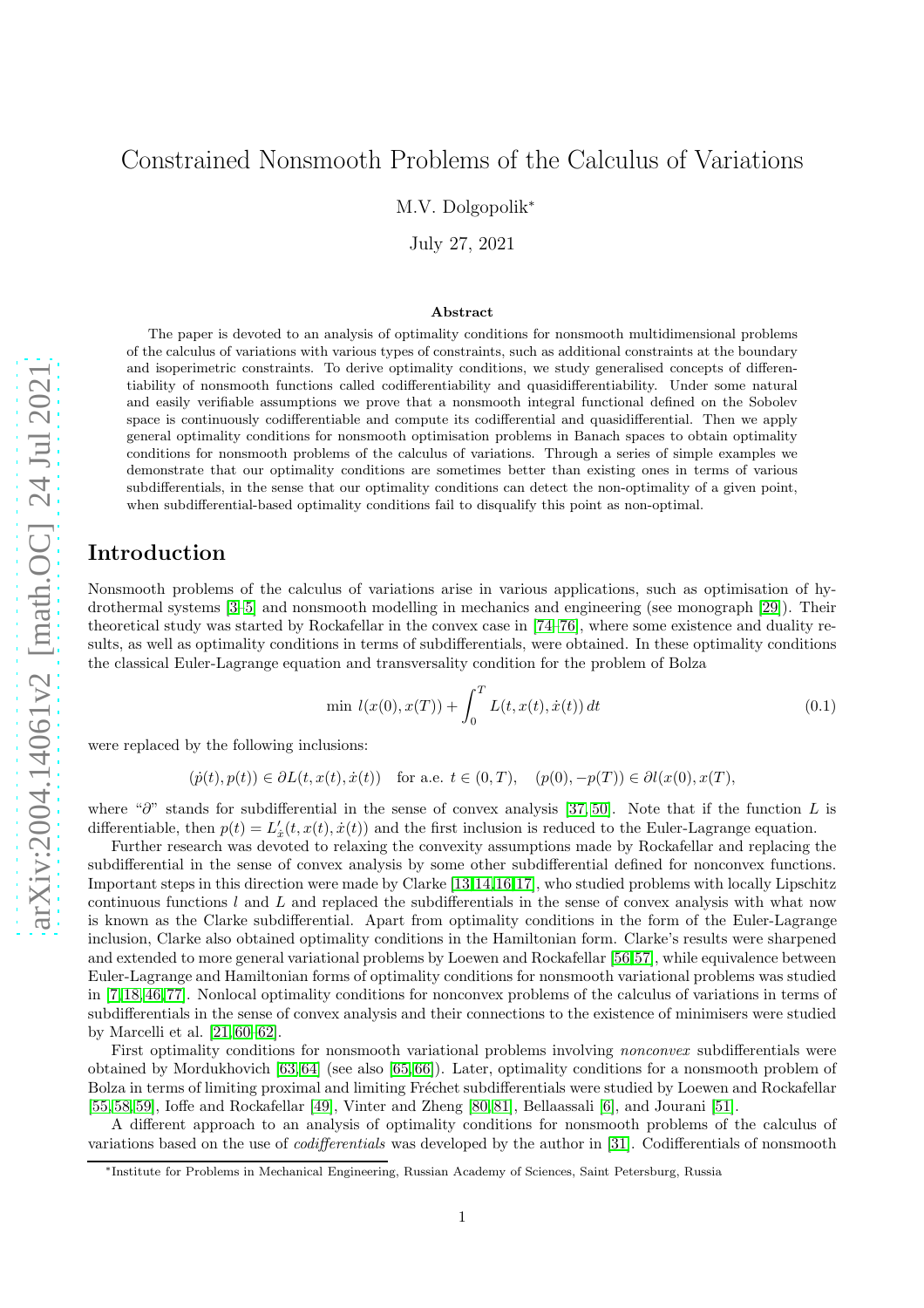functions were introduced by Demyanov [\[23–](#page-26-9)[25\]](#page-26-10) in the late 1980s. A general theory of codifferentiable functions, closely related to the theory of Demyanov-Rubinov-Polyakova quasidifferentials [\[26,](#page-26-11) [28,](#page-26-12) [29\]](#page-27-0), was developed in the finite dimensional case in [\[27\]](#page-26-13). Its infinite dimensional generalisations were studied in [\[30,](#page-27-7) [32,](#page-27-8) [33,](#page-27-9) [82,](#page-29-4) [83\]](#page-29-5). In [\[31\]](#page-27-6) it was shown that optimality conditions for problem [\(0.1\)](#page-0-0) in terms of codifferentials are sometimes better than subdifferential-based optimality conditions. Let us also mention a completely different approach to the derivation of optimality conditions and numerical solution of nonsmooth problems of the calculus of variations based on the Chebyshev pseudospectral method [\[79\]](#page-29-6).

It should be noted that in most of the aforementioned papers nonsmooth problems of the calculus of variations were not studied by themselves, but in the context of variational problems for differential inclusions. It seems that since the mid-90s nonsmooth problems of the calculus of variations became just an auxiliary tool for the derivation of optimality conditions for nonsmooth optimal control problems and nonsmooth variational problems involving differential inclusions (cf. [\[47,](#page-27-10)[48,](#page-27-11)[51\]](#page-27-5)). As a result, relatively little attention has been paid to nonsmooth multidimensional problems of the calculus of variations, as well as problems with additional constraints, such as nonsmooth isoperimetric problems and problems with additional constraints at the boundary. Nonsmooth multidimensional problems of the calculus of variations were first studied by Clarke [\[15\]](#page-26-14) for locally Lipschitz continuous integrands. Improved versions of the Clarke's first result were later published in monographs [\[12,](#page-26-15)[17\]](#page-26-4), while Bousquet [\[10\]](#page-26-16) showed that one can significantly relax the growth conditions on the integrand imposed in the Clarke's work. Bonfanti and Cellina [\[9\]](#page-26-17) obtained optimality conditions for the problem

$$
\min \, \int_{\Omega} L(x,v(x),\nabla v(x)) \, dx \quad \text{subject to} \quad v \in v_0 + W_0^{1,1}(\Omega)
$$

in the case when the integrand  $L(x, v, \xi)$  is differentiable in v and convex in  $\xi$ . Optimality conditions for nonsmooth multidimensional problems of the calculus of variations in terms of codifferentials were obtained in the author's paper [\[31\]](#page-27-6), while optimality conditions for such problems in terms of the so-called K-subdifferential were obtained in [\[67\]](#page-28-12). Finally, nonsmooth variational problems with additional constraints have been explicitly studied only by Clarke [\[12,](#page-26-15) [17\]](#page-26-4) and Bellaassali [\[6\]](#page-26-8).

The main goal of this paper is to present a general theory of necessary optimality conditions for nonsmooth multidimensional problems of the calculus of variations with various types of additional constraints, such as problems with constraints at the boundary and problems with isoperimetric constraints. To this end, we significantly improve our earlier results from [\[31\]](#page-27-6) and prove the codifferentiability of a nonsmooth integral functional defined on the Sobolev space under natural and easily verifiable assumptions on the integrand. In comparison with our previous paper [\[31\]](#page-27-6), we get rid of the obscure and hard to verify assumption on the uniform codifferentiability of the integrand with respect to the Sobolev space and do not impose any assumptions on the domain of integration, thus extending the results of [\[31\]](#page-27-6) to the case of unbounded domains and domains with irregular boundary (see Section [2](#page-4-0) for more details). Furthermore, under natural assumptions we prove the continuity of a codifferential of the integral functional in the general case (in [\[31\]](#page-27-6) the continuity was proved only in the case  $p = +\infty$ ). Continuity is an important property for an analysis of discretisation of variational problems, approximation methods, and convergence of numerical methods. In particular, in the general case the continuity of codifferential is necessary for the global convergence of optimisation methods based on codifferentials [\[33\]](#page-27-9).

With the use of the general result on the codifferentiability of an integral functional obtained in this paper and necessary optimality conditions for nonsmooth mathematical programming problems in Banach spaces in terms of quasidfferentials from [\[34,](#page-27-12) [35\]](#page-27-13) we derive optimality conditions for unconstrained nonsmooth problems of the calculus of variations, as well as problems with additional constraints at the boundary and isoperimetric constraints. Each of these optimality conditions is illustrated by a simple example, in which existing optimality conditions in terms of various subdifferentials are satisfied at a non-optimal point, while our optimality conditions are able to detect the non-optimality of this point. Thus, the optimality conditions obtained in this paper are in some cases better than existing subdifferential-based optimality conditions.

The paper is organised as follows. The codifferentiability of an integral functional defined on the Sobolev space is studied in Section [2.](#page-4-0) Section [3](#page-16-0) is devoted to derivation of necessary optimality conditions for constrained nonsmooth problems of the calculus of variations in terms of codifferentials. This section also contains several examples illustrating advantages of optimality conditions in terms of codifferentials in comparison with subdifferential-based optimality conditions. Finally, Section [1](#page-2-0) contains some auxiliary definitions from nonsmooth analysis that are necessary for understanding the paper (apart from Examples [3.2,](#page-17-0) [3.5,](#page-20-0) and [3.7,](#page-23-0) whose understanding requires some familiarity with the Clarke subdifferential [\[17\]](#page-26-4), the limiting proximal subdifferential  $[20, 81]$  $[20, 81]$ , and the limiting Fréchet subdifferential  $[65, 66]$  $[65, 66]$ ).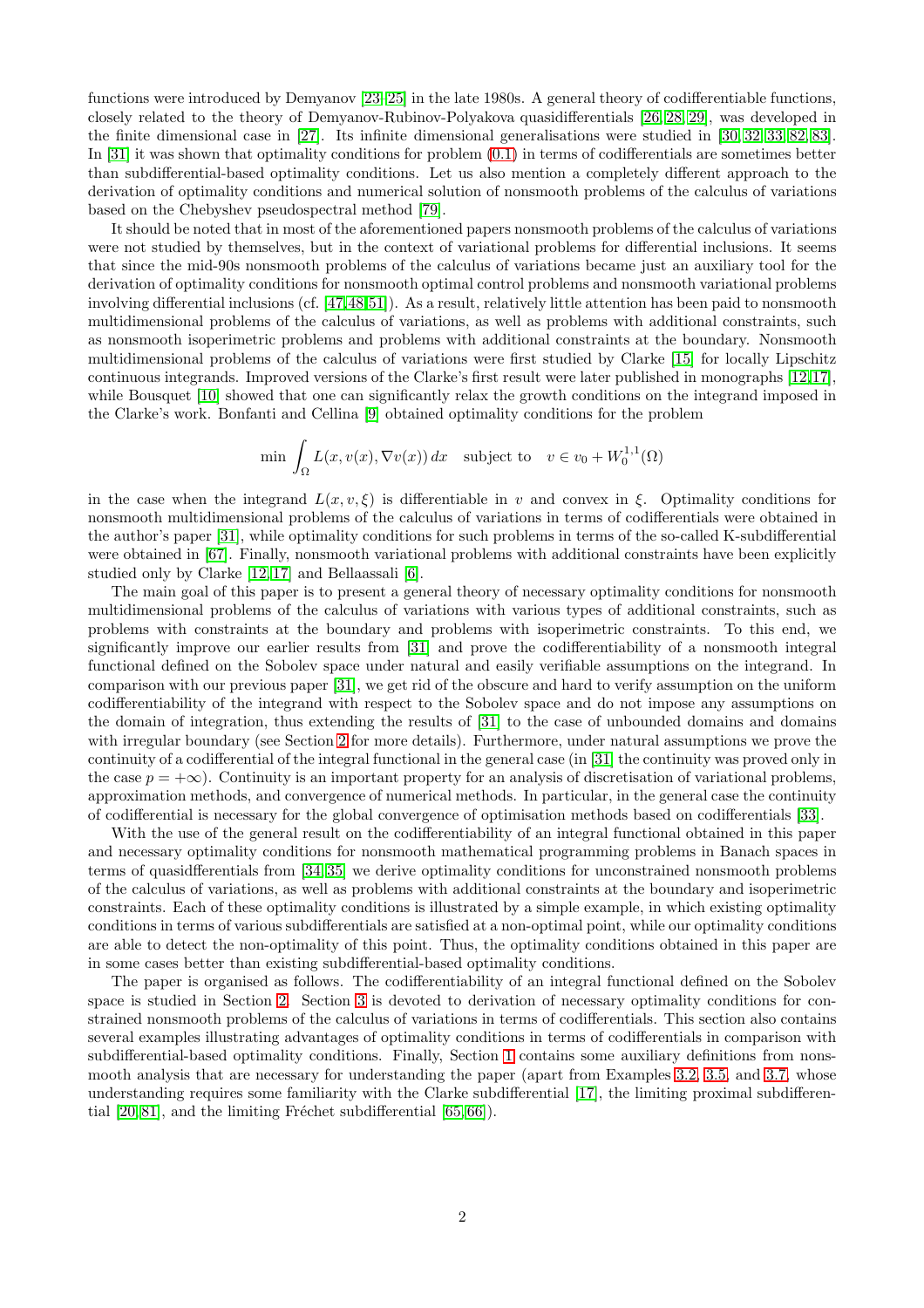# <span id="page-2-0"></span>1 Codifferentiable and Quasidifferentiable Functions

In what follows, let X be a real Banach space. Its topological dual space is denoted by  $X^*$ , while the canonical duality pairing between X and  $X^*$  is denoted by  $\langle \cdot, \cdot \rangle$ , i.e.  $\langle x^*, x \rangle = x^*(x)$  for all  $x^* \in X^*$  and  $x \in X$ . The standard topology on  $\mathbb R$  is denoted by  $\tau_{\mathbb R}$  and the weak<sup>\*</sup> topology on  $X^*$  is denoted by  $w^*$  or  $\sigma(X^*, X)$ .

We equip the Cartesian product  $\mathbb{R} \times X$  with the norm  $||(a, x)|| = \sqrt{|a|^2 + ||x||^2}$  for all  $(a, x) \in \mathbb{R} \times X$ . It is easily seen that the topological dual space  $(\mathbb{R} \times X)^*$  endowed with the weak<sup>\*</sup> topology is isomorphic (in the category of topological vector spaces) to the space  $\mathbb{R} \times X^*$  endowed with the product topology  $\tau_{\mathbb{R}} \times w^*$ . Utilising this fact (or arguing directly) one can check that a subset of the topological vector space  $(\mathbb{R} \times X^*, \tau_{\mathbb{R}} \times w^*)$  is compact if and only if it is closed in the topology  $\tau \times w^*$  and bounded with respect to the norm  $||(a, x^*)|| = \sqrt{|a|^2 + ||x^*||^2}$ ,  $(a, x^*) \in \mathbb{R} \times X^*$  (see, e.g. [30, Thrm, 2.1]).  $|a|^2 + ||x^*||^2$ ,  $(a, x^*) \in \mathbb{R} \times X^*$  (see, e.g. [\[30,](#page-27-7) Thrm. 2.1]).

<span id="page-2-3"></span>**Definition 1.1.** Let  $U \subseteq X$  be an open set. A function  $f: U \to \mathbb{R}$  is called *codifferentiable* at a point  $x \in U$ , if there exists a pair  $Df(x) = [df(x), df(x)]$  of convex sets  $df(x), df(x) \subset \mathbb{R} \times X^*$  that are compact in the product topology  $\tau_{\mathbb{R}} \times w^*$  and satisfy the equalities  $\Phi_f(x, 0) = \Psi_f(x, 0) = 0$  and

<span id="page-2-1"></span>
$$
\lim_{\alpha \to +0} \frac{1}{\alpha} \Big| f(x + \alpha \Delta x) - f(x) - \Phi_f(x, \alpha \Delta x) - \Psi_f(x, \alpha \Delta x) \Big| = 0 \quad \forall \Delta x \in X,
$$
\n(1.1)

where

<span id="page-2-2"></span>
$$
\Phi_f(x,\Delta x) = \max_{(a,x^*) \in \underline{df}(x)} (a + \langle x^*, \Delta x \rangle), \quad \Psi_f(x,\Delta x) = \min_{(b,y^*) \in \overline{df}(x)} (b + \langle y^*, \Delta x \rangle) \quad \forall \Delta x \in X. \tag{1.2}
$$

The pair  $Df(x) = [df(x), df(x)]$  is called a *codifferential* of f at x, the set  $df(x)$  is called a *hypodifferential* of f at x, while the set  $\overline{d}f(x)$  is referred to as a hyperdifferential of f at x.

Remark 1.2. Note that the equalities  $\Phi_f(x,0) = \Psi_f(x,0) = 0$  simply mean that  $a \leq 0$  for all  $(a, x^*) \in \underline{df}(x)$ and  $\max_{(a,x^*)\in \underline{df}(x)} a = 0$ , while  $b \ge 0$  for all  $(b,y^*) \in \overline{df}(x)$  and  $\min_{(b,y^*)\in \overline{df}(x)} b = 0$ . Note also that the maximum in the definition of  $\Phi_f$  and the minimum in the definition of  $\Psi_f$  are attained due to the fact that the sets  $\underline{d}f(x)$  and  $\overline{d}f(x)$  are compact in the product topology  $\tau_{\mathbb{R}} \times w^*$ .

Let us comment on the definition of codifferentiability. Observe that the function  $\Phi_f(x, \cdot)$  from this definition is convex, while the function  $\Psi_f(x, \cdot)$  is concave. Thus, in the definition of codifferentiable function one approximates the increment of a nonsmooth function  $f$  with the use of the DC (difference-of-convex) function  $\Phi_f(x, \cdot) + \Psi_f(x, \cdot)$  (see [\(1.1\)](#page-2-1)). One can check that f is codifferentiable at a point x if and only if its increment  $f(x + \alpha \Delta x) - f(x)$  can be approximated in this way by some continuous DC function (see [\[32,](#page-27-8) Example 3.10]). Hence, in particular, any continuous DC function  $f: X \to \mathbb{R}$  is codifferentiable at every point  $x \in X$ . Let us note that the benefit of using codifferentiable functions in comparison with DC functions consists in the existence of a well-developed codifferential calculus, which allows one to easily compute codifferentials of many nonsmooth functions appearing in applications (see, e.g. monograph [\[27\]](#page-26-13)). In contrast, while it is usually fairly easy to prove theoretically that a given function is DC, in some cases it might be very problematic to find an explicit DC representation of a DC function.

Observe that codifferential is not uniquely defined. For instance, it is easily seen that if  $Df(x)$  is a codifferential of f at x, then for any convex compact subset C of the space  $(\mathbb{R} \times X^*, \tau_{\mathbb{R}} \times w^*)$  the pair  $[\underline{df}(x) + C, \overline{df}(x) - C]$ is a codifferential of  $f$  at  $x$  as well.

Recall that for any two nonempty subsets A and B of a metric space  $(M, d)$  the Hausdorff metric  $d_H(A, B)$ is defined by

<span id="page-2-4"></span>
$$
d_H(A, B) = \max\{\sup_{x \in A} \inf_{y \in B} d(x, y), \sup_{y \in B} \inf_{x \in A} d(x, y)\}.
$$
 (1.3)

A multifunction F between metric spaces  $(M_1, d_1)$  and  $(M_2, d_2)$  is called Hausdorff continuous (or continuous with respect to the Hausdorff metric) at a point  $x \in M_1$ , if for any  $\varepsilon > 0$  one can find  $\delta > 0$  such that for all  $y \in M_1$  with  $d_1(y, x) < \delta$  one has  $d_H(F(y), F(x)) < \varepsilon$ . Let, as above,  $U \subseteq X$  be an open set.

**Definition 1.3.** A function  $f: U \to \mathbb{R}$  is said to be *continuously codifferentiable* at a point  $x \in U$ , if f is codifferentiable at every point in a neighbourhood  $V \subseteq U$  of x and there exists a codifferential mapping  $Df(\cdot)$ defined in V and such that the corresponding set-valued mappings  $df(\cdot)$  and  $df(\cdot)$  are Hausdorff continuous at x (in this case we say that  $Df(\cdot)$  is Hausdorff continuous at x). Finally, f is called continuously codifferentiable on a set  $A \subset U$ , if it is codifferentiable at every point of this set and there exists a codifferential mapping  $Df(\cdot)$ defined on A and such that the corresponding mappings  $df(\cdot)$  and  $df(\cdot)$  are Hausdorff continuous on A.

The class of continuously codifferentiable functions is closed under addition, multiplication, pointwise maximum and minimum of finite families of functions, and composition with smooth functions (see [\[27,](#page-26-13) [30,](#page-27-7) [32,](#page-27-8) [33\]](#page-27-9) for more details).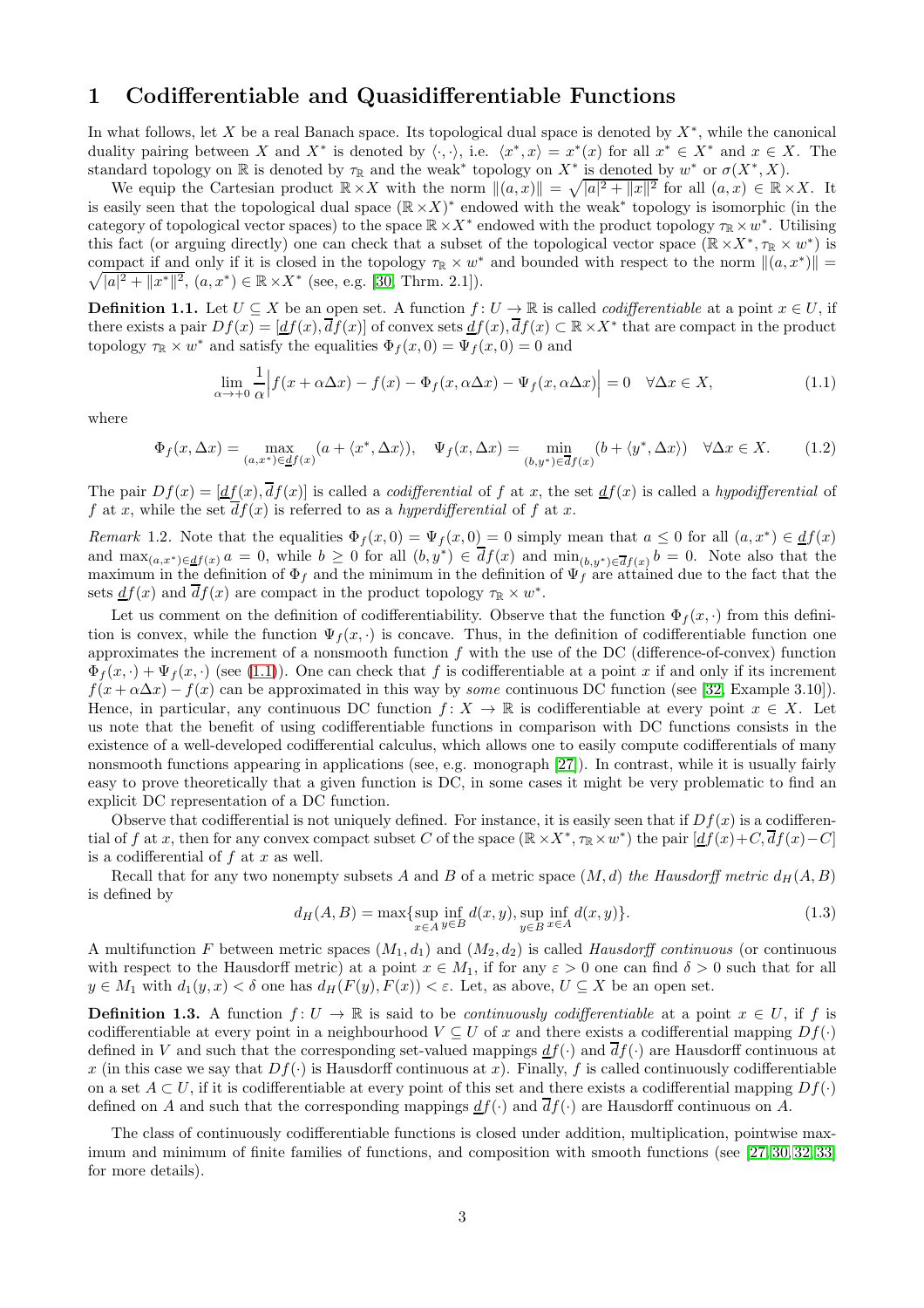Remark 1.4. Let us note that in the nonsmooth case the standard necessary optimality condition  $\nabla f(x) = 0$ takes the form of set-theoretic inclusion  $0 \in \partial f(x)$ , involving some subdifferential of the objective function f. For codifferentiable functions, necessary optimality conditions are formulated as set-theoretic inclusions involving hypo- and hyperdifferentials:

$$
0 \in \underline{d}f(x) + (0, y^*) \quad \forall (0, y^*) \in \overline{d}f(x).
$$

As a result, in the nonsmooth case optimality conditions no longer play the role of an equation for finding minimisers and are often used only for verifying whether a given point is optimal and constructing optimisation methods. As we will see in the following sections, the situation is precisely the same in the case of nonsmooth problems of the calculus of variations. For nonsmooth variational problems, the Euler-Lagrange equation, which in the smooth case can be used to find potential extremals, is replaced by a certain inclusion. This inclusion no longer allows one to directly find extremals and can usually be used only to check whether a given point is potentially optimal and to study numerical procedures for finding potential extremals.

The class of codifferentiable nonsmooth functions is closely related to the class of quasidifferentiable functions. Recall that a function  $f: U \to \mathbb{R}$  is called *quasidifferentiable* at a point  $x \in U$ , if f is directionally differentiable at x, i.e. for any  $v \in X$  there exists the finite limit

$$
f'(x,v) = \lim_{\alpha \to +0} \frac{f(x+\alpha v) - f(x)}{\alpha},
$$

and the function  $f'(x, \cdot)$  can be represented as the difference of continuous sublinear functions or, equivalently, if there exists a pair  $\mathscr{D}f(x) = [\underline{\partial}f(x), \overline{\partial}f(x)]$  of convex weak<sup>\*</sup> compact sets  $\underline{\partial}f(x), \overline{\partial}f(x) \subset X^*$  such that

$$
f'(x,v) = \max_{x^* \in \underline{\partial} f(x)} \langle x^*, v \rangle + \min_{y^* \in \overline{\partial} f(x)} \langle y^*, v \rangle \quad \forall v \in X.
$$

The set  $\partial f(x)$  is called a *subdifferential* of f at x, while the set  $\overline{\partial} f(x)$  is referred to as a *superdifferential* of f at x. Note that, just like codifferential, quasidifferential is not uniquely defined. The interesting problem of finding a minimal (in some sense) quasidifferential of a given nonsmooth function was studied in [\[39,](#page-27-14) [41](#page-27-15)[–45,](#page-27-16) [68,](#page-28-13) [69,](#page-28-14) [78\]](#page-29-7). Remark 1.5. In what follows, we denote a codifferential of a nonsmooth function f at a point x by  $Df(x)$ , while a quasidifferential of this function is denoted by  $\mathscr{D}f(x)$ .

Finally, one says that a function  $f: U \to \mathbb{R}$  is Hadamard quasidifferentiable at x, if f is quasidifferentiable at  $x$  and Hadamard directionally differentiable at this point, that is,

<span id="page-3-1"></span>
$$
f'(x,v) = \lim_{[\alpha,v'] \to [+0,v]} \frac{f(x + \alpha v') - f(x)}{\alpha}
$$
\n(1.4)

(see [\[40\]](#page-27-17) for a discussion of the notation under this limit). In other words, for any  $\varepsilon > 0$  and  $v \in X$  one can find  $\delta > 0$  such that  $|(f(x+\alpha v')-f(x))/\alpha - f'(x,v)| < \varepsilon$  for all  $0 < \alpha < \delta$  and  $v' \in B(v,\delta) = \{v' \in X \mid ||v'-v|| \leq \delta\}.$ We will need the following result stating that every continuously codifferentiable function is, in fact, Hadamard quasidifferentiable and indicating how one can compute a quasidifferential of this function. A relationship between continuously codifferentiable functions and quasidifferentiable functions having outer semicontinuous subdifferential and superdifferential mappings  $\partial f(\cdot)$  and  $\overline{\partial} f(\cdot)$  was analysed in the finite dimensional case by Kuntz [\[53\]](#page-28-15).

<span id="page-3-2"></span>**Lemma 1.6.** Let a function  $f: U \to \mathbb{R}$  be continuously codifferentiable at a point  $x \in U$ . Then f is Hadamard quasidifferentiable at this point and for any codifferential Df(x) of f at x the pair  $\mathscr{D}f(x) = [\partial f(x), \overline{\partial} f(x)]$ defined by

<span id="page-3-0"></span>
$$
\underline{\partial}f(x) = \left\{ x^* \in X^* \mid (0, x^*) \in \underline{d}f(x) \right\}, \quad \overline{\partial}f(x) = \left\{ y^* \in X^* \mid (0, y^*) \in \overline{d}f(x) \right\} \tag{1.5}
$$

is a quasidifferential of  $f$  at  $x$ .

*Proof.* Let  $Df(x)$  be any codifferential of f at x and the functions  $\Phi_f$  and  $\Psi_f$  be defined as in [\(1.2\)](#page-2-2). Denote  $g(\cdot) = \Phi_f(x, \cdot) + \Psi_f(x, \cdot)$ . Recall that by the definition of codifferential one has  $g(0) = 0$  (see Def. [1.1\)](#page-2-3).

Suppose at first that g is directionally differentiable at zero and fix any  $v \in X$  and  $\varepsilon > 0$ . Then there exists  $\delta_1 > 0$  such that  $|g(\alpha v)/\alpha - g'(0, v)| < \varepsilon/2$  for all  $\alpha \in (0, \delta_1)$ . By the definition of codifferential there exists  $\delta_2 > 0$  such that for all  $\alpha \in (0, \delta_2)$  one has  $|f(x + \alpha v) - f(x) - g(\alpha v)| < \varepsilon \alpha/2$ . Therefore, for any  $0 < \alpha < \min\{\delta_1, \delta_2\}$  one has

$$
\left|\frac{f(x+\alpha v)-f(x)}{\alpha}-g'(0,v)\right|\leq \frac{1}{\alpha}\left|f(x+\alpha v)-f(x)-g(\alpha v)\right|+\left|\frac{g(\alpha v)}{\alpha}-g'(0,v)\right|<\varepsilon,
$$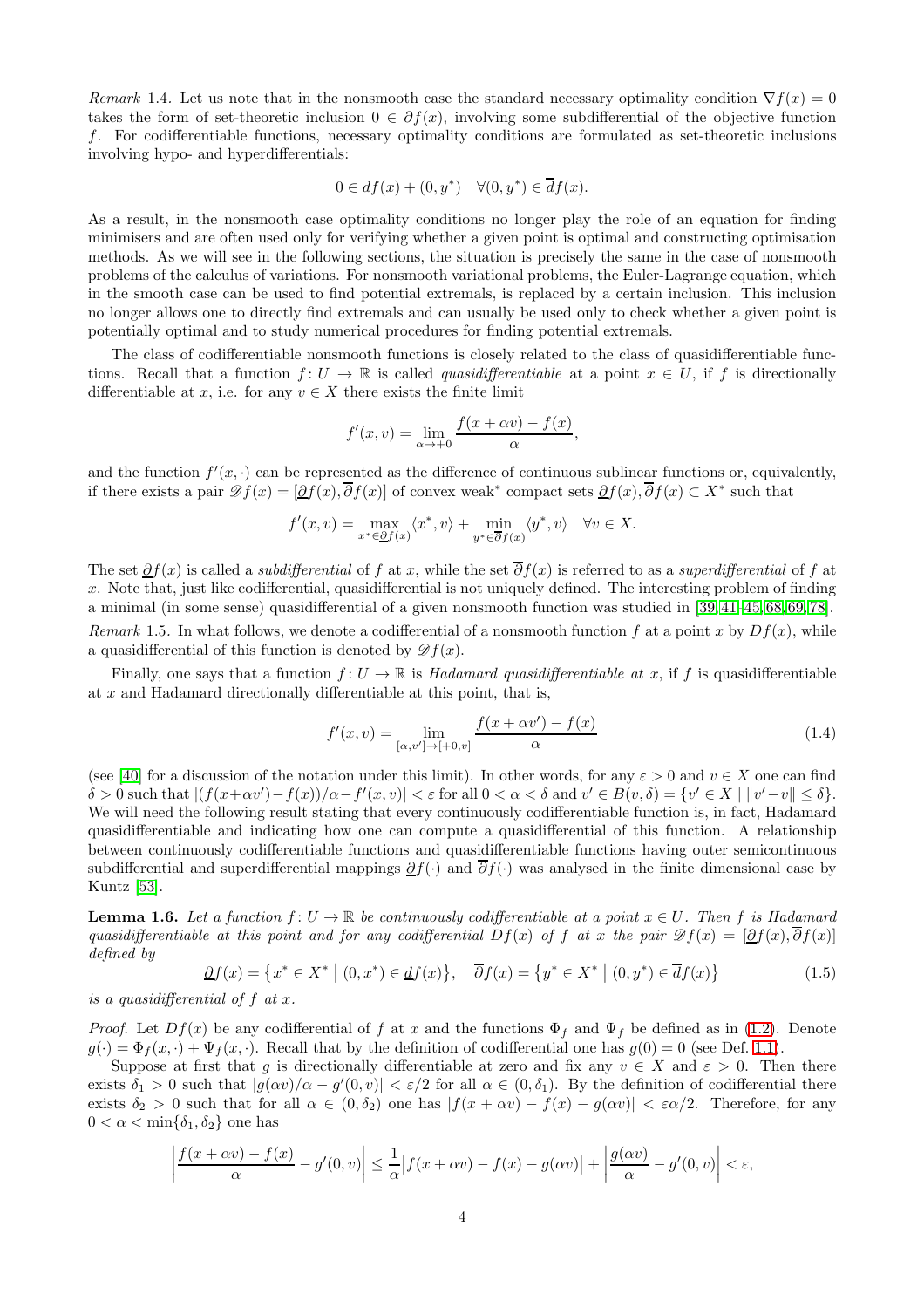i.e. f is directionally differentiable at x and  $f'(x, \cdot) = g'(0, \cdot)$ .

Let us now show that both functions  $\Phi_f(x, \cdot)$  and  $\Psi_f(x, \cdot)$  are directionally differentiable at zero and compute their directional derivatives. Then one obtains that f is directionally differentiable at x and  $f'(x, v) =$  $\Phi'_{f}(x,\cdot)(0,v) + \Psi'_{f}(x,\cdot)(0,v)$  for all  $v \in X$ .

As was pointed out above, the sets  $df(x)$  and  $df(x)$  are norm-bounded due to the fact that they are compact in the product topology  $\tau_{\mathbb{R}} \times w^*$ . Thus, there exists  $K > 0$  such that  $|a| + \|x^*\| \leq K$  for any  $(a, x^*) \in \underline{df}(x) \cup \overline{df}(x)$ . Hence

$$
|\Phi_f(x,\Delta x)|\leq K+K\|\Delta x\|,\quad |\Psi_f(x,\Delta x)|\leq K+K\|\Delta x\|\quad \forall \Delta x\in X,
$$

i.e. the functions  $\Phi_f(x, \cdot)$  and  $\Psi_f(x, \cdot)$  are bounded on bounded sets. Therefore, the convex function  $\Phi_f(x, \cdot)$  is continuous by  $[37, Prp. I.2.5]$ , subdifferentiable on X by  $[37, Prp. I.5.2]$ , everywhere directionally differentiable by [\[50,](#page-27-2) Prp. 4.1.4], its subdifferential at zero has the form

$$
\partial \Phi_f(x, \cdot)(0) = \{ x^* \in X^* \mid (0, x^*) \in \underline{d}f(x) \}
$$

by [\[50,](#page-27-2) Thrm. 4.2.3] (recall that by definition  $\Phi_f(x, 0) = 0$ ; see Def. [1.1\)](#page-2-3), and for all  $v \in X$  one has  $\Phi'(x, \cdot)(0, v) =$  $\max_{x^* \in \partial \Phi_f(x, \cdot)(0)} \langle x^*, v \rangle$  by [\[50,](#page-27-2) Prp. 4.1.1]. Similarly, the concave function  $\Psi_f(x, \cdot)$  is everywhere directionally differentiable and

$$
\Psi'_f(x,\cdot)(0,v)=\min_{y^*\in \partial \Psi_f(x,\cdot)(0)}\langle y^*,v\rangle\quad \forall v\in X,
$$

where  $\partial \Psi_f(x, \cdot)(0) = \{y^* \in X^* \mid (0, y^*) \in \overline{d}f(x)\}\.$  Thus, one can conclude that f is quasidifferentiable at x and the pair  $(1.5)$  is a quasidifferential of f at x.

Let us finally show that f is Hadamard directionally differentiable at x. Indeed, by [\[33,](#page-27-9) Crlr. 2] the function f is Lipschitz continuous near x, i.e. there exist  $r > 0$  and  $L > 0$  such that  $|f(x_1) - f(x_2)| \le L \|x_1 - x_2\|$  for all  $x_1, x_2 \in B(x,r)$ .

Fix any  $\varepsilon > 0$  and  $v \in X$ . Note that  $f'(x, 0) = 0$  and  $x + \alpha v' \in B(x, r)$  for any  $\alpha \in (0, \sqrt{r})$  and  $v' \in X$  with  $||v'|| \leq \sqrt{r}$ . Therefore for  $\delta = \min\{\sqrt{r}, \varepsilon/2L\}$  one has

$$
\left|\frac{f(x+\alpha v') - f(x)}{\alpha} - f'(x,0)\right| \le L\|v'\| < \varepsilon \quad \forall \alpha \in (0,\delta), \ v' \in B(0,\delta),
$$

i.e. [\(1.4\)](#page-3-1) with  $v = 0$  holds true. Thus, one can suppose that  $v \neq 0$ .

By the definition of directional derivative there exists  $\delta_0 > 0$  such that

$$
\left|\frac{f(x+\alpha v)-f(x)}{\alpha}-f'(x,v)\right|<\frac{\varepsilon}{2}\quad\forall\alpha\in(0,\delta_0).
$$

Observe that if  $0 < \alpha < r/(2||v||)$  and for some  $v' \in X$  one has  $||v' - v|| < ||v||$ , then  $x + \alpha v \in B(x, r/2)$  and  $\|\alpha v' - \alpha v\| = \alpha \|v' - v\| < r/2$ , i.e.  $x + \alpha v' \in B(x, r)$ . Therefore, put  $\delta = \min{\delta_0, \varepsilon/2L, r/(2||v||), ||v||}$ . Then for any  $\alpha \in (0, \delta)$  and  $v' \in B(v, \delta)$  one has  $x + \alpha v' \in B(x, r)$  and

$$
\left|\frac{f(x+\alpha v') - f(x)}{\alpha} - f'(x,v)\right| \le \left|\frac{f(x+\alpha v) - f(x)}{\alpha} - f'(x,v)\right| + \frac{1}{\alpha}\left|f(x+\alpha v') - f(x+\alpha v)\right| \le \frac{\varepsilon}{2} + L\|v' - v\| < \varepsilon.
$$

 $\Box$ 

Thus,  $f$  is Hadamard quasidifferentiable at  $x$ .

<span id="page-4-1"></span>Remark 1.7. From the proof of the lemma above it follows that if the function f is codifferentiable, but not continuously codifferentiable at x, then f is still quasidifferentiable at x and for any codifferential  $Df(x)$  of f at x the pair  $(1.5)$  is a quasidifferential of f at x.

# <span id="page-4-0"></span>2 Codifferentiability of Integral Functionals

In this section we present simple sufficient conditions for the codifferentiability of integral functional

$$
\mathcal{I}(u) = \int_{\Omega} f(x, u(x), \nabla u(x)) dx, \quad u = (u_1, \dots, u_m) \in W^{1, p}(\Omega; \mathbb{R}^m)
$$

and compute its codifferential and quasidifferential. Here  $\Omega \subseteq \mathbb{R}^d$  is an open set (not necessarily bounded),  $f: \Omega \times \mathbb{R}^m \times \mathbb{R}^{m \times d} \to \mathbb{R}, f = f(x, u, \xi)$ , is a given function,  $W^{1,p}(\Omega; \mathbb{R}^m)$  is the Cartesian product of m copies of the Sobolev space  $W^{1,p}(\Omega)$  with  $1 \leq p \leq +\infty$ . The space  $W^{1,p}(\Omega;\mathbb{R}^m)$  is endowed with the norm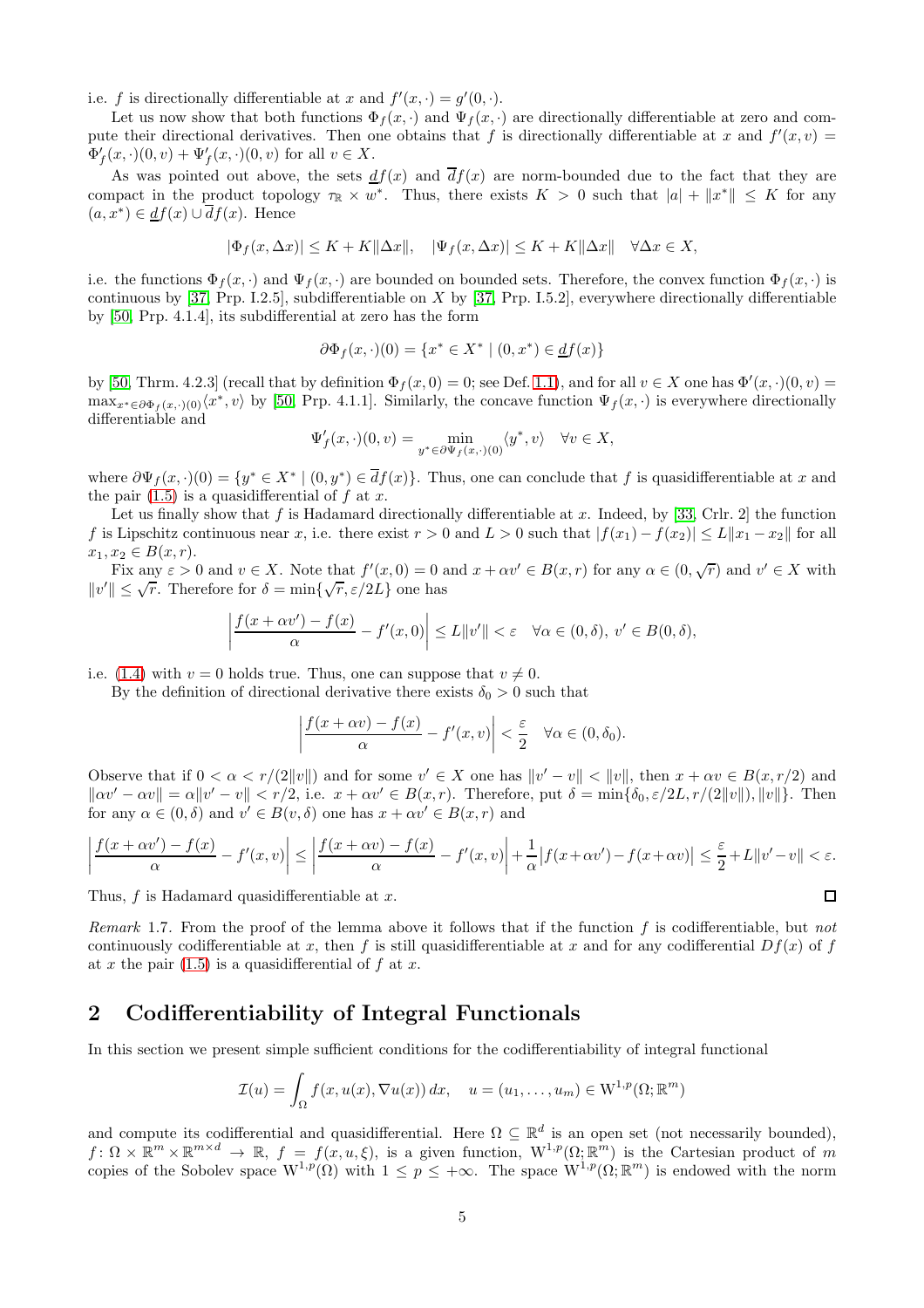$||u||_{1,p} = (||u||_p^p + ||\nabla u||_p^p)^{1/p}$  in the case  $1 \leq p < +\infty$  and  $||u||_{1,\infty} = \max{||u||_{\infty}, ||\nabla u||_{\infty}}$ , where  $|| \cdot ||_p$  is the standard norm in  $L^p(\Omega;\mathbb{R}^k)$  for any  $k \in \mathbb{N}$ , i.e.  $||u||_p = (\int_{\Omega} |u(x)|^p dx)^{\frac{1}{p}}$  in the case  $1 \leq p < +\infty$ , and  $||u||_{\infty} = \operatorname{ess} \sup_{x \in \Omega} |u(x)|$  (here  $|\cdot|$  is the Euclidean norm). Denote by p' the conjugate exponent of p, i.e.  $1/p + 1/p' = 1.$ 

Below we assume that for a.e.  $x \in \Omega$  the function  $(u, \xi) \mapsto f(x, u, \xi)$  is codifferentiable, i.e. for a.e.  $x \in \Omega$ and for all  $(u,\xi) \in \mathbb{R}^m \times \mathbb{R}^{m \times d}$  there exist compact convex sets  $\underline{d}_{u,\xi}f(x,u,\xi), \overline{d}_{u,\xi}f(x,u,\xi) \subset \mathbb{R} \times \mathbb{R}^m \times \mathbb{R}^{m \times d}$ such that for any  $(\Delta u, \Delta \xi) \in \mathbb{R}^m \times \mathbb{R}^{m \times d}$  one has

$$
\lim_{\alpha \to +0} \frac{1}{\alpha} \Big| f(x, u + \alpha \Delta u, \xi + \alpha \Delta \xi) - f(x, u, \xi) - \Phi_f(x, u, \xi; \alpha \Delta u, \alpha \Delta \xi) - \Psi_f(x, u, \xi; \alpha \Delta u, \alpha \Delta \xi) \Big| = 0
$$

and  $\Phi_f(x, u, \xi; 0, 0) = \Psi_f(x, u, \xi; 0, 0) = 0$ , where

$$
\Phi_f(x, u, \xi; \Delta u, \Delta \xi) = \max_{(a, v_1, v_2) \in \underline{d}_{u, \xi} f(x, u, \xi)} \left( a + \langle v_1, \Delta u \rangle + \langle v_2, \Delta \xi \rangle \right),\tag{2.1}
$$

$$
\Psi_f(x, u, \xi; \alpha \Delta u, \alpha \Delta \xi) = \min_{(b, w_1, w_2) \in \overline{d}_{u, \xi} f(x, u, \xi)} \left( b + \langle w_1, \Delta u \rangle + \langle w_2, \Delta \xi \rangle \right),\tag{2.2}
$$

and  $\langle \cdot, \cdot \rangle$  is the inner product in  $\mathbb{R}^k$ . We denote a codifferential of this function at a point  $(x, u, \xi)$  by  $D_{u,\xi}f(x,u,\xi) = [\underline{d}_{u,\xi}f(x,u,\xi), \overline{d}_{u,\xi}f(x,u,\xi)].$  Finally, recall that a multifunction  $F: \Omega \times Y \implies Z$ , where Y and Z are metric spaces, is called a *Carathéodory map*, if for every  $y \in Y$  the map  $F(\cdot, y)$  is measurable and for every  $x \in \Omega$  the map  $F(x, \cdot)$  is continuous (see [\[2,](#page-25-1) Def. 8.2.7]). As is well-known, in the case when  $Z = \mathbb{R}^k$  and F is compact-valued, the map  $F(x, \cdot)$  is continuous iff it is Hausdorff continuous.

The following definition describes natural assumptions on the integrand  $f = f(x, u, \xi)$  ensuring the codifferentiability of the functional  $\mathcal{I}$ .

### <span id="page-5-1"></span>**Definition 2.1.** We say that  $f$  satisfies the codifferentiability conditions of order  $p$ , if

(1) f is a Carathéodory function satisfying the growth condition of order p, i.e. there exist an a.e. nonnegative function  $\beta \in L^1(\Omega)$  and  $C > 0$  such that

<span id="page-5-2"></span><span id="page-5-0"></span>
$$
|f(x,u,\xi)|\leq \beta(x)+C\big(|u|^p+|\xi|^p\big)
$$

for a.e.  $x \in \Omega$  and for all  $(u, \xi) \in \mathbb{R}^m \times \mathbb{R}^{m \times d}$  in the case  $1 \leq p < +\infty$ , and for any  $N > 0$  there exists an a.e. nonnegative function  $\beta_N \in L^1(\Omega)$  such that  $|f(x, u, \xi)| \leq \beta_N(x)$  for a.e.  $x \in \Omega$  and all  $(u, \xi) \in \mathbb{R}^m \times \mathbb{R}^{m \times d}$  with  $\max\{|u|, |\xi|\} \leq N$  in the case  $p = +\infty$ ;

(2) for a.e.  $x \in \Omega$  the function  $(u, \xi) \mapsto f(x, u, \xi)$  is codifferentiable on  $\mathbb{R}^m \times \mathbb{R}^{m \times d}$  and its codifferential mapping  $D_{u,\xi}f(\cdot)$  is a Carathéodory map (i.e. both  $\underline{d}_{u,\xi}f(\cdot)$  and  $\overline{d}_{u,\xi}f(\cdot)$  are Carathéodory maps) satisfying the growth condition of order p, i.e. there exist  $C > 0$  and a.e. nonnegative functions  $\beta \in L^1(\Omega)$  and  $\gamma \in L^{p'}(\Omega)$  such that for a.e.  $x \in \Omega$  and for all  $(u,\xi) \in \mathbb{R}^m \times \mathbb{R}^{m \times d}$ ,  $(a,v_1,v_2) \in \underline{d}_{u,\xi}f(x,u,\xi)$ , and  $(b,w_1,w_2) \in \overline{d}_{u,\xi}f(x,u,\xi)$ one has

$$
\max\left\{|a|,|b|\right\} \leq \beta(x) + C\left(|u|^p + |\xi|^p\right), \quad \max\left\{|v_1|, |v_2|, |w_1|, |w_2|\right\} \leq \gamma(x) + C\left(|u|^{p-1} + |\xi|^{p-1}\right)
$$

in the case  $1 \leq p < +\infty$ , and for any  $N > 0$  there exists an a.e. nonnegative function  $\beta_N \in L^1(\Omega)$  such that  $\max\{|a|, |v_1|, |v_2|, |b|, |w_1|, |w_2|\} \leq \beta_N(x)$  for a.e.  $x \in \Omega$  and for all  $(a, v_1, v_2) \in \underline{d}_{u,\xi}f(x, u, \xi)$ ,  $(b, w_1, w_2) \in$  $\overline{d}_{u,\xi}f(x, u, \xi)$ , and  $(u, \xi) \in \mathbb{R}^m \times \mathbb{R}^{m \times d}$  with  $\max\{|u|, |\xi|\} \leq N$  in the case  $p = +\infty$ .

Remark 2.2. In the case  $1 \leq p \leq +\infty$  the growth conditions from the previous definition can be weakened with the use of the Sobolev imbedding theorem (cf. [\[22,](#page-26-19) Sect. 3.4.2]). In particular, if  $d = 1$ , then it is sufficient to suppose that for any  $N > 0$  there exists  $C_N > 0$  and a.e. nonnegative functions  $\beta_N \in L^1(\Omega)$ and  $\gamma_N \in L^{p'}(\Omega)$  such that for a.e.  $x \in \Omega$ , for all  $(u,\xi) \in \mathbb{R}^m \times \mathbb{R}^m$  with  $|u| \leq N$  and for all  $(a, v_1, v_2) \in$  $\underline{d}_{u,\xi} f(x, u, \xi) \cup \overline{d}_{u,\xi} f(x, u, \xi)$  one has  $|a| \leq \beta_N(x) + C_N |\xi|^p$  and  $\max\{|v_1|, |v_2|\} \leq \gamma_N(x) + C_N |\xi|^{p-1}$ .

Our aim is to prove that the codifferentiability conditions from the definition above guarantee that the functional  $\mathcal I$  is codifferentiable on  $W^{1,p}(\Omega;\mathbb{R}^m)$ . Due to some technical difficulties, in the case  $p=1$  we need to assume that the set  $\Omega$  has the segment property [\[1,](#page-25-2) p. 53–54], i.e. that for every x from the boundary of  $\Omega$  there exist a neighbourhood  $U_x \subset \mathbb{R}^d$  of x and a nonzero vector  $y_x \in \mathbb{R}^d$  such that for any  $z \in cl \Omega \cap U_x$ one has  $z + ty_x \in \Omega$  for all  $t \in (0,1)$ . The segment property ensures that the set  $\Omega$  has a  $(d-1)$ -dimensional boundary and cannot simultaneously lie on both sides of any given part of its boundary (i.e. there are no cuts). Furthermore, it ensures that the space of continuously differentiable functions is dense in  $W^{1,p}(\Omega)$  (see, e.g. [\[1,](#page-25-2) Thrm. 3.18]).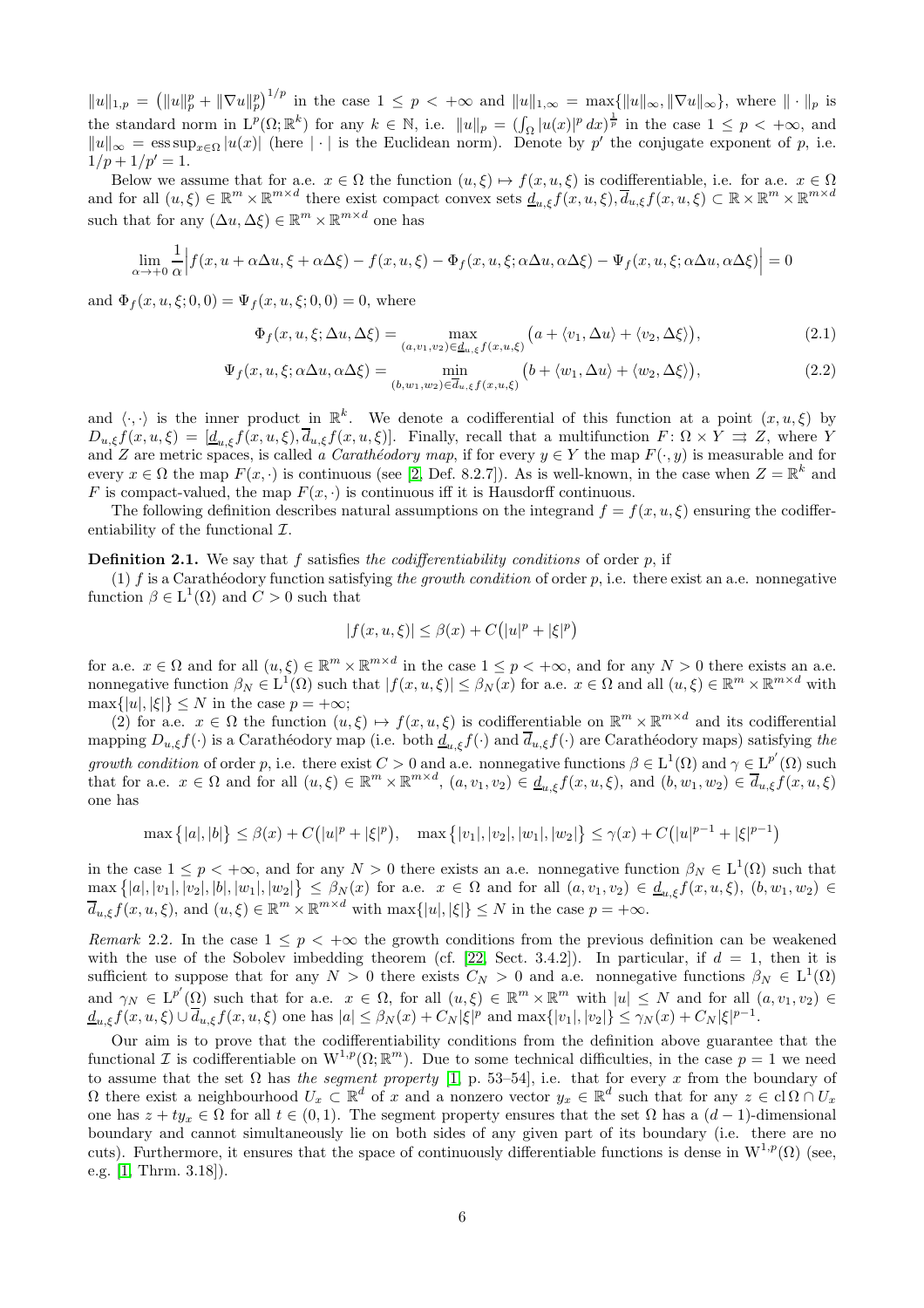<span id="page-6-1"></span>**Theorem 2.3.** Let f satisfy the codifferentiability conditions of order  $p \in [1, +\infty]$  and let either  $1 < p \leq +\infty$  or the set  $\Omega$  be bounded and have the segment property. Then the functional  $\mathcal{I}$  is correctly defined on  $W^{1,p}(\Omega;\mathbb{R}^m)$ , codifferentiable at every  $u \in W^{1,p}(\Omega; \mathbb{R}^m)$ , and the pair  $D\mathcal{I}(u) = [\underline{d\mathcal{I}}(u), \overline{d\mathcal{I}}(u)]$  with

$$
\underline{d\mathcal{I}}(u) = \left\{ (A, x^*) \in \mathbb{R} \times (W^{1, p}(\Omega; \mathbb{R}^m))^* \; \Big| \; A = \int_{\Omega} a(x) \, dx, \quad \langle x^*, h \rangle = \int_{\Omega} \left( \langle v_1(x), h(x) \rangle + \langle v_2(x), \nabla h(x) \rangle \right) dx \right\}
$$

 $\forall h \in W^{1,p}(\Omega; \mathbb{R}^m)$ ,  $(a(\cdot), v_1(\cdot), v_2(\cdot))$  is a measurable selection of the map  $\underline{d}_{u,\xi}f(\cdot, u(\cdot), \nabla u(\cdot))$  (2.3)

and

$$
\overline{d\mathcal{I}}(u) = \left\{ (B, y^*) \in \mathbb{R} \times (W^{1, p}(\Omega; \mathbb{R}^m))^* \; \Big| \; B = \int_{\Omega} b(x) \, dx, \quad \langle y^*, h \rangle = \int_{\Omega} \left( \langle w_1(x), h(x) \rangle + \langle w_2(x), \nabla h(x) \rangle \right) dx \; \forall h \in W^{1, p}(\Omega; \mathbb{R}^m), \quad (b(\cdot), w_1(\cdot), w_2(\cdot)) \; \text{is a measurable selection of the map } \overline{d}_{u, \xi} f(\cdot, u(\cdot), \nabla u(\cdot)) \right\}.
$$

is a codifferential of  $\mathcal I$  at u. Furthermore, the multifunctions  $\underline{d\mathcal I}(\cdot)$  and  $\overline{d\mathcal I}(\cdot)$  are Hausdorff continuous, i.e. the functional  $\mathcal I$  is continuously codifferentiable on  $W^{1,p}(\Omega;\mathbb R^m)$ , provided either  $1 < p \leq +\infty$  or the set-valued maps  $\underline{d}_{u,\xi}f(\cdot)$  and  $\overline{d}_{u,\xi}f(\cdot)$  have the form

<span id="page-6-0"></span>
$$
\underline{d}_{u,\xi} f(x, u, \xi) = \text{co}\left\{ (f_i(x, u, \xi), v_{1i}, v_{2i}) \mid i \in I \right\}, \quad \overline{d}_{u,\xi} f(x, u, \xi) = \text{co}\left\{ (g_j(x, u, \xi), w_{1j}, w_{2j}) \mid j \in J \right\} \tag{2.4}
$$

for some vectors  $v_{1i}, w_{1j} \in \mathbb{R}^m$ ,  $v_{2i}, w_{2j} \in \mathbb{R}^{m \times d}$  and Carathéodory functions  $f_i, g_j \colon \Omega \times \mathbb{R}^m \times \mathbb{R}^{m \times d} \to \mathbb{R}$ , where  $i \in I = \{1, \ldots, \ell\}$  and  $j \in J = \{1, \ldots, r\}.$ 

Remark 2.4. The assumption that in the case  $p = 1$  the set-valued maps  $d_{u,\xi}f(\cdot)$  and  $\overline{d}_{u,\xi}f(\cdot)$  have the form [\(2.4\)](#page-6-0) might seem unnatural at first glance. However, it should be noted that this assumption is satisfied in many particular examples. Furthermore, with the use of the codifferential calculus [\[27\]](#page-26-13) one can easily show that this assumption is preserved under addition, multiplication by scalar, pointwise maximum, and pointwise minimum. For example, if  $d = m = 1$ ,  $\Omega = (\alpha, \beta)$ , and

<span id="page-6-3"></span>
$$
\mathcal{I}(u) = \int_{\alpha}^{\beta} \max\{|u'(x)| - |u(x)|, 0\} dx,
$$

then  $f(x, u, \xi) = \max\{|\xi| - |u|, 0\} = \max\{|\xi|, |u|\} + \min\{u, -u\}$  and by applying the codifferential calculus [\[27\]](#page-26-13) one gets

$$
\underline{d}_{u,\xi}f(x,u,\xi) = \cos\left\{ \begin{pmatrix} \pm \xi - \max\{|\xi|, |u|\} \\ 0 \\ \pm 1 \end{pmatrix}, \begin{pmatrix} \pm u - \max\{|\xi|, |u|\} \\ \pm 1 \\ 0 \end{pmatrix} \right\}, \quad \overline{d}_{u,\xi}f(x,u,\xi) = \cos\left\{ \begin{pmatrix} \pm u + |u| \\ \pm 1 \\ 0 \end{pmatrix} \right\},\,
$$

i.e. assumption [\(2.4\)](#page-6-0) is satisfied.

We split the proof of Theorem [2.3](#page-6-1) into four parts, each of which is formulated as a separate lemma. Before we proceed to these lemmas, it should be remarked that Theorem [2.3](#page-6-1) significantly improves [\[31,](#page-27-6) Thrm. 5.1], since it states that the functional I is *continuously* codifferentiable for any  $1 \le p \le +\infty$  and demonstrates that the rather restrictive and obscure assumption on the uniform codifferentiability of the integrand  $f$  with respect to the space  $W^{1,p}(\Omega;\mathbb{R}^m)$  (see [\[31,](#page-27-6) Def. 4.18]) is redundant. Furthermore, in the case  $1 < p \leq +\infty$  Theorem [2.3](#page-6-1) extends [\[31,](#page-27-6) Thrm. 5.1] to the case of unbounded domains  $\Omega$  and domains not having a segment property. Finally, Theorem [2.3](#page-6-1) gives a positive answer to the second question raised by the author in [\[31,](#page-27-6) Remark 4.22].

We start with a simple technical lemma on the function  $\Phi_f$  defined in [\(2.1\)](#page-5-0).

<span id="page-6-2"></span>**Lemma 2.5.** Suppose that for a.e.  $x \in \Omega$  and for all  $(u,\xi) \in \mathbb{R}^m \times \mathbb{R}^{m \times d}$  the function  $(u,\xi) \mapsto f(x,u,\xi)$  is codifferentiable and let  $\Phi_f$  be defined as in [\(2.1\)](#page-5-0). Then for any  $u, h \in W^{1,p}(\Omega; \mathbb{R}^m)$ , for a.e.  $x \in \Omega$ , and for all  $t \in \mathbb{R}$  the function  $g(t) = \Phi_f(x, u(x), \nabla u(x); th(x), t \nabla h(x))$  is codifferentiable and for any  $t \in \mathbb{R}$  the pair  $Dg(t) = [dq(t), \{0\}]$  is a codifferential of g at t, where

$$
\underline{d}g(t) = \left\{ (a_g, v_g) \in \mathbb{R} \times \mathbb{R} \middle| a_g = a + \langle v_1, th(x) \rangle + \langle v_2, t \nabla h(x) \rangle - g(t), \right\}
$$
  

$$
v_g = \langle v_1, h(x) \rangle + \langle v_2, \nabla h(x) \rangle, \quad (a, v_1, v_2) \in \underline{d}_{u, \xi} f(x, u(x), \nabla u(x)) \right\}.
$$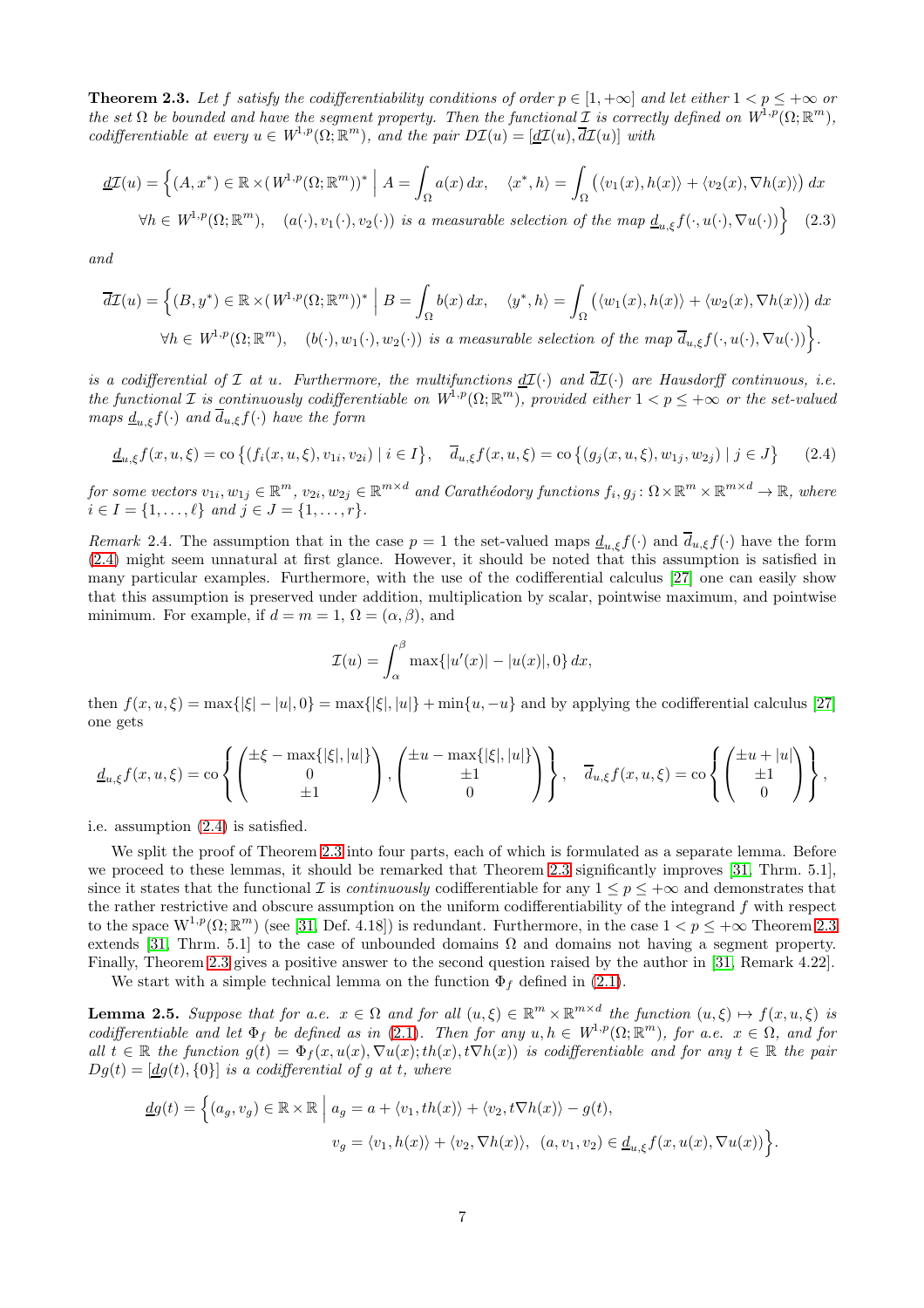*Proof.* By the definition of  $\Phi_f$  for any  $t, \Delta t \in \mathbb{R}$  one has

$$
g(t + \Delta t) - g(t) = \max (a + \langle v_1, (t + \Delta t)h(x) \rangle + \langle v_2, (t + \Delta t) \nabla h(x) \rangle) - g(t)
$$
  
= 
$$
\max \left( [a + \langle v_1, th(x) \rangle + \langle v_2, t \nabla h(x) \rangle - g(t) \right] + \Delta t \langle v_1, h(x) \rangle + \Delta t \langle v_2, \nabla h(x) \rangle = \max_{(a_g, v_g) \in \underline{dg}(t)} (a_g + v_g \Delta t),
$$

where the first two maximums are taken over all  $(a, v_1, v_2) \in \underline{d}_{u,\xi} f(x, u(x), \nabla u(x))$  and the set  $\underline{d}g(t)$  is defined in the formulation of the lemma. The set  $\frac{dg(t)}{dt}$  is obviously convex and compact as the image of the set  $\underline{d}_{u,\xi}f(x,u(x),\nabla u(x))$  under the affine map

$$
(a, v_1, v_2) \mapsto \left(a + \langle v_1, th(x) \rangle + \langle v_2, t \nabla h(x) \rangle - g(t), \langle v_1, h(x) \rangle + \langle v_2, \nabla h(x) \rangle \right) \in \mathbb{R} \times \mathbb{R}.
$$

Moreover, one has

$$
\max_{(a_g,v_g)\in\underline{d}g(t)}a_g=\max\big(a+\langle v_1,th(x)\rangle+\langle v_2,t\nabla h(x)\rangle\big)-g(t)=g(t)-g(t)=0,
$$

where the second maximum is taken over all  $(a, v_1, v_2) \in \underline{d}_{u,\xi} f(x, u(x), \nabla u(x))$ . Thus, the function g is codif-<br>ferentiable at every  $t \in \mathbb{R}$  and the pair  $Da(\cdot) = [da(\cdot), \{0\}]$  is its codifferential (see Def. 1.1). ferentiable at every  $t \in \mathbb{R}$  and the pair  $Dg(\cdot) = [dg(\cdot), \{0\}]$  is its codifferential (see Def. [1.1\)](#page-2-3).

Next we show that the increment  $\mathcal{I}(u+\alpha h)-\mathcal{I}(u)$  of the functional  $\mathcal I$  can be approximated by a DC function defined via the sets  $d\mathcal{I}(u)$  and  $\overline{d\mathcal{I}}(u)$  from Theorem [2.3.](#page-6-1) Note that these sets are nonempty, since measurable selections of the multifunctions  $\underline{d}_{u,\xi}f(\cdot,u(\cdot),\nabla u(\cdot))$  and  $\overline{d}_{u,\xi}f(\cdot,u(\cdot),\nabla u(\cdot))$  exist by [\[2,](#page-25-1) Thrms. 8.1.3 and 8.2.8].

The statement of the following lemma coincides with that of [\[31,](#page-27-6) Lemma 5.2] with the only difference being the fact that here were remove the obscure assumption on uniform codifferentiability of the integrand with respect to the Sobolev space. In [\[31\]](#page-27-6) this assumption ensured that one can pass to the limit under the integral sign. Below we prove that one can pass to the limit without this assumption by applying Lebesgue's dominated convergence theorem and obtaining necessary estimates with the use of the mean value theorem for codifferentiable functions [\[33,](#page-27-9) Prp. 2].

<span id="page-7-2"></span>**Lemma 2.6.** Let f satisfy the codifferentiability conditions of order  $p \in [1, +\infty]$  and the sets  $d\mathcal{I}(u)$  and  $\overline{d\mathcal{I}}(u)$ be defined as in Theorem [2.3.](#page-6-1) Then the functional  $\mathcal I$  is correctly defined on  $W^{1,p}(\Omega;\mathbb R^m)$ ,  $\underline{d\mathcal I}(u), \overline{d\mathcal I}(u) \subset$  $\mathbb{R} \times (W^{1,p}(\Omega;\mathbb{R}^m))^*$ , and

<span id="page-7-1"></span>
$$
\lim_{\alpha \to +0} \frac{1}{\alpha} \Big| \mathcal{I}(u + \alpha h) - \mathcal{I}(u) - \max_{(A, x^*) \in \underline{d\mathcal{I}}(u)} (A + \langle x^*, \alpha h \rangle) - \min_{(B, y^*) \in \overline{d\mathcal{I}}(u)} (B + \langle y^*, \alpha h \rangle) \Big| = 0. \tag{2.5}
$$

for all  $u, h \in W^{1,p}(\Omega; \mathbb{R}^m)$ .

*Proof.* Fix any  $u \in W^{1,p}(\Omega;\mathbb{R}^m)$ . By our assumption f is a Carathéodory function satisfying the growth condition (see Def. [2.1\)](#page-5-1). Therefore, as is well-known, the function  $f(\cdot, u(\cdot), \nabla u(\cdot))$  is measurable and belongs to  $L^1(\Omega)$ , which implies that  $\mathcal{I}(u)$  is correctly defined and finite.

Let us verify that the sets  $d\mathcal{I}(u)$  and  $\overline{d\mathcal{I}}(u)$  are correctly defined. Indeed, fix any measurable selection  $(a(\cdot), v_1(\cdot), v_2(\cdot))$  of the multifunction  $\underline{d}_{u,\xi} f(\cdot, u(\cdot), \nabla u(\cdot))$ . By the growth condition on  $D_{u,\xi} f(\cdot)$  (see Def. [2.1\)](#page-5-1) there exist  $C > 0$  and a.e. nonnegative functions  $\beta \in L^1(\Omega)$  and  $\gamma \in L^{p'}(\Omega)$  such that

$$
|a(x)| \leq \beta(x) + C(|u(x)|^p + |\nabla u(x)|^p), \quad \max\{|v_1(x)|, |v_2(x)|\} \leq \gamma(x) + C(|u(x)|^{p-1} + |\nabla u(x)|^{p-1})
$$

for a.e.  $x \in \Omega$  in the case  $1 \leq p < +\infty$ , and there exists  $\beta_N \in L^1(\Omega)$  such that for a.e.  $x \in \Omega$  one has  $\max\{|a(x)|, |v_1(x)|, |v_2(x)|\} \leq \beta_N(x)$  in the case  $p = +\infty$  (here  $N = ||u||_{1,\infty}$ ). Hence with the use of Hölder's inequality one obtains that  $a(\cdot) \in L^1(\Omega)$ ,  $v_1(\cdot) \in L^{p'}(\Omega; \mathbb{R}^m)$ , and  $v_2(\cdot) \in L^{p'}(\Omega; \mathbb{R}^{m \times d})$ . Therefore the integral  $A = \int_{\Omega} a(x)dx$  is correctly defined and finite, while the functional  $x^*$  defined as

<span id="page-7-0"></span>
$$
\langle x^*, h \rangle = \int_{\Omega} \left( \langle v_1(x), h(x) \rangle + \langle v_2(x), \nabla h(x) \rangle \right) dx \quad \forall h \in W^{1,p}(\Omega; \mathbb{R}^m)
$$

is a continuous linear functional on  $W^{1,p}(\Omega;\mathbb{R}^m)$ , i.e. the hypodifferential  $\underline{d}\mathcal{I}(u)$  is correctly defined and  $\underline{d}\mathcal{I}(u) \subset$  $\mathbb{R} \times (\mathcal{W}^{1,p}(\Omega;\mathbb{R}^m))^*$ . The fact that  $\overline{d\mathcal{I}(u)} \subset \mathbb{R} \times (\mathcal{W}^{1,p}(\Omega;\mathbb{R}^m))^*$  is proved in the same way.

Choose any  $h \in W^{1,p}(\Omega;\mathbb{R}^m)$  and a sequence  $\{\alpha_n\} \subset (0, +\infty)$  converging to zero. Let us prove that

$$
\lim_{n \to \infty} \frac{1}{\alpha_n} \Big| \mathcal{I}(u + \alpha_n h) - \mathcal{I}(u) - \int_{\Omega} \Phi_f(x, u(x), \nabla u(x); \alpha_n h(x), \alpha_n \nabla h(x)) dx - \int_{\Omega} \Psi_f(x, u(x), \nabla u(x); \alpha_n h(x), \alpha_n \nabla h(x)) dx \Big| = 0, \quad (2.6)
$$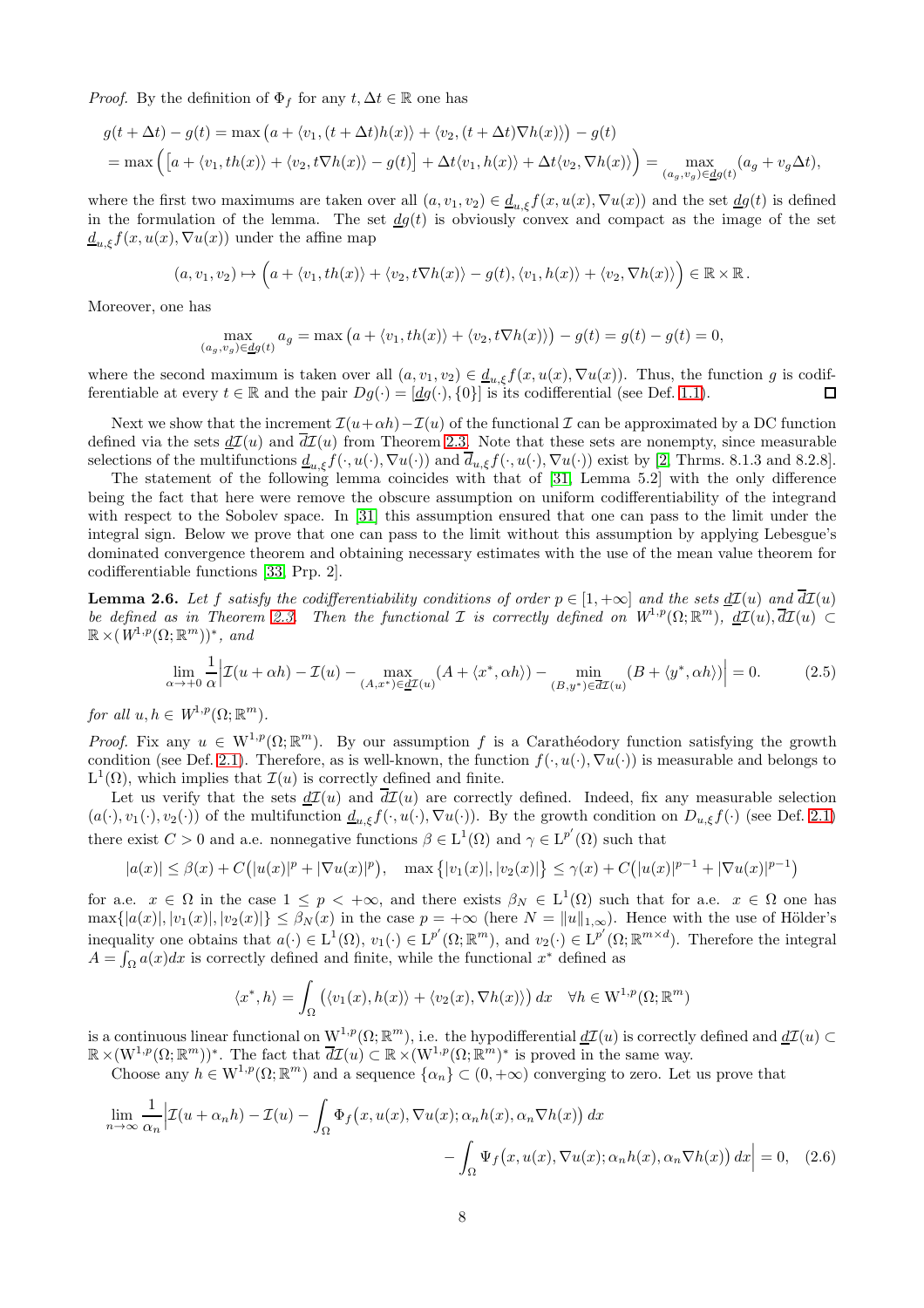where the functions  $\Phi_f$  and  $\Psi_f$  are defined in [\(2.1\)](#page-5-0), [\(2.2\)](#page-5-2). Indeed, for any  $n \in \mathbb{N}$  and  $x \in \Omega$  denote

$$
g_n(x) = \frac{1}{\alpha_n} \Big( f(x, u(x) + \alpha_n h(x), \nabla u(x) + \alpha_n \nabla h(x)) - f(x, u(x), \nabla u(x))
$$

$$
- \Phi_f(x, u(x), \nabla u(x); \alpha_n h(x), \alpha_n \nabla h(x)) - \Psi_f(x, u(x), \nabla u(x); \alpha_n h(x), \alpha_n \nabla h(x)) \Big). \tag{2.7}
$$

Our aim is to prove [\(2.6\)](#page-7-0) by applying Lebesgue's dominated convergence theorem to the sequence of functions  ${g_n}$ . Firstly, note that by the definition of codifferential  $g_n(x) \to 0$  as  $n \to \infty$  for a.e.  $x \in \Omega$ . Next, we show that  $g_n \in L^1(\Omega)$  for all  $n \in \mathbb{N}$ .

From the fact that the integrand  $f$  satisfied the growth condition it follows that the first two terms in the definition of  $g_n$  belong to  $L^1(\Omega)$ . Let us check that the function  $\eta_n(x) = \Phi_f(x, u(x), \nabla u(x); \alpha_n h(x), \alpha_n \nabla h(x)),$  $x \in \Omega$ , belongs to  $L^1(\Omega)$  as well. The proof of this fact for the function  $\Psi_f$  is exactly the same.

By the codifferentiability conditions  $\underline{d}_{u,\xi}f(\cdot)$  is a Carathéodory map, which by [\[2,](#page-25-1) Thrm. 8.2.8] implies that the multifunction  $\underline{d}_{u,\xi}f(\cdot,u(\cdot),\nabla u(\cdot))$  is measurable. The map  $(x,(a,v_1,v_2))\mapsto \langle a+\alpha_n\langle v_1,h(x)\rangle+\alpha_n\langle v_2,\nabla h(x)\rangle$ is obviously a Carathéodory function. Hence by the definitions of  $\Phi_f$  (see [\(2.1\)](#page-5-0)) and  $\eta_n$  and the theorem on the measurability of marginal functions [\[2,](#page-25-1) Thrm. 8.2.11] one obtains that the function  $\eta_n$  is measurable. Moreover, by the growth condition on the codifferential mapping  $D_{u,\xi}f(\cdot)$  (see Def. [2.1\)](#page-5-1) there exist  $C > 0$  and a.e. nonnegative functions  $\beta \in L^1(\Omega)$  and  $\gamma \in L^{p'}(\Omega)$  such that

$$
|\eta_n(x)| = \left| \Phi_f(x, u(x), \nabla u(x); \alpha_n h(x), \alpha_n \nabla h(x)) \right| \leq \beta(x) + C\left( |u(x)|^p + |\nabla u(x)|^p \right) + \alpha_n \left( \gamma(x) + C(|u(x)|^{p-1} + |\nabla u(x)|^{p-1}) \right) \left( |h(x)| + |\nabla h(x)| \right)
$$

for a.e.  $x \in \Omega$  in the case  $1 \le p < +\infty$ , and there exists an a.e. nonnegative function  $\beta_N \in L^1(\Omega)$  such that

<span id="page-8-0"></span>
$$
|\eta_n(x)| \leq \beta_N(x) \big(1 + \alpha_n |h(x)| + \alpha_n |\nabla h(x)|\big)
$$

for a.e.  $x \in \Omega$  in the case  $p = +\infty$  (here  $N = ||u||_{1,\infty}$ ). Hence taking into account the fact that  $u, h \in$  $W^{1,p}(\Omega;\mathbb{R}^m)$  and applying Hölder's inequality in the case  $1 < p < +\infty$  one obtains that  $\eta_n \in L^1(\Omega)$  for all  $n \in \mathbb{N}$ , which implies that  $g_n \in L^1(\Omega)$  for all  $n \in \mathbb{N}$  as well.

Now we prove that the sequence  $\{g_n\}$  is dominated by some integrable function. Indeed, by the mean value theorem for codifferentiable functions [\[33,](#page-27-9) Proposition 2] for any  $n \in \mathbb{N}$  and for a.e.  $x \in \Omega$  one can find  $\theta_n(x) \in (0, \alpha_n)$ , and triplets  $(0, v_{1n}(x), v_{2n}(x)) \in \underline{d}_{u,\xi} f(x, u(x) + \theta_n(x)h(x), \nabla u(x) + \theta_n(x)\nabla h(x))$ , and  $(0, w_{1n}(x), w_{2n}(x)) \in \overline{d}_{u,\xi}f(x, u(x) + \theta_n(x)h(x), \nabla u(x) + \theta_n(x)\nabla h(x))$  such that

$$
\frac{1}{\alpha_n} \big( f(x, u(x) + \alpha_n h(x), \nabla u(x) + \alpha_n \nabla h(x)) - f(x, u(x), \nabla u(x)) \big) \n= \langle v_{1n}(x) + w_{1n}(x), h(x) \rangle + \langle v_{2n}(x) + w_{2n}(x), \nabla h(x) \rangle.
$$

Hence by the growth condition on  $D_{u,\xi}f(\cdot)$  (see Def. [2.1\)](#page-5-1) there exist  $C > 0$  and a.e. nonnegative function  $\gamma \in L^{p'}(\Omega)$  such that

$$
\frac{1}{\alpha_n} \left| f(x, u(x) + \alpha_n h(x), \nabla u(x) + \alpha_n \nabla h(x)) - f(x, u(x), \nabla u(x)) \right|
$$
  
\n
$$
\leq 2(\gamma(x) + C(|u(x) + \theta_n(x)h(x)|^{p-1} + |\nabla u(x) + \theta_n(x)\nabla h(x)|^{p-1})) (|h(x)| + |\nabla h(x)|)
$$

for a.e.  $x \in \Omega$  in the case  $1 \le p < +\infty$ , and there exists an a.e. nonnegative function  $\beta_N \in L^1(\Omega)$  such that

$$
\frac{1}{\alpha_n} \big| f(x, u(x) + \alpha_n h(x), \nabla u(x) + \alpha_n \nabla h(x)) - f(x, u(x), \nabla u(x)) \big| \le 2\beta_N(x) \big( |h(x)| + |\nabla h(x)| \big)
$$

for a.e.  $x \in \Omega$  in the case  $p = +\infty$ , where  $N = ||u||_{1,\infty} + \alpha_* ||h||_{1,\infty}$  and  $\alpha_* = \max_{n \in \mathbb{N}} \alpha_n$ . Now, taking into account the fact that  $u, h \in W^{1,p}(\Omega; \mathbb{R}^m)$  and applying Hölder's inequality in the case  $1 < p < +\infty$  one gets that the first two terms in  $(2.7)$  are dominated by an integrable function independent of n.

Let us now turn to the third term in [\(2.7\)](#page-8-0). The fact that the last term is dominated by an integrable function can be proved in exactly the same way. By applying the mean value theorem for codifferentiable functions and Lemma [2.5](#page-6-2) one obtains that for any  $n \in \mathbb{N}$  and for a.e.  $x \in \Omega$  there exist  $\theta_n(x) \in (0, \alpha_n)$  and  $(a_n(x), v_{1n}(x), v_{2n}(x)) \in \underline{d}_{u,\xi} f(x, u(x), \nabla u(x))$  such that

$$
\Phi_f(x, u(x), \nabla u(x); \theta_n(x)h(x), \theta_n(x)\nabla h(x)) = a_n(x) + \langle v_{1n}(x), \theta_n(x)h(x) \rangle + \langle v_{2n}(x), \theta_n(x)\nabla h(x) \rangle
$$

$$
\frac{1}{\alpha_n} \Phi_f(x, u(x), \nabla u(x); \alpha_n h(x), \alpha_n \nabla h(x)) = \langle v_{1n}(x), h(x) \rangle + \langle v_{2n}(x), \nabla h(x) \rangle
$$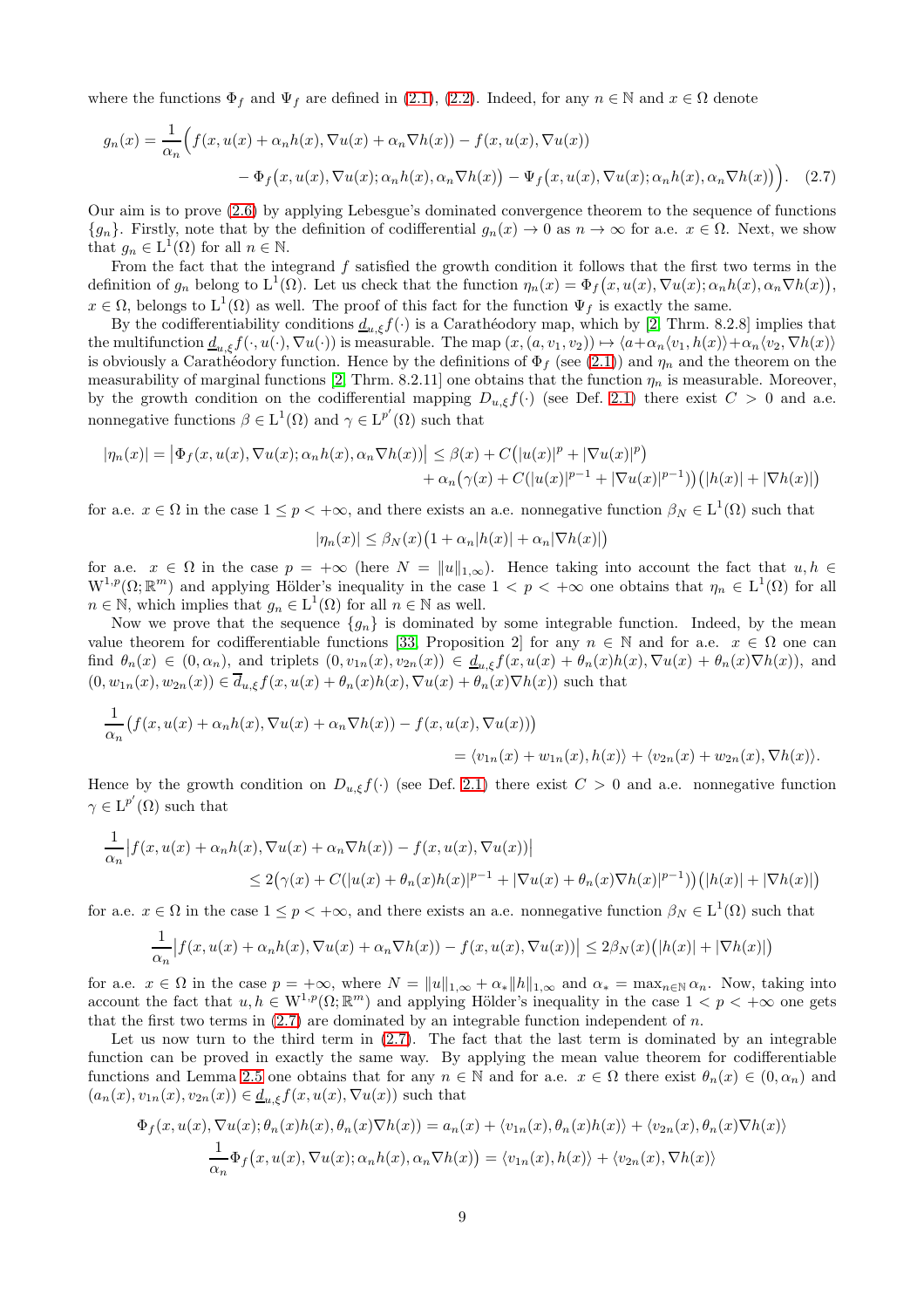(here we used the fact that  $\Phi_f(x, u(x), \nabla u(x); 0, 0) = 0$  by the definition of codifferential). Hence utilising the growth condition on  $D_{u,\xi}f(\cdot)$  in the same way as above one can easily verify that the third term in [\(2.7\)](#page-8-0) is dominated by an integrable function independent of  $n$  as well. Consequently, applying Lebesgue's dominated convergence theorem one obtains that  $\int_{\Omega} g_n(x) dx \to 0$  as  $n \to \infty$  or, equivalently, [\(2.6\)](#page-7-0) holds true (see the definition of  $g_n$ , formula  $(2.7)$ ).

Let us check that

<span id="page-9-0"></span>
$$
\int_{\Omega} \Phi_f(x, u(x), \nabla u(x); \alpha_n h(x), \alpha_n \nabla h(x)) dx = \max_{(A, x^*) \in \underline{d}(\mathcal{I}(u))} (A + \langle x^*, \alpha_n h \rangle)
$$
\n(2.8)

for all  $n \in \mathbb{N}$ , where  $d\mathcal{I}(u)$  is defined in Theorem [2.3.](#page-6-1) The validity of a similar equality involving  $\Psi_f$  and  $\overline{d\mathcal{I}}(u)$ can be proved in the same way. Then applying [\(2.6\)](#page-7-0) one obtains that equality [\(2.5\)](#page-7-1) holds true and the proof is complete.

By the definition of  $\Phi_f$  for any measurable selection  $(a(\cdot), v_1(\cdot), v_2(\cdot))$  of the multifunction  $\underline{d}_{u,\xi}f(\cdot, u(\cdot), \nabla u(\cdot))$ one has

 $a(x) + \alpha_n \langle v_1(x), h(x) \rangle + \alpha_n \langle v_2(x), \nabla h(x) \rangle \leq \Phi_f(x, u(x), \nabla u(x); \alpha_n h(x), \alpha_n \nabla h(x))$ 

for a.e.  $x \in \Omega$  and for all  $n \in \mathbb{N}$ , which obviously implies that the inequality

$$
\sup_{(A,x^*)\in \underline{d}\mathcal{I}(u)} (A + \langle x^*, \alpha_n h \rangle) \le \int_{\Omega} \Phi_f(x, u(x), \nabla u(x); \alpha_n h(x), \alpha_n \nabla h(x)) dx
$$

holds true for all  $n \in \mathbb{N}$  (see [\(2.3\)](#page-6-3)). On the other hand, observe that by definition

$$
\Phi_f(x, u(x), \nabla u(x); \alpha_n h(x), \alpha_n \nabla h(x)) \in \left\{ a + \alpha_n \langle v_1, h(x) \rangle + \alpha_n \langle v_2, \nabla h(x) \rangle \in \mathbb{R} \mid
$$
\n
$$
(a, v_1, v_2) \in \underline{d}_{u, \xi} f(x, u(x), \nabla u(x)) \right\}
$$

for a.e.  $x \in \Omega$  and for all  $n \in \mathbb{N}$ . As was noted above, from the codifferentiability conditions in follows that the multifunction  $\underline{d}_{u,\xi}f(\cdot,u(\cdot),\nabla u(\cdot))$  is measurable. Therefore, by Filippov's theorem [\[2,](#page-25-1) Thrm. 8.2.10] for any  $n \in \mathbb{N}$  there exists a measurable selection  $(a(\cdot), v_1(\cdot), v_2(\cdot))$  of the set-valued map  $\underline{d}_{u,\xi}f(\cdot, u(\cdot), \nabla u(\cdot))$  such that

$$
\Phi_f(x, u(x), \nabla u(x); \alpha_n h(x), \alpha_n \nabla h(x)) = a(x) + \alpha_n \langle v_1(x), h(x) \rangle + \alpha_n \langle v_2(x), \nabla h(x) \rangle
$$

for a.e.  $x \in \Omega$ , which implies that for the corresponding element  $(A, x^*) \in \underline{d\mathcal{I}}(u)$  (see [\(2.3\)](#page-6-3)) one has

$$
\int_{\Omega} \Phi_f(x, u(x), \nabla u(x); \alpha_n h(x), \alpha_n \nabla h(x)) dx = A + \langle x^*, \alpha_n h \rangle.
$$

Thus, equality [\(2.8\)](#page-9-0) holds true and the proof is complete.

Next we prove that the pair  $D\mathcal{I}(u) = [d\mathcal{I}(u), \overline{d\mathcal{I}}(u)]$  defined in Theorem [2.3](#page-6-1) is indeed a codifferential of  $\mathcal{I}$ at u. According to the definition of codifferential (see Def. [1.1\)](#page-2-3), we need to prove that both sets  $d\mathcal{I}(u)$  and  $\overline{d\mathcal{I}}(u)$  are convex and compact in the corresponding product topology. A proof of this result in the case when  $\Omega$  is bounded and has the segment property was given in [\[31,](#page-27-6) Lemmas 5.4 and 5.6]. Therefore, below we give a proof of the case  $1 < p < +\infty$  only.

Let us note that that we managed to remove the assumptions on the set  $\Omega$  in the case  $1 < p \leq +\infty$  by using a completely different proof technique. Instead of reducing the proof of the compactness of  $d\mathcal{I}(u)$  and  $\overline{d\mathcal{I}}(u)$  to the proof of the closedness of an auxiliary Aumann integral as it is done in [\[31\]](#page-27-6), here we prove that the sets of measurable selections of the multifunctions  $\underline{d}_{u,\xi}f(\cdot,u(\cdot),\nabla u(\cdot))$  and  $\overline{d}_{u,\xi}f(\cdot,u(\cdot),\nabla u(\cdot))$  are compact in a suitable topology and then conclude that the sets  $d\mathcal{I}(u)$  and  $\overline{d\mathcal{I}}(u)$  are compact in the product topology as continuous images of the corresponding sets of measurable selections.

**Lemma 2.7.** Let f satisfy the codifferentiability conditions of order  $p \in [1, +\infty]$  and let either  $1 < p \leq +\infty$ or the set  $\Omega$  be bounded and have the segment property. Then for any  $u \in W^{1,p}(\Omega;\mathbb{R}^m)$  the sets  $\underline{d}I(u)$  and  $\overline{dI}(u)$  defined in Theorem [2.3](#page-6-1) are convex and compact in the topology  $\tau_R \times w^*$ . Furthermore, the equalities  $\max\{A\colon (A, x^*) \in \underline{d\mathcal{I}}(u)\} = \min\{B\colon (B, y^*) \in \overline{d\mathcal{I}}(u)\} = 0 \text{ hold true.}$ 

*Proof.* Fix any  $u \in W^{1,p}(\Omega;\mathbb{R}^m)$ . We prove this lemma only for the hypodifferential  $d\mathcal{I}(u)$ , since the proof for the hyperdifferential  $\overline{d\mathcal{I}}(u)$  is exactly the same.

Choose any  $(A_1, x_1^*), (A_2, x_2^*) \in \underline{d\mathcal{I}}(u)$ , and let  $z_i(\cdot) = (a_i(\cdot), v_{1i}(\cdot), v_{2i}(\cdot))$  be a measurable selection of the set-valued mapping  $\underline{d}_{u,\xi}f(\cdot,u(\cdot),\nabla u(\cdot))$  corresponding to  $(A_i,x_i^*), i \in \{1,2\}$ . For a.e.  $x \in \Omega$  the set

 $\Box$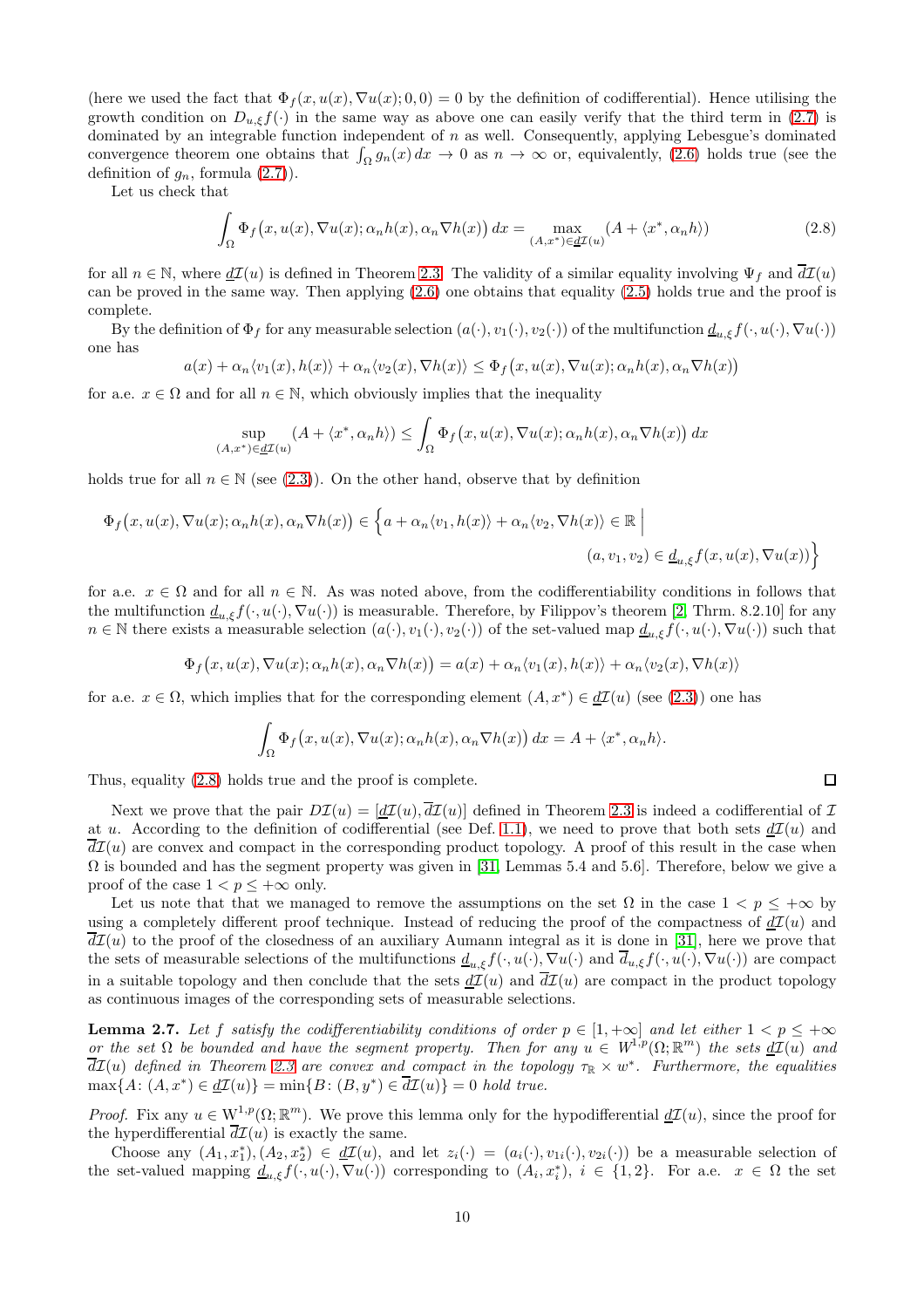$d_{u,\xi}f(x,u(x),\nabla u(x))$  is convex by definition. Consequently, for any  $\alpha \in [0,1]$  the map  $\alpha z_1(\cdot) + (1-\alpha)z_2(\cdot)$ is a measurable selection of the set-valued map  $\underline{d}_{u,\xi}f(\cdot,u(\cdot),\nabla u(\cdot))$ , which obviously corresponds to the pair  $Z_{\alpha} = (\alpha A_1 + (1 - \alpha)A_2, \alpha x_1^* + (1 - \alpha)x_2^*)$ . Therefore,  $Z_{\alpha} \in \underline{d\mathcal{I}}(u)$  for any  $\alpha \in [0, 1]$  and one can conclude that the set  $d\mathcal{I}(u)$  is convex.

By the definition of codifferential for a.e.  $x \in \Omega$  and for all  $(a, v_1, v_2) \in \underline{d}_{u,\xi} f(x, u(x), \nabla u(x))$  one has  $a \leq 0$ , which obviously implies that for any  $(A, x^*) \in d\mathcal{I}(u)$  one has  $A \leq 0$ . Furthermore, by definition max $\{a \mid (a, v_1, v_2) \in \underline{d}_{u,\xi}f(x, u(x), \nabla u(x))\} = 0$  for a.e.  $x \in \Omega$ , that is, for a.e.  $x \in \Omega$  one has  $0 \in \{a \mid (a, v_1, v_2) \in \underline{d}_{u,\xi}f(x, u(x), \nabla u(x))\}.$  As was noted in the proof of Lemma [2.6,](#page-7-2) the multifunction  $d_{u,\xi}f(\cdot,u(\cdot),\nabla u(\cdot))$  is measurable. Therefore, by Filippov's theorem [\[2,](#page-25-1) Thrm. 8.2.10] there exists a measurable selection  $(a_0(\cdot), v_{10}(\cdot), v_{20}(\cdot))$  of  $\underline{d}_{u,\xi}f(\cdot, u(\cdot), \nabla u(\cdot))$  such that  $a_0(x) = 0$  for a.e.  $x \in \Omega$ . Consequently, one has  $(0, x^*) \in \underline{d}I(u)$  for  $x^*$  defined as

$$
\langle x^*, h \rangle = \int_{\Omega} \left( \langle v_{10}(x), h(x) \rangle + \langle v_{20}(x), \nabla h(x) \rangle \right) dx \quad \forall h \in W^{1,p}(\Omega; \mathbb{R}^m),
$$

which yields  $\max\{A: (A, x^*) \in \underline{d\mathcal{I}}(u)\} = 0.$ 

Now we turn to the proof of the compactness of  $d\mathcal{I}(u)$ . We consider two cases.

**Case**  $1 < p < +\infty$ . Denote by F the set of all measurable selections of the set-valued map  $\underline{d}_{u,\varepsilon}f(\cdot,u(\cdot),\nabla u(\cdot)).$ By the codifferentiability conditions (see Def. [2.1\)](#page-5-1) there exist  $C > 0$  and a.e. nonnegative functions  $\beta \in L^1(\Omega)$ and  $\gamma \in L^{p'}(\Omega)$  such that for any  $(a(\cdot), v_1(\cdot), v_2(\cdot)) \in \mathcal{F}$  and for a.e.  $x \in \Omega$  one has

<span id="page-10-0"></span>
$$
|a(x)| \leq \beta(x) + C\big(|u(x)|^p + |\nabla u(x)|^p\big), \quad \max\{|v_1(x)|, |v_2(x)|\} \leq \gamma(x) + C\big(|u(x)|^{p-1} + |\nabla u(x)|^{p-1}\big). \tag{2.9}
$$

Observe that the right-hand side of the first inequality belongs to  $L^1(\Omega)$ , while the right-hand side of the second inequality belongs to  $L^{p'}(\Omega)$  by virtue of the facts that  $u \in W^{1,p}(\Omega;\mathbb{R}^m)$  and  $p'(p-1) = p$ . Thus, F is a bounded subset of the space  $X = L^1(\Omega) \times L^{p'}(\Omega; \mathbb{R}^m) \times L^{p'}(\Omega; \mathbb{R}^{m \times d})$ .

For any  $(a(\cdot), v_1(\cdot), v_2(\cdot)) \in \mathcal{F}$  denote by  $\mathcal{T}(a(\cdot), v_1(\cdot), v_2(\cdot))$  the pair  $(A, x^*) \in \mathbb{R} \times (W^{1,p}(\Omega; \mathbb{R}^m))^*$  such that  $A = \int_{\Omega} a(x) dx$  and

$$
\langle x^*, h \rangle = \int_{\Omega} \left( \langle v_1(x), h(x) \rangle + \langle v_2(x), \nabla h(x) \rangle \right) dx \quad \forall h \in W^{1, p}(\Omega; \mathbb{R}^m).
$$

Clearly,  $\mathcal{T}(\mathcal{F}) = d\mathcal{I}(u)$  (see [\(2.3\)](#page-6-3)). Furthermore, one can easily verify that  $\mathcal T$  is a continuous linear operator from the vector space  $X = L^1(\Omega) \times L^{p'}(\Omega; \mathbb{R}^m) \times L^{p'}(\Omega; \mathbb{R}^{m \times d})$  endowed with the weak topology to the space  $(\mathbb{R} \times Y^*, \tau_{\mathbb{R}} \times \sigma(Y^*, Y))$  with  $Y = W^{1,p}(\Omega; \mathbb{R}^m)$ . Therefore, it is sufficient to check that the set F is weakly compact. Then one can conclude that the set  $\underline{d}\mathcal{I}(u)$  is compact in the topology  $\tau_{\mathbb{R}} \times \sigma(Y^*, Y)$  as the image of the compact set  $\mathcal F$  under the continuous map  $\mathcal T$ .

By the by the Eberlein-Smulian theorem it suffice to verify that  $\mathcal F$  is weakly sequentially compact. Choose any sequence  $z_n(\cdot) = (a_n(\cdot), v_{1n}(\cdot), v_{2n}(\cdot)) \in \mathcal{F}, n \in \mathbb{N}$ . From the second inequality in [\(2.9\)](#page-10-0) it follows that the sequence  $\{(v_{1n}(\cdot), v_{2n}(\cdot))\}$  is bounded in  $L^{p'}(\Omega; \mathbb{R}^m) \times L^{p'}(\Omega; \mathbb{R}^{m \times d})$ . Hence taking into account the fact that the space  $L^{p'}(\Omega)$  is reflexive (recall that  $1 < p < +\infty$ , which yields  $1 < p' < +\infty$ ) one obtains that there exists a subsequence  $\{(v_{1n_k}(\cdot), v_{2n_k}(\cdot))\}$  weakly converging to some  $(v_1(\cdot), v_2(\cdot))$  in  $L^{p'}(\Omega; \mathbb{R}^m) \times L^{p'}(\Omega; \mathbb{R}^{m \times d})$ .

Let us now turn to the sequence  $\{a_n(\cdot)\}\$ . Denote  $g(\cdot) = \beta(\cdot) + C(|u(\cdot)|^p + |\nabla u(\cdot)|^p)$  (see [\(2.9\)](#page-10-0)). Clearly,  $g \in L^1(\Omega)$  and  $\int_{|a_{n_k}|>g} |a_{n_k}(x)|dx = 0 < \varepsilon$  for any  $\varepsilon > 0$  and all  $k \in \mathbb{N}$ . Therefore, by [\[8,](#page-26-20) Thrm. 4.7.20] the closure of the set  $\{a_{n_k}(\cdot)\}_{n\in\mathbb{N}}$  in the weak topology is weakly compact in  $L^1(\Omega)$  or, equivalently, weakly sequentially compact in  $L^1(\Omega)$  by the Eberlein-Smulian theorem. Consequently, one can extract a subsequence of the sequence  $\{a_{n_k}(\cdot)\}\$ , which we denote again by  $\{a_{n_k}(\cdot)\}\$ , weakly converging to some  $a \in L^1(\Omega)$ .

Observe that the subsequence  $z_{n_k}(\cdot) = (a_{n_k}(\cdot), v_{1n_k}(\cdot), v_{2n_k}(\cdot)), k \in \mathbb{N}$ , weakly converges to the function  $z(\cdot) = (a(\cdot), v_1(\cdot), v_2(\cdot))$  in  $X = L^1(\Omega) \times L^{p'}(\Omega; \mathbb{R}^m) \times L^{p'}(\Omega; \mathbb{R}^{m \times d})$ . By Mazur's lemma there exists a sequence  $\hat{z}_k(\cdot)$  of convex combinations of elements of the sequence  $z_{n_k}(\cdot)$  strongly converging to  $z(\cdot)$ . As is well-known (see, e.g. [\[38,](#page-27-18) Exercise 6.9]), one can extract a subsequence  $\{\hat{z}_{k_l}(\cdot)\}$  that converges to  $z(\cdot)$  almost everywhere. From the convexity of the hypodifferential  $d_{u,\xi}f(\cdot)$  it follows that  $\hat{z}_k(\cdot)$  is a measurable selection of the multifunction  $\underline{d}_{u,\xi}f(\cdot,u(\cdot),\nabla u(\cdot))$  for any  $k\in\mathbb{N}$ . Hence bearing in mind the fact that the hypodifferential  $\underline{d}_{u,\xi}f(x,u(x),\nabla u(x))$ is closed for a.e.  $x \in \Omega$  one obtains that  $z(\cdot)$  is a measurable selection of  $\underline{d}_{u,\xi}f(\cdot,u(\cdot),\nabla u(\cdot))$ , i.e.  $z(\cdot) \in \mathcal{F}$ . Thus, we found a subsequence of the original sequence  $\{z_n(\cdot)\}\subset\mathcal{F}$  weakly converging to an element of  $\mathcal{F}$ . In other words,  $F$  is weakly sequentially compact.

**Case**  $p = +\infty$ . Let, as above, F be the set of all measurable selections of the map  $\underline{d}_{u,\xi}f(\cdot, u(\cdot), \nabla u(\cdot))$ . By the codifferentiability conditions (Def. [2.1\)](#page-5-1) there there exists an a.e. nonnegative function  $\beta_N \in L^1(\Omega)$  such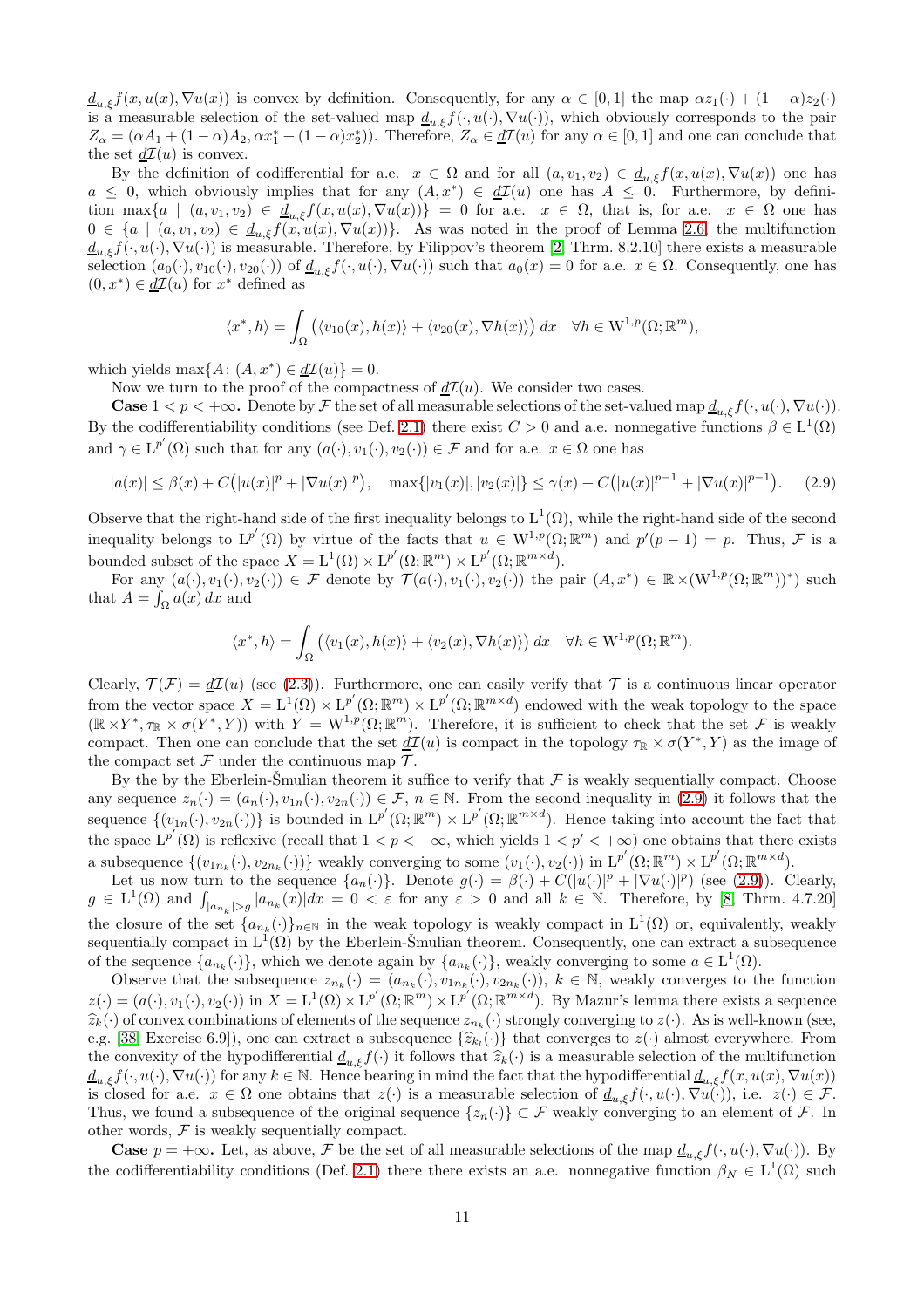that for any  $(a(\cdot), v_1(\cdot), v_2(\cdot)) \in \mathcal{F}$  one has

<span id="page-11-0"></span>
$$
\max\{|a(x)|, |v_1(x)|, |v_2(x)|\} \le \beta_N(x) \tag{2.10}
$$

for a.e.  $x \in \Omega$  (here  $N = ||u||_{1,\infty}$ ). Thus, F is a bounded subset of the space  $X = L^1(\Omega; \mathbb{R} \times \mathbb{R}^m \times \mathbb{R}^{m \times d})$ .

Let the operator  $\mathcal T$  be defined as in the case  $1 < p < +\infty$ . Then  $\mathcal T(\mathcal F) = d\mathcal I(u)$  and, as is easily seen,  $\mathcal T$  is a continuous linear operator from the space X equipped with the weak topology to the product space  $(\mathbb{R} \times Y^*, \tau_{\mathbb{R}} \times \sigma(Y^*, Y))$  with  $Y = W^{1,\infty}(\Omega; \mathbb{R}^m)$ . Therefore, it suffice to check that the set  $\mathcal F$  is weakly compact in X. Then one can conclude that the set  $d\mathcal{I}(u)$  is compact as the continuous image of a compact set.

From [\(2.10\)](#page-11-0) it follows that for any  $\varepsilon > 0$  and for all  $(a(\cdot), v_1(\cdot), v_2(\cdot)) \in \mathcal{F}$  one has

$$
\int_{|a|>\beta_N}|a|\,d\mu=0<\varepsilon,\quad \int_{|v_1|>\beta_N}|v_1|\,d\mu=0<\varepsilon,\quad \int_{|v_2|>\beta_N}|v_2|\,d\mu=0<\varepsilon,
$$

where  $\mu$  is the Lebesgue measure. Consequently, by [\[8,](#page-26-20) Thrm. 4.7.20] the closure of the set  $\mathcal F$  in the weak topology is weakly compact in  $X$ , which by the Eberlein-Smulian theorem implies that it is weakly sequentially compact. Let us verify that the set  $\mathcal F$  itself is weakly sequentially compact. Then by applying the Eberlein-Smulian theorem once again we arrive at the desired result.

Indeed, let  $\{z_n\} \subset \mathcal{F}$  be an arbitrary sequence. By the weak sequential compactness of the weak closure of F there exists a subsequence  $\{z_{n_k}\}\$  weakly converging to some  $z \in X$ . By Mazur's lemma there exists a sequence of convex combinations  $\{\hat{z}_k\}$  of elements of the sequence  $\{z_{n_k}\}$  strongly converging to z, which implies that there exists a subsequence  $\{\hat{z}_{k_l}\}$  converging to z almost everywhere. Observe that each triplet  $\hat{z}_{k_l}(\cdot)$  is a measurable selection of  $\underline{d}_{u,\xi}f(\cdot,u(\cdot),\nabla u(\cdot))$  due to the definition of F and the fact that this multifunction is convex-valued. Therefore, bearing in mind the fact that the set  $d_{u,\xi}f(x, u(x), \nabla u(x))$  is closed for a.e.  $x \in \Omega$ one obtains that  $z(\cdot)$  is a measurable selection of the multifunction  $d_{u,\xi}f(\cdot,u(\cdot),\nabla u(\cdot))$ . Thus,  $z \in \mathcal{F}$ , i.e. the subsequence  $\{z_{n_k}\}$  weakly converges to an element of the set  $\mathcal{F}$ , which means that this set is weakly sequentially compact.

Let us finally prove that the functional  $\mathcal I$  is, in fact, *continuously* codifferentiable. For any subset  $C$  of a metric space  $(M, d)$  and a point  $x \in M$  denote  $dist(x, C) = inf_{y \in C} d(x, y)$ .

Let us underline that in our earlier paper [\[31\]](#page-27-6) the continuous codifferentiability of the functional  $\mathcal I$  was proved only in the case when the set  $\Omega$  is bounded and  $p = +\infty$  (see [\[31,](#page-27-6) Thrm. 5.7 and Remark 5.8]). Here we extend this result to the case of unbounded domains and arbitrary  $p \in [1, +\infty]$  by utilising Vitali's theorem characterising convergence in  $L^p$ -spaces (see, e.g. [\[36,](#page-27-19) Thrm. III.6.15]), instead of relying on certain compactness arguments as it is done in [\[31\]](#page-27-6).

**Lemma 2.8.** Let f satisfy the codifferentiability conditions of order  $p \in [1, +\infty]$  and suppose that either  $1 < p \leq +\infty$  or the set-valued maps  $\underline{d}_{u,\xi}f(\cdot)$  and  $\overline{d}_{u,\xi}f(\cdot)$  have the form  $(2.4)$  for some vectors  $v_{1i}, w_{1j} \in \mathbb{R}^m$ ,  $v_{2i}, w_{2j} \in \mathbb{R}^{m \times d}$ , and Carathéodory functions  $f_i$  and  $g_j$ ,  $i \in I = \{1, \ldots, \ell\}$  and  $j \in J = \{1, \ldots, r\}$ . Then the set-valued mappings  $\underline{dI}(\cdot)$  and  $\overline{dI}(\cdot)$  defined in Theorem [2.3](#page-6-1) are Hausdorff continuous.

*Proof.* We prove the statement of the lemma only for the hypodifferential mapping  $d\mathcal{I}(\cdot)$ , since the proof of the lemma for  $d\mathcal{I}(\cdot)$  is exactly the same.

Arguing by reductio ad absurdum, suppose that the multifunction  $d\mathcal{I}(\cdot)$  is not Hausdorff continuous at a point  $u \in W^{1,p}(\Omega;\mathbb{R}^m)$ . Then there exist  $\theta > 0$  and a sequence  $\{u_n\} \subset W^{1,p}(\Omega;\mathbb{R}^m)$  converging to u such that  $d_H(\underline{d\mathcal{I}}(u_n), \underline{d\mathcal{I}}(u)) > \theta$  for all  $n \in \mathbb{N}$ . Replacing, if necessary, the sequence  $\{u_n\}$  with its subsequence, one can suppose that  $u_n$  converges to u almost everywhere and  $\nabla u_n$  converges to  $\nabla u$  almost everywhere.

By the definition Hausdorff distance (see [\(1.3\)](#page-2-4)), two cases are possible. Namely, there exists a subsequence, which we denote again by  $\{u_n\}$ , such that one of the following inequalities hold true:

<span id="page-11-2"></span><span id="page-11-1"></span>
$$
\sup_{(B,y^*)\in \underline{d\mathcal{I}}(u_n)} \inf_{(A,x^*)\in \underline{d\mathcal{I}}(u)} \sqrt{|B-A|^2 + \|y^*-x^*\|^2} > \theta
$$
\n(2.11)

$$
\sup_{(A,x^*)\in \underline{d\mathcal{I}}(u)} \inf_{(B,y^*)\in \underline{d\mathcal{I}}(u_n)} \sqrt{|B-A|^2 + \|y^*-x^*\|^2} > \theta.
$$
\n(2.12)

We start with the first case.

**Case I.** From [\(2.11\)](#page-11-1) it follows that for any  $n \in \mathbb{N}$  there exists  $(A_n, x_n^*) \in d\mathcal{I}(u_n)$  satisfying the inequality  $dist((A_n, x_n^n), \underline{d\mathcal{I}}(u)) \geq \theta$ . Denote by  $z_n(\cdot) = (a_n(\cdot), v_{1n}(\cdot), v_{2n}(\cdot))$  a measurable selection of the multifunction  $\underline{d}_{u,\xi}f(\cdot,u_n(\cdot),\nabla u_n(\cdot))$  corresponding to the pair  $(A_n,x_n^*)$  (see [\(2.3\)](#page-6-3)). We consider the cases  $p>1$  and  $p=1$ separately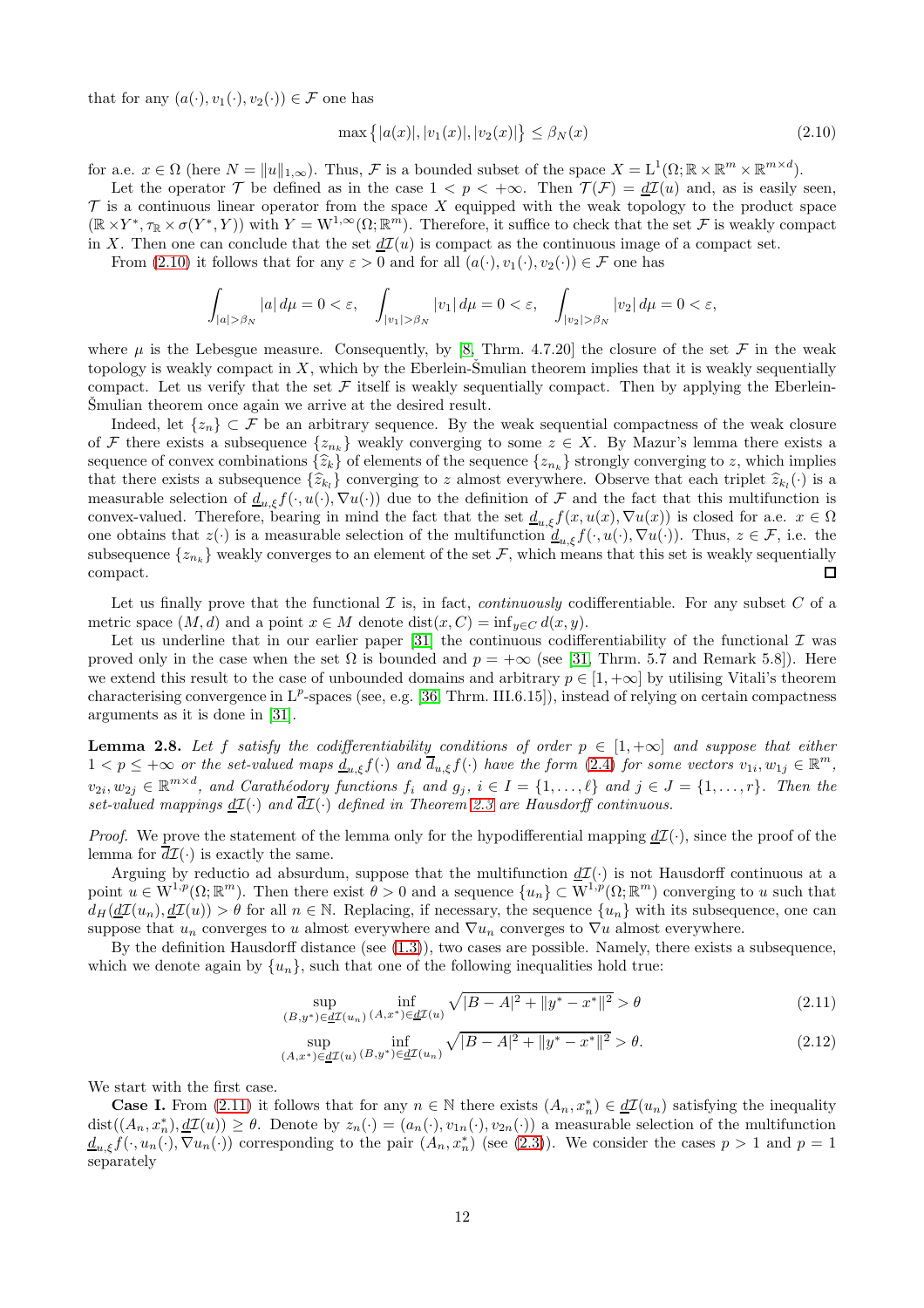**Case I,**  $1 < p = +\infty$ . Recall that  $\underline{d}_{u \in f}(\cdot, u(\cdot), \nabla u(\cdot))$  is a convex and compact-valued multifunction. Furthermore, as was shown in the proof of Lemma [2.6,](#page-7-2) the codifferentiability conditions guarantee that this multifunction is measurable. Therefore, for any  $n \in \mathbb{N}$  and for a.e.  $x \in \Omega$  the set

$$
R_n(x) = \left\{ (a, v_1, v_2) \in \underline{d}_{u,\xi} f(x, u(x), \nabla u(x)) \; \Big| \; \text{dist} \left( z_n(x), \underline{d}_{u,\xi} f(x, u(x), \nabla u(x)) \right)^2 = |a_n(x) - a|^2 + |v_{1n}(x) - v_1|^2 + |v_{2n}(x) - v_2|^2 \right\}
$$

(i.e.  $R_n(x)$  is the set of points at which the infimum in the definition of the distance between  $z_n(x)$  and the set  $\underline{d}_{u,\xi}f(x,u(x),\nabla u(x))$  is attained) is nonempty and the set-valued mapping  $R_n(\cdot)$  is measurable by [\[2,](#page-25-1) Thrm. 8.2.11].

Let  $z_n^0(\cdot)$  be any measurable selection of the multifunction  $R_n(\cdot)$ , which exists by [\[2,](#page-25-1) Thrm. 8.1.3]. Define function  $\hat{z}_n(\cdot) = (\hat{a}_n(\cdot), \hat{v}_{1n}(\cdot), \hat{v}_{2n}(\cdot))$  as follows:

$$
\widehat{z}_n(x) = \begin{cases} z_n^0(x), & \text{if } z_n(x) \notin \underline{d}_{u,\xi} f(x, u(x), \nabla u(x)), \\ z_n(x), & \text{otherwise.} \end{cases}
$$

Clearly,  $\hat{z}_n(\cdot)$  is a selection of the multifunction  $\underline{d}_{u,\xi}f(\cdot,u(\cdot),\nabla u(\cdot))$ . Furthermore, it is measurable due to the fact that the set of all those  $x \in \Omega$  for which  $z_n(x) \notin \underline{d}_{u,\xi} f(x, u(x), \nabla u(x))$  is measurable by [\[2,](#page-25-1) Crlr. 8.2.13, part 2].

By the codifferentiability conditions (see Def. [2.1\)](#page-5-1) the multifunction  $\underline{d}_{u,\xi}f(\cdot)$  is a Carathéodory map. Thus, for a.e.  $x \in \Omega$  the set-valued map  $(u, \xi) \mapsto \underline{d}_{u,\xi}f(x, u, \xi)$  is continuous. Therefore, for a.e.  $x \in \Omega$  one has

$$
\lim_{n \to \infty} d_H(\underline{d}_{u,\xi}f(x, u_n(x), \nabla u_n(x)), \underline{d}_{u,\xi}f(x, u(x), \nabla u(x))) = 0.
$$

Hence, in particular,  $dist(z_n(x), \underline{d}_{u,\xi}f(x, u(x), \nabla u(x)) \to 0$  as  $n \to \infty$ , which implies that the sequence  $\{z_n-\widehat{z}_n\}$ converges to zero almost everywhere. Let us prove that this sequence converges to zero in  $L^1(\Omega) \times L^{p'}(\Omega; \mathbb{R}^m) \times$  $L^{p'}(\Omega;\mathbb{R}^{m\times d})$ . To this end, we shall utilise Vitali's theorem characterising convergence in  $L^p$ -spaces with  $1 \leq$  $p < +\infty$  (see, e.g. [\[36,](#page-27-19) Theorem III.6.15]). Note that  $1 \le p' < +\infty$ , since we consider the case  $1 < p \le +\infty$ .

Fix any  $\varepsilon > 0$ . By the growth condition on the codifferential mapping  $D_{u,\xi}f$  (see Def. [2.1\)](#page-5-1) there exist  $C > 0$ and an a.e. nonnegative function  $\beta \in L^1(\Omega)$  such that

<span id="page-12-0"></span>
$$
|a_n(x) - \widehat{a}_n(x)| \le 2\beta(x) + C(|u(x)|^p + |u_n(x)|^p + |\nabla u(x)|^p + |\nabla u_n(x)|^p)
$$
\n(2.13)

for a.e.  $x \in \Omega$  in the case  $1 < p < +\infty$ , and there exists an a.e. nonnegative function  $\beta_N \in L^1(\Omega)$  such that  $|a_n(x) - \hat{a}_n(x)| \leq 2\beta_N(x)$  for a.e.  $x \in \Omega$  in the case  $p = +\infty$  (here  $N = \max_{n \in \mathbb{N}} \{||u||_{1,\infty}, ||u_n||_{1,\infty}\}\)$ . If  $p = +\infty$ , then the sequence  $\{a_n - \hat{a}_n\}$  converges to zero in  $L^1(\Omega)$  by Lebesgue's dominated convergence theorem. Therefore, let us consider the case  $1 < p < +\infty$ .

By the absolute continuity of the Lebesgue integral there exists  $\delta_1 > 0$  such that for any measurable set  $D \subseteq \Omega$  with  $\mu(D) < \delta_1$  (here  $\mu$  is the Lebesgue measure) one has

$$
\int_D \beta d\mu < \frac{\varepsilon}{10}, \quad \int_D |u|^p d\mu < \frac{\varepsilon}{5C}, \quad \int_D |\nabla u|^p d\mu < \frac{\varepsilon}{5C}.
$$

Moreover, by the "only if" part of the Vitali convergence theorem, the convergence of  $u_n$  to u in  $W^{1,p}(\Omega;\mathbb{R}^m)$ implies that there exists  $\delta_2 > 0$  such that for any measurable set  $D \subseteq \Omega$  with  $\mu(D) < \delta_2$  one has

$$
\int_D |u_n|^p d\mu < \frac{\varepsilon}{5C}, \quad \int_D |\nabla u_n|^p d\mu < \frac{\varepsilon}{5C} \quad \forall n \in \mathbb{N}.
$$

Hence with the use of [\(2.13\)](#page-12-0) one obtains that for any measurable set  $D \subseteq \Omega$  with  $\mu(D) < \min\{\delta_1, \delta_2\}$  one has  $\int_D |a_n - \widehat{a}_n| d\mu < \varepsilon$  for all  $n \in \mathbb{N}$ .

Denote  $\Omega_N = \{x \in \Omega \mid |x| \leq N\}$ . From the fact that  $\beta \in L^1(\Omega)$  and  $u \in W^{1,p}(\Omega;\mathbb{R}^m)$  it follows that there exists  $N \in \mathbb{N}$  such that

$$
\int_{\Omega\backslash\Omega_N}\beta d\mu<\frac{\varepsilon}{10},\quad \int_{\Omega\backslash\Omega_N}|u|^pd\mu<\frac{\varepsilon}{5C},\quad \int_{\Omega\backslash\Omega_N}|\nabla u|^pd\mu<\frac{\varepsilon}{5C}
$$

(see, e.g. [\[8,](#page-26-20) Prp. 2.6.2]). Furthermore, by the "only if" part of the Vitali convergence theorem there exists a measurable set  $E_{\varepsilon} \subseteq \Omega$  such that  $\mu(E_{\varepsilon}) < +\infty$  and

$$
\int_{\Omega\setminus E_{\varepsilon}}|u_n|^p d\mu < \frac{\varepsilon}{5C}, \quad \int_{\Omega\setminus E_{\varepsilon}}|\nabla u_n|^p d\mu < \frac{\varepsilon}{5C} \quad \forall n \in \mathbb{N}.
$$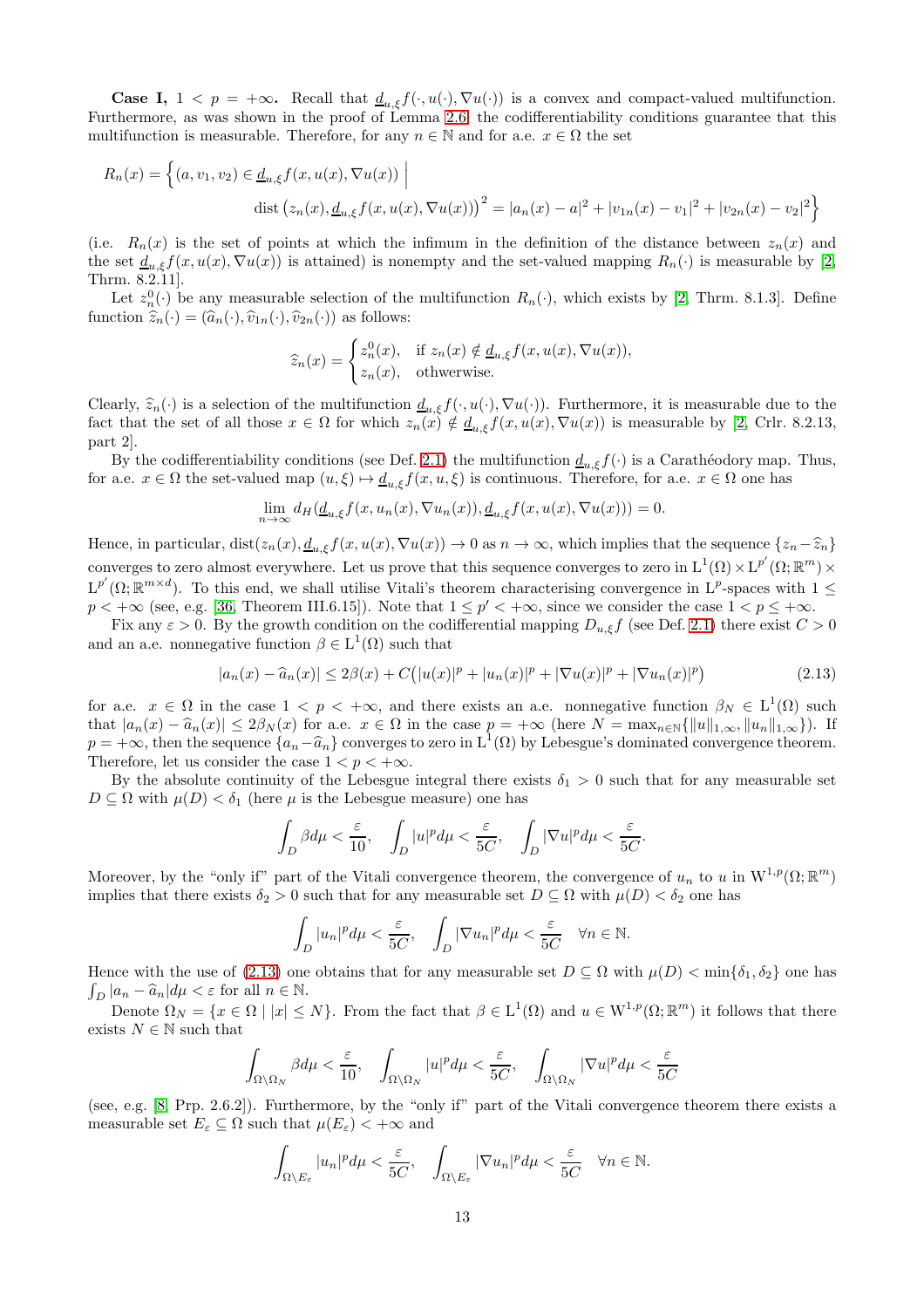Therefore, by applying [\(2.13\)](#page-12-0) one obtains that  $\int_{\Omega \setminus \Omega_{\varepsilon}} |a_n - \widehat{a}_n| d\mu < \varepsilon$  for all  $n \in \mathbb{N}$ , where  $\Omega_{\varepsilon} = \Omega_N \cup E_{\varepsilon}$ . Hence with the use of the "if" part of the Vitali convergence theorem one concludes that the sequence  $\{a_n - \hat{a}_n\}$ converges to zero in  $L^1(\Omega)$ .

Let us now consider the sequence  $\{v_{1n} - \hat{v}_{1n}\}\$ . By the growth condition on the codifferential mapping  $D_{u,\xi}f$ (see Def. [2.1\)](#page-5-1) there exist  $C > 0$  and a.e. nonnegative function  $\gamma \in L^{p'}(\Omega)$  such that

$$
|v_{1n}(x) - \widehat{v}_{1n}(x)|^{p'} \le 2^{p'} (|v_{1n}(x)|^{p'} + |\widehat{v}_{2n}(x)|^{p'})
$$
  

$$
\le 2^{p'} 3^{p'} (2|\gamma(x)|^{p'} + C^{p'} (|u(x)|^{p} + |\nabla u(x)|^{p} + |u_n(x)|^{p} + |\nabla u_n(x)|^{p}))
$$

for a.e.  $x \in \Omega$  in the case  $1 < p < +\infty$ , and there exists an a.e. nonnegative function  $\beta_N \in L^1(\Omega)$  such that  $|v_{1n}(x) - \hat{v}_{1n}(x)| \leq 2\beta_N(x)$  for a.e.  $x \in \Omega$  in the case  $p = +\infty$ . Now, arguing in the same way as above and applying Vitali's convergence theorem in the case  $1 < p < +\infty$  and Lebesgue's dominated convergence theorem in the case  $p = +\infty$  one can readily verify that  $\{v_{1n} - \hat{v}_{1n}\}$  converges to zero in  $L^{p'}(\Omega; \mathbb{R}^m)$ . The convergence of  $\{v_{2n} - \hat{v}_{2n}\}\)$  to zero in  $L^{p'}(\Omega;\mathbb{R}^{m\times d})$  is proved in exactly the same way.

Denote by  $(\widehat{A}_n, \widehat{x}_n^*)$  the element of  $\underline{d\mathcal{I}}(u)$  corresponding to the selection  $\widehat{z}_n(\cdot) = (\widehat{a}_n(\cdot), \widehat{v}_{1n}(\cdot), \widehat{v}_{2n}(\cdot))$  of the multifunction  $\underline{d}_{u,\xi}f(\cdot,u(\cdot),\nabla u(\cdot))$  (see [\(2.3\)](#page-6-3)). Let us check that  $|A_n - \hat{A}_n| + ||x_n^* - \hat{x}_n^*|| \to 0$  as  $n \to \infty$ . Indeed, for any  $n \in \mathbb{N}$  one has

$$
|A_n - \widehat{A}_n| \le \int_{\Omega} |a_n(x) - \widehat{a}_n(x)| dx = ||a_n - \widehat{a}_n||_1,
$$

which implies that  $|A_n - \hat{A}_n| \to 0$  as  $n \to \infty$ . Similarly, with the use of Hölder's inequality for any  $h \in$  $W^{1,p}(\Omega;\mathbb{R}^m)$  one has

$$
\left| \langle x_n^* - \widehat{x}_n^*, h \rangle \right| \leq \int_{\Omega} \left| \langle v_{1n}(x) - \widehat{v}_{1n}(x), h(x) \rangle \right| dx + \int_{\Omega} \left| \langle v_{2n}(x) - \widehat{v}_{2n}(x), \nabla h(x) \rangle \right| dx
$$
  

$$
\leq \left( \|v_{1n} - \widehat{v}_{1n}\|_{p'} + \|v_{2n} - \widehat{v}_{2n}\|_{p'} \right) \|h\|_{1,p},
$$

which implies that  $||x_n^* - \hat{x}_n^*|| \le ||v_{1n} - \hat{v}_{1n}||_{p'} + ||v_{2n} - \hat{v}_{2n}||_{p'}$  for all  $n \in \mathbb{N}$ , and  $||x_n^* - \hat{x}_n^*|| \to 0$  as  $n \to \infty$ . Consequently, bearing in mind the fact that  $(\widehat{A}_n, \widehat{x}_n^*) \in \underline{d\mathcal{I}}(u)$  for all  $n \in \mathbb{N}$  one obtains that  $dist((A_n, x_n^*), \underline{d\mathcal{I}}(u)) \to 0$ as  $n \to \infty$ , which contradicts the inequality dist $((A_n, x_n^*), d\mathcal{I}(u)) \geq \theta$ . Thus, the proof of the first case for  $1 < p \leq +\infty$  is complete.

**Case I,**  $p = 1$ . Let  $S^{\ell}$  be the standard (probability) simplex in  $\mathbb{R}^{\ell}$ , i.e.

$$
S^{\ell} = \left\{ \alpha = (\alpha^{(1)}, \dots, \alpha^{(\ell)}) \in \mathbb{R}^{\ell} \mid \alpha^{(1)} + \dots + \alpha^{(\ell)} = 1, \ \alpha^{(i)} \ge 0 \ \forall i \in \{1, \dots, \ell\} \right\}.
$$

For any  $\alpha \in \mathbb{R}^{\ell}$ ,  $x \in \Omega$ ,  $u \in \mathbb{R}^{m}$ , and  $\xi \in \mathbb{R}^{m \times d}$  define

<span id="page-13-0"></span>
$$
g(x, u, \xi, \alpha) = \sum_{i=1}^{l} \alpha^{(i)}(f_i(x, u, \xi), v_{1i}, v_{2i}).
$$
\n(2.14)

It is easily seen that g is a Carathéodory map and  $g(x, u, \xi, S^\ell) = \underline{d}_{u,\xi} f(x, u, \xi)$  for all  $(x, u, \xi)$  by the definition of convex hull (see [\(2.4\)](#page-6-0)).

Recall that  $z_n(\cdot) = (a_n(\cdot), v_{1n}(\cdot), v_{2n}(\cdot))$  is a measurable selection of the set-valued map  $\underline{d}_{u,\xi} f(\cdot, u_n(\cdot), \nabla u_n(\cdot))$ such that for the corresponding pair  $(A_n, x_n^*) \in \underline{d\mathcal{I}}(u_n)$  one has  $\text{dist}((A_n, x_n^*), \underline{d\mathcal{I}}(u)) \geq \theta$  for all  $n \in \mathbb{N}$ . By definition for any  $n \in \mathbb{N}$  and a.e.  $x \in \Omega$  one has  $z_n(x) \in g(x, u_n(x), \nabla u_n(x), S^\ell)$ , which by Filippov's theorem [\[2,](#page-25-1) Thrm. 8.2.10] implies that for any  $n \in \mathbb{N}$  there exists a measurable function  $\alpha_n : \Omega \to S^{\ell}$  such that  $z_n(x) = g(x, u_n(x), \nabla u_n(x), \alpha_n(x))$  for a.e.  $x \in \Omega$ . Define

$$
\widehat{z}_n(\cdot) = (\widehat{a}_n(\cdot), \widehat{v}_{1n}(\cdot), \widehat{v}_{2n}(\cdot)) = g(\cdot, u(\cdot), \nabla u(\cdot), \alpha_n(\cdot)).
$$

Clearly,  $\hat{z}_n$  is a measurable selection of the multifunction  $\underline{d}_{u,\xi}f(\cdot,u(\cdot),\nabla u(\cdot))$ . Denote by  $(\hat{A}_n,\hat{x}_n^*)$  the element of  $\underline{d}\mathcal{I}(u)$  corresponding to this selection (see [\(2.3\)](#page-6-3)).

From the definition of g (see [\(2.14\)](#page-13-0)) and the definition of  $\hat{z}_n$  it follows that  $x_n^* = \hat{x}_n^*$  for all  $n \in \mathbb{N}$ . Furthermore, for all  $n \in \mathbb{N}$  and a.e.  $x \in \Omega$  one has

$$
|a_n(x) - \widehat{a}_n(x)| \leq \sum_{i=1}^{\ell} \alpha_n^{(i)}(x) |f_i(x, u_n(x), \nabla u_n(x)) - f_i(x, u(x), \nabla u(x))|.
$$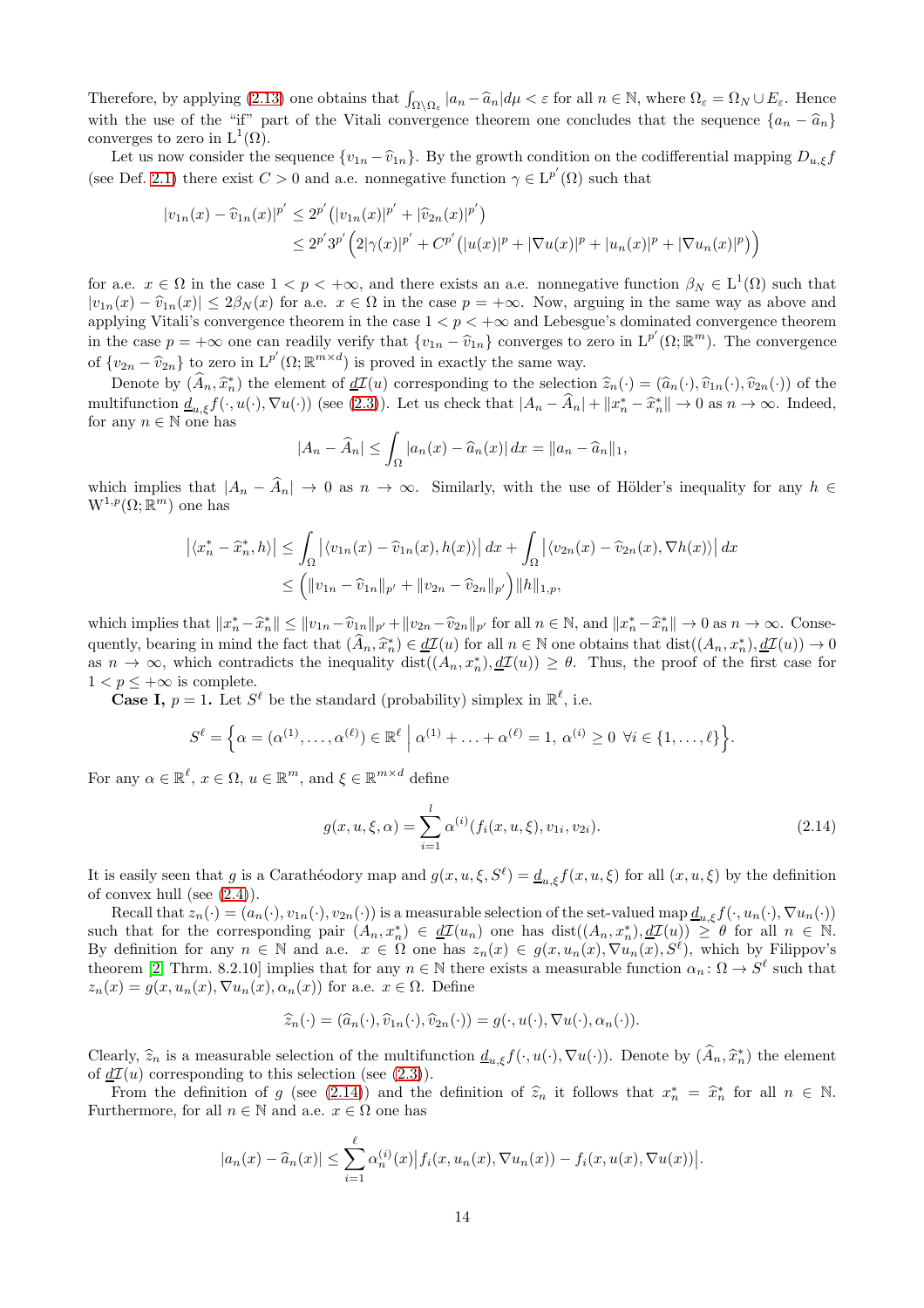Hence  $|a_n(x) - \hat{a}_n(x)| \to 0$  as  $n \to \infty$  for a.e.  $x \in \Omega$ , since by our assumptions  $u_n \to u$  and  $\nabla u_n \to \nabla u$  almost everywhere, and  $f_i$  are Carathéodory functions.

By the growth condition on  $D_{u,\xi}f(\cdot)$  (see Def. [2.1\)](#page-5-1) there exist  $C > 0$  and an a.e. nonnegative function  $\beta \in L^1(\Omega)$  such that

$$
|a_n(x) - \widehat{a}_n(x)| \le \beta(x) + C(|u(x)| + |\nabla u(x)| + |u_n(x)| + |\nabla u_n(x)|)
$$

for a.e.  $x \in \Omega$ . With the use of this inequality and Vitali's convergence theorem one can check that  $|a_n - \hat{a}_n|$ converges to zero in  $L^1(\Omega)$  as in the case  $1 < p < +\infty$ . Hence  $|A_n - \hat{A}_n| \leq \int_{\Omega} |a_n - \hat{a}_n| d\mu$  converges to zero as  $n \to \infty$ , i.e.  $|A_n - \hat{A}_n| + \|x_n^* - \hat{x}_n^*\| \to 0$  as  $n \to \infty$ . Therefore, dist $((A_n, x_n^*), \underline{d\mathcal{I}}(u)) \to 0$  as  $n \to \infty$ , which once again contradicts the inequality  $dist((A_n, x_n^*), d\mathcal{I}(u)) \geq \theta$ .

**Case II.** Suppose now that  $(2.12)$  holds true. Then for any  $n \in \mathbb{N}$  there exists  $(A_n, x_n^*) \in \underline{dI}(u)$  such that  $dist((A_n, x_n^n), d\mathcal{I}(u_n)) \geq \theta$ . For any  $n \in \mathbb{N}$  denote by  $z_n(\cdot) = (a_n(\cdot), v_{1n}(\cdot), v_{2n}(\cdot))$  a measurable selection of the set-valued mapping  $\underline{d}_{u,\xi} f(\cdot, u(\cdot), \nabla u(\cdot))$  corresponding to  $(A_n, x_n^*)$  (see [\(2.3\)](#page-6-3)).

**Case II,**  $1 \le p \le +\infty$ . Denote by  $z_n^0(\cdot) = (a_n^0(\cdot), v_{1n}^0(\cdot), v_{2n}^0(\cdot))$  any measurable selection of the multifunction  $\underline{d}_{u,\xi}f(\cdot,u_n(\cdot),\nabla u_n(\cdot))$  such that

dist 
$$
(z_n(x), \underline{d}_{u,\xi}f(x, u_n(x), \nabla u_n(x)))^2 = |a_n(x) - a_n^0(x)|^2 + |v_{1n}(x) - v_{1n}^0(x)|^2 + |v_{2n}(x) - v_{2n}^0(x)|^2
$$

for a.e.  $x \in \Omega$ . The existence of such selection can be proved in the same way it is done in **Case I**. Finally, define mapping  $\hat{z}_n(\cdot) = (\hat{a}_n(\cdot), \hat{v}_{1n}(\cdot), \hat{v}_{2n}(\cdot))$  as follows:

$$
\widehat{z}_n(x) = \begin{cases} z_n^0(x), & \text{if } z_n(x) \notin \underline{d}_{u,\xi} f(x, u_n(x), \nabla u_n(x)), \\ z_n(x), & \text{otherwise.} \end{cases}
$$

Then  $\hat{z}_n$  is a measurable selection of the set-valued mapping  $\underline{d}_{u,\xi}f(\cdot,u_n(\cdot), \nabla u_n(\cdot)).$ 

By the codifferentiability conditions (see Def. [2.1\)](#page-5-1) the multifunction  $d_{u,\xi}f(\cdot)$  is a Carathéodory map, i.e. for a.e.  $x \in \Omega$  the set-valued map  $(u, \xi) \mapsto \underline{d}_{u,\xi}f(x, u, \xi)$  is continuous. Therefore, for a.e.  $x \in \Omega$  one has

$$
\lim_{n \to \infty} d_H(\underline{d}_{u,\xi}f(x, u_n(x), \nabla u_n(x)), \underline{d}_{u,\xi}f(x, u(x), \nabla u(x))) = 0.
$$

Hence, in particular,  $dist(z_n(x), d_{u,\xi}f(x, u_n(x), \nabla u_n(x))) \to 0$  as  $n \to \infty$ , which implies that the sequence  $\{z_n - \hat{z}_n\}$  converges to zero almost everywhere. Applying the growth condition on the codifferential mapping  $D_{u,\xi}f$  and arguing in the same way as in **Case I** one can check that this sequence converges to zero in  $L^1(\Omega) \times$  $L^{p'}(\Omega;\mathbb{R}^m)\times L^{p'}(\Omega;\mathbb{R}^{m\times d})$ . With the use of this fact it is easy to show that  $|A_n-\hat{A}_n|+||x_n^*-\hat{x}_n^*||\to 0$  as  $n\to\infty$ , where  $(\hat{A}_n, \hat{x}_n^*)$  is the element of  $\underline{d\mathcal{I}}(u_n)$  corresponding to the selection  $\hat{z}_n$ . Therefore, dist $((A_n, x_n), \underline{d\mathcal{I}}(u_n)) \to 0$ as  $n \to \infty$ , which contradicts the inequality dist $((A_n, x_n^*), \underline{d\mathcal{I}}(u_n)) \geq \theta$ .

**Case II,**  $p = 1$ . Arguing in the same way as in **Case I** and applying Filippov's theorem, for any  $n \in \mathbb{N}$  one can find a measurable function  $\alpha_n \colon \Omega \to S^\ell$  such that  $z_n(x) = g(x, u(x), \nabla u(x), \alpha_n(x))$  for a.e.  $x \in \Omega$ . Define

$$
\widehat{z}_n(x) = (\widehat{a}_n(x), \widehat{v}_{1n}(x), \widehat{v}_{2n}(x)) = g(x, u_n(x), \nabla u_n(x), \alpha_n(x))
$$

for a.e.  $x \in \Omega$ . Then  $\widehat{z}_n(\cdot)$  is a measurable selection of the set-valued mapping  $\underline{d}_{u,\xi}f(\cdot, u_n(\cdot), \nabla u_n(\cdot))$ . Denote by  $(\widehat{A}_n, \widehat{x}_n^*)$  the element of  $\underline{d\mathcal{I}}(u_n)$  corresponding to this selection. Then  $x_n^* = \widehat{x}_n^*$  for all  $n \in \mathbb{N}$ , and arguing in the same way as in **Case I** one can check that  $|A_n - \hat{A}_n| \to 0$  as  $n \to \infty$ . Therefore dist $((A_n, x_n), d\mathcal{I}(u_n)) \to 0$  as  $n \to \infty$ , which once again contradicts the inequality dist $((A_n, x_n), d\mathcal{I}(u_n)) > \theta$ . as  $n \to \infty$ , which once again contradicts the inequality dist $((A_n, x_n^*), d\mathcal{I}(u_n)) \geq \theta$ .

Applying Theorem [2.3,](#page-6-1) [\[33,](#page-27-9) Crlr. 2], and Lemma [1.6](#page-3-2) one obtains that in the case when the integrand f satisfies the codifferentiability conditions, the functional  $\mathcal I$  is locally Lipschitz continuous and Hadamard quasidifferentiable.

<span id="page-14-0"></span>**Corollary 2.9.** Let f satisfy the codifferentiability conditions of order  $p \in [1, +\infty]$ , and let either  $1 < p \le +\infty$ or the set  $\Omega$  be bounded and have the segment property, and the set-valued maps  $d_{u,\xi}f(\cdot)$  and  $\overline{d}_{u,\xi}f(\cdot)$  have the form  $(2.4)$ . Then the functional  $\mathcal I$  is locally Lipschitz continuous, Hadamard quasidifferentiable at every  $u \in W^{1,p}(\Omega;\mathbb{R}^m)$ , and the pair  $\mathscr{D}I(u) = [\underline{\partial}I(u), \overline{\partial}I(u)]$  with

$$
\underline{\partial \mathcal{I}}(u) = \{x^* \in (W^{1,p}(\Omega;\mathbb{R}^m))^* \mid (0, x^*) \in \underline{d\mathcal{I}}(u)\}, \quad \overline{\partial \mathcal{I}}(u) = \{y^* \in (W^{1,p}(\Omega;\mathbb{R}^m))^* \mid (0, y^*) \in \overline{d\mathcal{I}}(u)\},
$$

is a quasidifferential of  $\mathcal I$  at u, where the sets  $d\mathcal I(u)$  and  $\overline{d\mathcal I(u)}$  are defined in Theorem [2.3.](#page-6-1)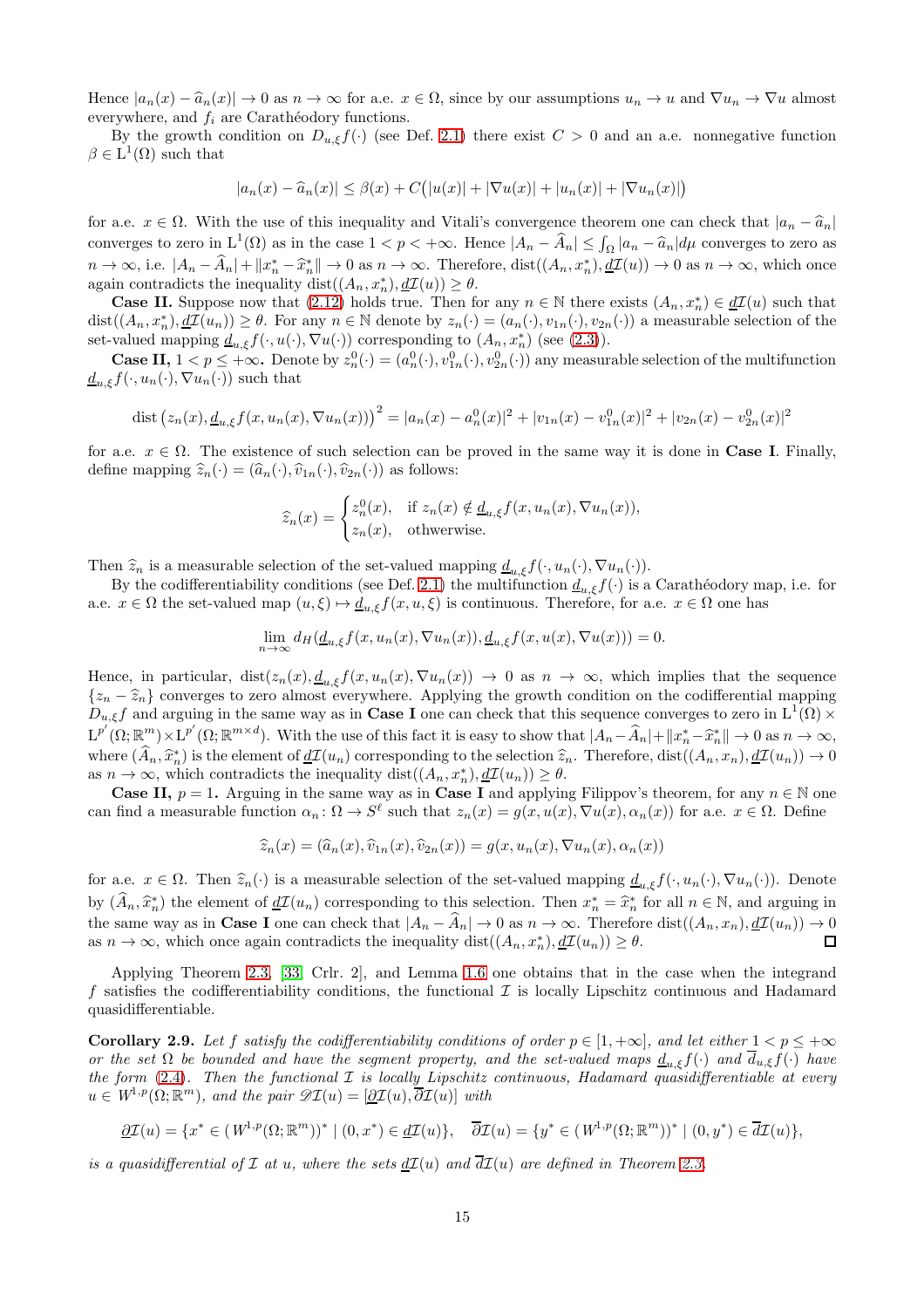<span id="page-15-0"></span>Remark 2.10. Recall that by the definition of codifferential one has  $a \leq 0$  for any  $(a, v_1, v_2) \in \underline{d}_{u,\xi} f(x, u, \xi)$ . Hence with the use of Theorem [2.3](#page-6-1) and the corollary above one obtains that  $x^* \in \partial \mathcal{I}(u)$  if and only if there exists a measurable selection  $(0, v_1(\cdot), v_2(\cdot))$  of the multifunction  $\underline{d}_{u,\epsilon} f(\cdot, u(\cdot), \nabla u(\cdot))$  such that

<span id="page-15-1"></span>
$$
\langle x^*, h \rangle = \int_{\Omega} \left( \langle v_1(x), h(x) \rangle + \langle v_2(x), \nabla h(x) \rangle \right) dx \quad \forall h \in W^{1,p}(\Omega; \mathbb{R}^m).
$$

A similar statement holds true for  $\overline{\partial}\mathcal{I}(u)$  as well.

As usual, denote by  $\mathbb{W}_0^{1,p}(\Omega;\mathbb{R}^m)$  the closure of the space  $\mathbb{C}_c^{\infty}(\Omega;\mathbb{R}^m)$  of infinitely differentiable functions  $\varphi \colon \Omega \to \mathbb{R}^m$  with compact support in the Sobolev space  $W^{1,p}(\Omega;\mathbb{R}^m)$ . To derive optimality conditions for problems with prescribed boundary conditions we will utilise the following corollary on the quasidifferentiability of the restriction of  $\mathcal I$  to the space  $\mathrm{W}^{1,p}_0(\Omega;\mathbb{R}^m)$ . This result is almost trivial. Nevertheless, we briefly outline its proof for the sake of completeness and mathematical rigour.

<span id="page-15-3"></span>**Corollary 2.11.** Let f satisfy the codifferentiability conditions of order  $p \in [1, +\infty]$ ,  $u_0 \in W^{1,p}(\Omega; \mathbb{R}^m)$  be fixed, and let either  $1 < p \leq +\infty$  or the set  $\Omega$  be bounded and have the segment property, and the set-valued maps  $\underline{d}_{u,\xi}f(\cdot)$  and  $\overline{d}_{u,\xi}f(\cdot)$  have the form [\(2.4\)](#page-6-0). Then the functional  $\mathcal{J}$ :  $W_0^{\tilde{1},p}(\Omega;\mathbb{R}^m) \to \mathbb{R}$ ,  $\mathcal{J}(u) = \mathcal{I}(u_0 + u)$ is correctly defined, locally Lipschitz continuous, and Hadamard quasidifferentiable at every  $u \in W_0^{1,p}(\Omega; \mathbb{R}^m)$ . Furthermore, the pair  $\mathscr{D}J(u) = [\partial \mathcal{J}(u), \overline{\partial} \mathcal{J}(u)]$  with

$$
\underline{\partial}\mathcal{J}(u) = \left\{ x^* \in (W_0^{1,p}(\Omega;\mathbb{R}^m))^* \; \middle| \; \langle x^*,h\rangle = \int_{\Omega} \left( \langle v_1(x),h(x) \rangle + \langle v_2(x),\nabla h(x) \rangle \right) dx \; \; \forall h \in W_0^{1,p}(\Omega;\mathbb{R}^m),\right\}
$$

 $(0, v_1(\cdot), v_2(\cdot))$  is a measurable selection of the set-valued map  $\underline{d}_{u,\xi}f(\cdot, u_0(\cdot) + u(\cdot), \nabla u_0(\cdot) + \nabla u(\cdot))$  (2.15)

and

<span id="page-15-2"></span>
$$
\overline{\partial}\mathcal{J}(u) = \left\{y^* \in (W_0^{1,p}(\Omega;\mathbb{R}^m))^* \; \Big| \; \langle y^*,h\rangle = \int_{\Omega} \left( \langle w_1(x),h(x) \rangle + \langle w_2(x),\nabla h(x) \rangle \right) dx \; \; \forall h \in W_0^{1,p}(\Omega;\mathbb{R}^m),\right\}
$$

 $(0, w_1(\cdot), w_2(\cdot))$  is a measurable selection of the set-valued map  $\overline{d}_{u,\xi}f(\cdot, u_0(\cdot) + u(\cdot), \nabla u_0(\cdot) + \nabla u(\cdot))$ (2.16)

is a quasidifferential of  $\mathcal J$  at  $u$ .

*Proof.* The fact that the functional  $\mathcal{J}$  is correctly defined and locally Lipschitz continuous follows directly from its definition and Corollary [2.9.](#page-14-0) Let us prove that it is Hadamard quasidifferentiable.

Denote  $X = W^{1,p}(\Omega;\mathbb{R}^m)$  and  $X_0 = W^{1,p}_0(\Omega;\mathbb{R}^m)$ . Introduce the linear operator  $\mathcal{T}: X^* \to X_0^*$  that maps  $x^* \in X^*$  to its restriction to  $X_0$ , i.e.  $\mathcal{T}(x^*) = x^*|_{X_0}$ . It is easily seen that  $\mathcal T$  is a continuous operator from  $X^*$ endowed with the weak<sup>∗</sup> topology to  $X_0^*$  endowed with the weak<sup>∗</sup> topology, since  $X_0 \subset X$ .

Observe that by definitions (see Corollary [2.9](#page-14-0) and Remark [2.10\)](#page-15-0) one has  $\partial \mathcal{J}(u) = \mathcal{T}(\partial \mathcal{I}(u_0 + u))$  and  $\overline{\partial}\mathcal{J}(u) = \mathcal{T}(\overline{\partial}\mathcal{I}(u_0+u))$ . Therefore,  $\underline{\partial}\mathcal{J}(u)$  and  $\overline{\partial}\mathcal{J}(u)$  are convex and weak\* compact convex subsets of  $X_0^*$  $\partial U(u) = \int (\partial \mathcal{L}(u_0 + u))$ . Therefore,  $\partial U(u)$  and  $\partial U(u)$  are convex and weak \* compact convex subsets of  $X^*$ .

Fix any  $u \in W_0^{1,p}(\Omega;\mathbb{R}^m)$ . With the use of Corollary [2.9](#page-14-0) and the fact that for any  $\alpha > 0$  and  $h \in W_0^{1,p}(\Omega;\mathbb{R}^m)$ one has  $\mathcal{J}(u + \alpha h) = \mathcal{I}(u_0 + u + \alpha h)$  one obtains that

$$
\lim_{[\alpha,h'] \to [+0,h]} \frac{\mathcal{J}(u + \alpha h') - \mathcal{J}(u)}{\alpha} = \lim_{[\alpha,h'] \to [+0,h]} \frac{\mathcal{I}(u_0 + u + \alpha h') - \mathcal{J}(u_0 + u)}{\alpha}
$$
\n
$$
= \mathcal{I}'(u_0 + u; h) = \max_{x^* \in \mathcal{QI}(u_0 + u)} \langle x^*, h \rangle + \min_{y^* \in \overline{\partial I}(u_0 + u)} \langle y^*, h \rangle = \max_{x^* \in \mathcal{QJ}(u)} \langle x^*, h \rangle + \min_{y^* \in \overline{\partial J}(u)} \langle y^*, h \rangle
$$

for all  $h \in W_0^{1,p}(\Omega;\mathbb{R}^m)$  (here  $h' \in W_0^{1,p}(\Omega;\mathbb{R}^m)$  as well). Thus, the functional  $\mathcal J$  is Hadamard quasidifferentiable, and the pair [\(2.15\)](#page-15-1), [\(2.16\)](#page-15-2) is its quasidifferential.

<span id="page-15-4"></span>Remark 2.12. By Theorem [2.3,](#page-6-1) the assumption that in the case  $p = 1$  the set-valued mappings  $d_{n,\xi}f(\cdot)$  and  $\overline{d}_{u,\xi}f(\cdot)$  have the form [\(2.4\)](#page-6-0) is needed only to ensure the continuity of the multifunctions  $\underline{d}\mathcal{I}(\cdot)$  and  $\overline{d}\mathcal{I}(\cdot)$ , i.e. to ensure that the functional  $\mathcal I$  is *continuously* codifferentiable. Therefore, in the case when the function f satisfies the codifferentiability conditions of order  $p = 1$  and  $\Omega$  is bounded and has the segment property, but the setvalued mappings  $\underline{d}_{u,\xi}f(\cdot)$  and  $\overline{d}_{u,\xi}f(\cdot)$  do not have the form [\(2.4\)](#page-6-0), the functional  $\overline{\mathcal{J}}$  from Corollary [2.11](#page-15-3) is still quasidifferentiable and the pair [\(2.15\)](#page-15-1), [\(2.16\)](#page-15-2) is a quasidifferential of  $\mathcal J$  at u by Remark [1.7](#page-4-1) and Theorem [2.3.](#page-6-1)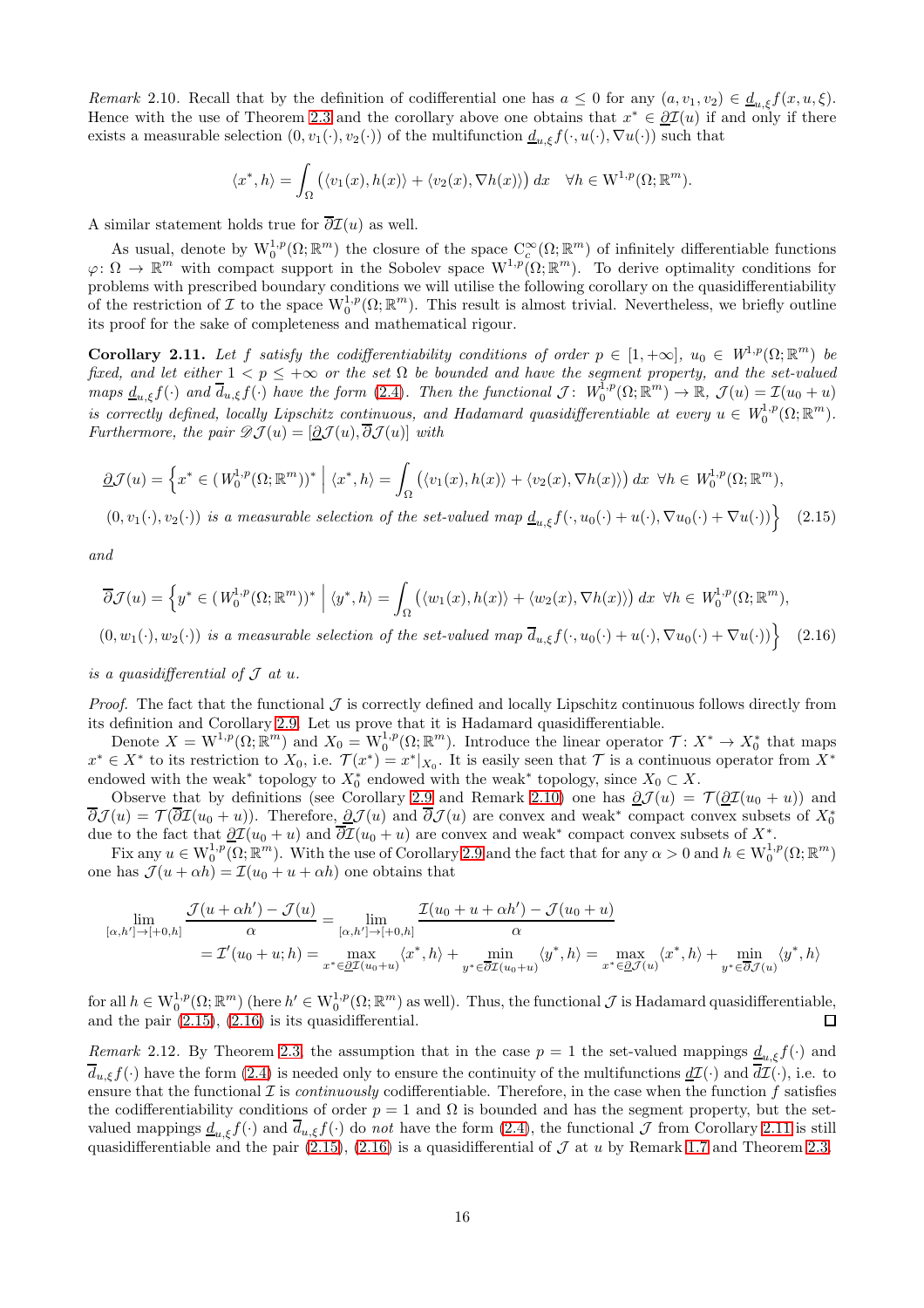# <span id="page-16-0"></span>3 Constrained Nonsmooth Problems of the Calculus of Variations

In this section we derive optimality conditions in terms of codifferentials for nonsmooth problems of the calculus of variations with nonsmooth isoperimetric constraints and nonsmooth constraints at the boundary of the domain. By means of several simple examples we also demonstrate that in some cases optimality conditions in terms of codifferentials are better than optimality conditions in terms of various subdifferentials.

### 3.1 Unconstrained Problems

We start with an unconstrained problem of the form

<span id="page-16-1"></span>
$$
\min \mathcal{I}(u) = \int_{\Omega} f(x, u(x), \nabla u(x)) dx, \quad u \in u_0 + \mathcal{W}_0^{1, p}(\Omega; \mathbb{R}^m). \tag{3.1}
$$

Here, as in the previous section,  $\Omega \subseteq \mathbb{R}^d$  is an open set,  $f: \Omega \times \mathbb{R}^m \times \mathbb{R}^{m \times d} \to \mathbb{R}$ ,  $f = f(x, u, \xi)$ , is a nonsmooth function, while  $u_0 \in W^{1,p}(\Omega;\mathbb{R}^m)$  is a fixed function.

In essence, problem [\(3.1\)](#page-16-1) can be viewed as the classical problem of minimising  $\mathcal{I}(u)$  over the set of all those  $u \in W^{1,p}(\Omega;\mathbb{R}^m)$  for which  $u|_{\partial\Omega} = \psi$  for some prespecified function  $\psi$ , where  $\partial\Omega$  is the boundary of  $\Omega$  (simply put  $\psi = u_0|_{\partial\Omega}$ ). However, to avoid the usage of trace operators and corresponding assumptions on the domain  $\Omega$ , we pose this classical "boundary value problem" in the abstract form [\(3.1\)](#page-16-1).

In the case when the domain  $\Omega$  is bounded and has the segment property, optimality conditions for this problem in terms of codifferentials were first obtained by the author in [\[31\]](#page-27-6). Here we rederive this conditions in the general case to help the reader more readily understand the derivation of optimality conditions for constrained problems, as well as due to the fact the optimality conditions for problem [\(3.1\)](#page-16-1) are closely related to a natural constraint qualification for isoperimetric constraints.

Recall that a function  $v \in L^1_{loc}(\Omega)$  is called a weak divergence of a vector field  $u \in L^1(\Omega;\mathbb{R}^d)$ , if

$$
\int_{\Omega}v\varphi dx=-\int_{\Omega}\langle u,\nabla \varphi\rangle dx\quad\forall\varphi\in{\rm C^{\infty}_c}(\Omega).
$$

In this case we write  $v = \text{div } u$ . Denote by  $L^p(\Omega; \mathbb{R}^{m \times d}; \text{div})$  the space of all those functions  $u \in L^p(\Omega; \mathbb{R}^{m \times d})$  for which there exists the weak divergence div  $u = (\text{div}(u_{11}, \ldots, u_{1d}), \ldots, \text{div}(u_{m1}, \ldots, u_{md}))$  and div  $u \in L^p(\Omega; \mathbb{R}^m)$ . Note that in the one-dimensional case (i.e. when  $d = 1$ ) the weak divergence div u coincides with the weak derivative u', which implies that the space  $L^p(\Omega;\mathbb{R}^{m\times 1};\text{div})$  coincides with the Sobolev space  $W^{1,p}(\Omega;\mathbb{R}^m)$ .

<span id="page-16-4"></span>**Theorem 3.1.** Let f satisfy the codifferentiability conditions of order  $p \in [1, +\infty]$ , and let either  $1 < p \le +\infty$ or the set  $\Omega$  be bounded and have the segment property. Let also  $u_*$  be a locally optimal solution of problem [\(3.1\)](#page-16-1). Then for any measurable selection  $(0, w_1(\cdot), w_2(\cdot))$  of the set-valued map  $\overline{d}_{u,\xi}f(\cdot, u_*(\cdot), \nabla u_*(\cdot))$  there exists  $\zeta \in L^{p'}(\Omega;\mathbb{R}^{m \times d};\text{div})$  satisfying the Euler-Lagrange inclusion

<span id="page-16-3"></span>
$$
(0, \operatorname{div}(\zeta)(x), \zeta(x)) \in \underline{d}_{u,\xi} f(x, u_*(x), \nabla u_*(x)) + (0, w_1(x), w_2(x)) \quad \text{for a.e. } x \in \Omega. \tag{3.2}
$$

*Proof.* Define  $\mathcal{J}(h) = \mathcal{I}(u_* + h)$  for any  $h \in W_0^{1,p}(\Omega;\mathbb{R}^m)$ . By Corollary [2.11](#page-15-3) and Remark [2.12](#page-15-4) the functional  $\mathcal J$  is quasidifferentiable at  $u = 0$ , i.e. its directional derivative at this point has the form

<span id="page-16-2"></span>
$$
\mathcal{J}'(0,h) = \max_{x^* \in \underline{\partial}\mathcal{J}(0)} \langle x^*, h \rangle + \min_{y^* \in \overline{\partial}\mathcal{J}(0)} \langle y^*, h \rangle,
$$
\n(3.3)

where the pair  $[\partial \mathcal{J}(0), \overline{\partial} \mathcal{J}(0)]$  is from Corollary [2.11.](#page-15-3)

Fix any measurable selection  $(0, w_1(\cdot), w_2(\cdot))$  of the set-valued mapping  $x \mapsto \overline{d}_{u,\xi}f(x, u_*(x), \nabla u_*(x))$  and define a linear functional  $y_0^*$  as follows:

$$
\langle y_0^*,h\rangle = \int_{\Omega} \left( \langle w_1(x), h(x)\rangle + \langle w_2(x), \nabla h(x)\rangle \right) dx \quad \forall h \in W_0^{1,p}(\Omega; \mathbb{R}^m).
$$

Observe that  $y_0^* \in \overline{\partial} \mathcal{J}(0)$  by Corollary [2.11.](#page-15-3)

Recall that  $u_*$  is a locally optimal solution of problem [\(3.1\)](#page-16-1). Therefore,  $h = 0$  is a point of local minimum of the functional J, which obviously implies that  $\mathcal{J}'(0, h) \geq 0$  for all  $h \in W_0^{1,p}(\Omega; \mathbb{R}^m)$ . Hence by applying [\(3.3\)](#page-16-2) one obtains that

$$
\max_{x^* \in \underline{\partial} \mathcal{J}(0)} \langle x^*, h \rangle + \langle y_0^*, h \rangle \ge 0 \quad \forall h \in \mathrm{W}^{1,p}_0(\Omega; \mathbb{R}^m).
$$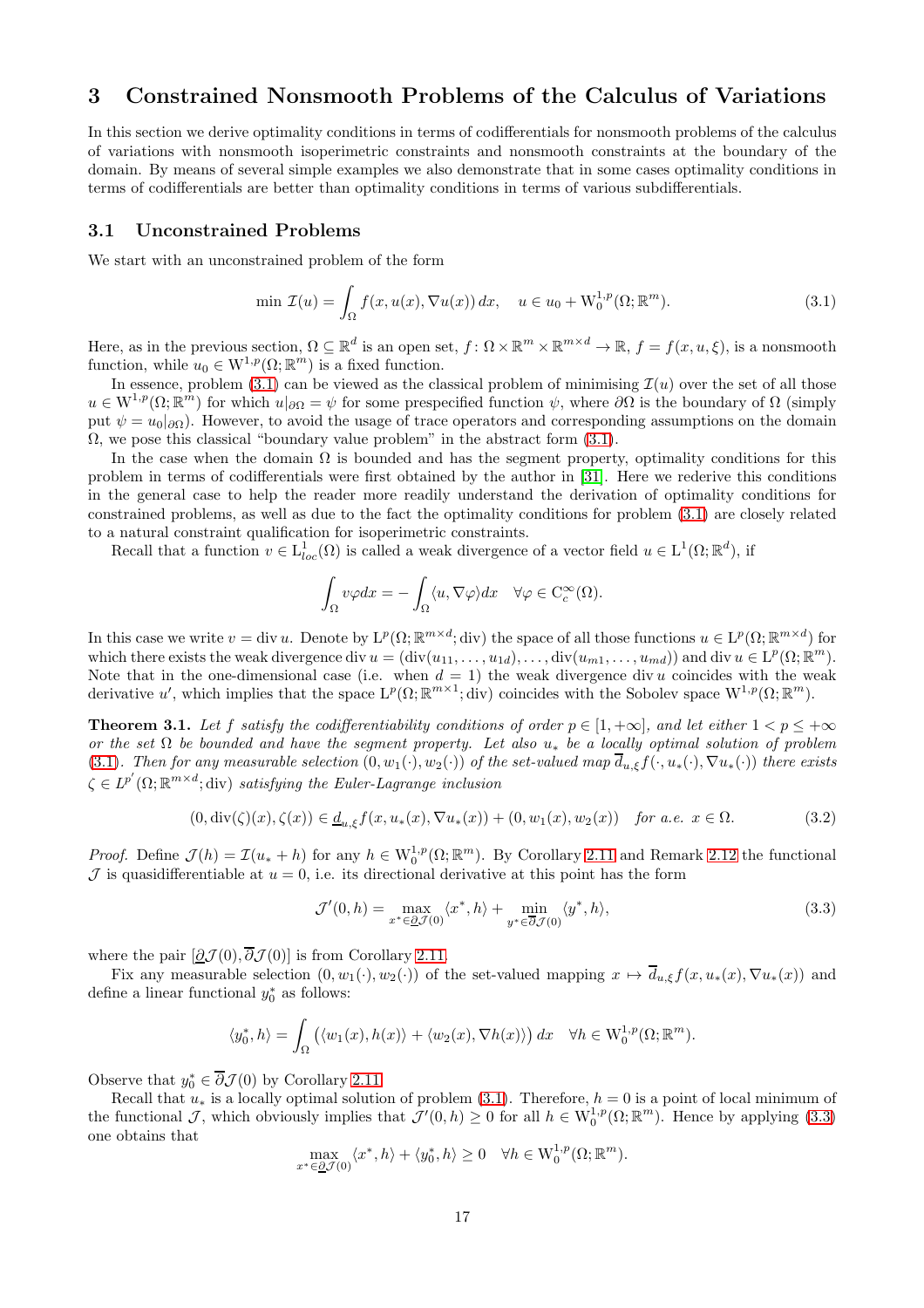Consequently,  $0 \in \underline{\partial} \mathcal{J}(0) + y_0^*$ , since otherwise utilising the separation theorem in the space  $(\mathcal{W}_0^{1,p}(\Omega;\mathbb{R}^m))^*$ equipped with the weak<sup>∗</sup> topology one can find  $h \in W_0^{1,p}(\Omega; \mathbb{R}^m)$  such that  $\max\{\langle x^*, h \rangle \mid x^* \in \partial \mathcal{J}(0) + y_0^* \} < 0$ , which is impossible. Thus, there exists  $x_0^* \in \partial \mathcal{J}(0)$  such that  $x_0^* + y_0^* = 0$ . Hence by Corollary [2.11](#page-15-3) there exists a measurable selection  $(0, v_1(\cdot), v_2(\cdot))$  of the multifunction  $\underline{d}_{u,\xi}f(\cdot, u_*(\cdot), \nabla u_*(\cdot))$  such that

$$
\int_{\Omega} \left( \langle v_1(x) + w_1(x), h(x) \rangle + \langle v_2(x) + w_2(x), \nabla h(x) \rangle \right) dx = 0 \quad \forall h \in W_0^{1,p}(\Omega; \mathbb{R}^m).
$$

Define  $\zeta = v_2 + w_2$ . Then the equality above implies that there exists the weak divergence of  $\zeta$  and div  $\zeta = v_1 + w_1$ . From the growth condition on the codifferential mapping  $D_{u,\xi}f(\cdot)$  (see the definition of codifferentiability conditions, Def. [2.1\)](#page-5-1) it obviously follows that  $v_2 + w_2 \in L^{p'}(\Omega; \mathbb{R}^{m \times d})$  and  $v_1 + w_1 \in L^{p'}(\Omega; \mathbb{R}^m)$ . Thus,  $\zeta \in L^{p'}(\Omega;\mathbb{R}^{m \times d};\text{div}),$  and  $(3.2)$  holds true by the definition of  $\zeta$ .  $\Box$ 

Let us give an example illustrating optimality conditions from the theorem above.

<span id="page-17-0"></span>Example 3.2. Let  $d = 2$ ,  $m = 1$ ,  $p = 1$ , and  $\Omega = (-1, 1) \times (-1, 1)$ . Consider the following problem:

<span id="page-17-1"></span>
$$
\min_{u \in \mathcal{W}^{1,1}(\Omega)} \mathcal{I}(u) = \int_{\Omega} \left( |u'_{x^{(1)}}(x)| - |u'_{x^{(2)}}(x)| \right) dx, \quad u|_{\partial \Omega} = 0. \tag{3.4}
$$

In this case  $f(x, u, \xi) = |\xi^{(1)}| - |\xi^{(2)}|$ , and we define  $u_0 = 0$  (see problem [\(3.1\)](#page-16-1)). We want to know whether the function  $u_* = 0$  is an optimal solution of problem [\(3.4\)](#page-17-1).

Let us apply optimality conditions in term of the Clarke subdifferential first [\[17,](#page-26-4) Thrm. 4.6.1] (see also [\[12,](#page-26-15) Sect. 20]). Denote  $L(u,\xi) = |\xi^{(1)}| - |\xi^{(2)}|$ . As is easily seen, the Clarke subdifferential of this function at the origin has the form:

$$
\partial_{Cl}L(0,0) = \text{co}\left\{ \begin{pmatrix} 0\\1\\1 \end{pmatrix}, \begin{pmatrix} 0\\1\\-1 \end{pmatrix}, \begin{pmatrix} 0\\-1\\1 \end{pmatrix}, \begin{pmatrix} 0\\-1\\-1 \end{pmatrix} \right\}.
$$

Therefore, for the function  $\zeta = 0$  one has  $(\text{div }\zeta(x), \zeta(x)) \in \partial_{\zeta}L(u_*(x), \nabla u_*(x))$  for all  $x \in \Omega$ , i.e. optimality conditions in terms of the Clarke subdifferential [\[17,](#page-26-4) Thrm. 4.6.1] are satisfied at  $u_* = 0$ . One can verify that optimality conditions in terms of K-subdifferential from [\[67\]](#page-28-12) are satisfied for  $u_* = 0$  as well.

Let us now check optimality conditions from Theorem [3.1.](#page-16-4) With the use of the codifferential calculus [\[27\]](#page-26-13) one gets

$$
\underline{d}_{u,\xi}f(x,u,\xi) = \text{co}\left\{ \left( \pm \xi^{(1)} - |\xi^{(1)}|, 0, \pm 1, 0 \right) \right\}, \quad \overline{d}_{u,\xi}f(x,u,\xi) = \text{co}\left\{ \left( \pm \xi^{(2)} + |\xi^{(2)}|, 0, 0, \pm 1 \right) \right\}
$$

(here the first coordinate is a, the second is  $v_1$ , while the third and fourth ones are  $v_2$  in the notation of the previous section). Therefore, as is readily seen, the integrand  $f$  satisfies the codifferentiability conditions of order  $p=1$ .

For any  $n \in \mathbb{N}$  define

<span id="page-17-3"></span>
$$
\rho_n(t) = \begin{cases} 1, & \text{if } t \in \left[ -1 + \frac{2k-2}{2n}, -1 + \frac{2k-1}{2n} \right), k \in \{ 1, \dots, 2n \} \\ -1, & \text{if } t \in \left[ -1 + \frac{2k-1}{2n}, -1 + \frac{2k}{2n} \right), k \in \{ 1, \dots, 2n \}. \end{cases} \tag{3.5}
$$

Clearly, the mapping  $(0, w_1(\cdot), w_2(\cdot))$  with  $w_1(x) = 0$  and  $w_2 = (0, \rho_n(x^{(2)}))$  for all  $x = (x^{(1)}, x^{(2)}) \in \Omega$  is a measurable selection of the multifunction  $\overline{d}_{u,\xi}f(\cdot,u_*(\cdot),\nabla u_*(\cdot))$  for all  $n \in \mathbb{N}$ . To verify whether the optimality conditions from Theorem [3.1](#page-16-4) hold true, suppose that there exists  $\zeta \in L^{\infty}(\Omega;\mathbb{R}^{1\times2};\text{div})$  such that

$$
(0, \operatorname{div}(\zeta)(x), \zeta(x)) \in \underline{d}_{u,\xi} f(x, u_*(x), \nabla u_*(x)) + (0, w_1(x), w_2(x)) = \operatorname{co} \{(0, 0, \pm 1, \rho_n(x^{(2)}))\}
$$

for a.e.  $x \in \Omega$ . Hence  $\text{div}(\zeta)(x) = 0$ ,  $|\zeta_1(x)| \le 1$ , and  $\zeta_2(x) = \rho_n(x^{(2)})$  for a.e.  $x \in \Omega$ . Consequently, by the definition of weak divergence one has

<span id="page-17-2"></span>
$$
\int_{\Omega} \left( \zeta_1(x) \varphi'_{x^{(1)}}(x) + \rho_n(x^{(2)}) \varphi'_{x^{(2)}}(x) \right) dx = 0 \quad \forall \varphi \in C_c^{\infty}(\Omega). \tag{3.6}
$$

Since both  $\rho_n$  and  $\zeta_1$  belong to  $L^{\infty}(\Omega)$ , the equality above holds true for all  $\varphi \in W_0^{1,1}(\Omega)$ . Define  $\psi_n(t) =$  $2n\int_{-1}^{t} \rho_n(\tau) d\tau$  for all  $t \in (-1,1)$ , and for any  $n \in \mathbb{N}$  put  $\varphi_n(x) = \left(-\frac{x^{(1)}}{2} + 1\right)\psi_n(x^{(2)})$ . Observe that  $\varphi_n \in W_0^{1,1}(\Omega)$  due to the fact that  $\varphi_n(x) = 0$  for all  $x \in \partial\Omega$ . Hence with the use of [\(3.6\)](#page-17-2) one gets that

$$
0 = \int_{\Omega} \langle \zeta(x), \nabla \varphi_n(x) \rangle dx = \int_{\Omega} \left( -2\zeta_1(x)x^{(1)}\psi_n(x^{(2)}) + 2n(-(x^{(1)})^2 + 1) \right) dx
$$
  
= 
$$
- \int_{\Omega} 2\zeta_1(x)x^{(1)}\psi_n(x^{(2)}) dx + \frac{16n}{3} \ge -4 + \frac{16n}{3} > 0 \quad \forall n \ge 1,
$$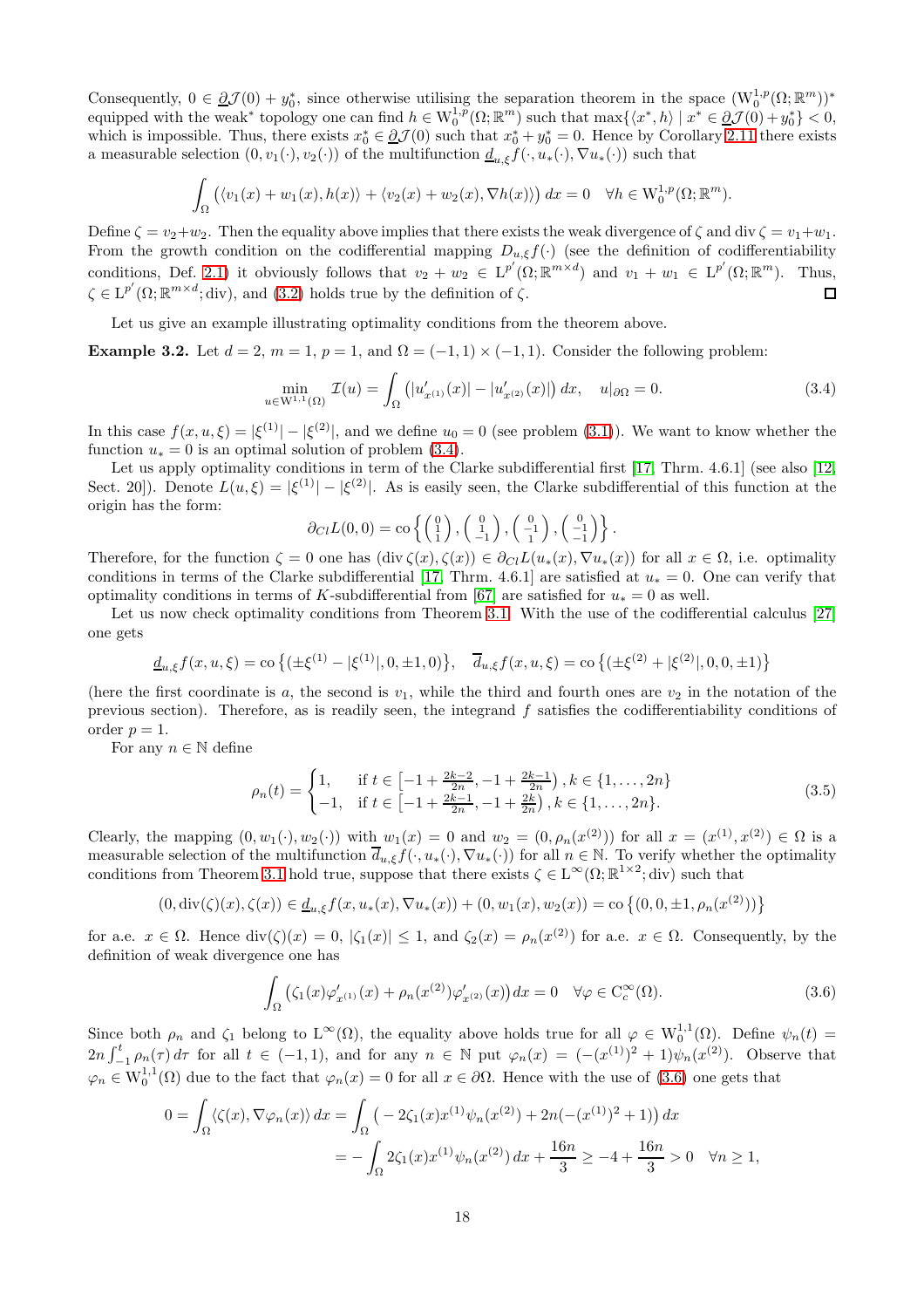which is impossible (the penultimate inequality follows from the fact that  $|\zeta_1(x)| \leq 1$  and  $\psi_n(x^{(2)}) \in [0,1]$  for any  $x \in \Omega$ ; see [\(3.5\)](#page-17-3)). Thus, the optimality conditions from Theorem [3.1](#page-16-4) are not satisfied at  $u_* = 0$ , unlike optimality conditions in terms of the Clarke subdifferential. For the sake of completeness, let us finally note that, in actuality, the functional  $\mathcal I$  is unbounded below on  $\mathrm{W}^{1,1}_0(\Omega)$ , which can be easily verified directly or by noting that  $u_* = 0$  is not an optimal solution of problem [\(3.4\)](#page-17-1) and  $\mathcal I$  is positively homogeneous of degree one.

### 3.2 Problems with Constraints at the Boundary

Next we turn to problems with additional constraints at the boundary. For the sake of simplicity we study only the one dimensional case (i.e.  $d = 1$ ). Our aim is to obtain optimality conditions for the problem

$$
\min \mathcal{I}(u) = \int_{\alpha}^{\beta} f(x, u(x), u'(x)) dx + g_0(u(\alpha), u(\beta)), \quad u \in W^{1, p}((\alpha, \beta); \mathbb{R}^m)
$$
  
subject to  $g_i(u(\alpha), u(\beta)) \le 0, i \in I, \quad g_j(u(\alpha), u(\beta)) = 0, j \in J.$  (3.7)

<span id="page-18-0"></span>Here  $\alpha, \beta \in \mathbb{R}$ ,  $\alpha < \beta$  (i.e.  $\Omega = (\alpha, \beta)$ ),  $f : (\alpha, \beta) \times \mathbb{R}^m \times \mathbb{R}^m \to \mathbb{R}$ , and  $g_i : \mathbb{R}^m \times \mathbb{R}^m \to \mathbb{R}$ ,  $i \in I \cup J \cup \{0\}$  are given nonsmooth functions,  $I = \{1, ..., \ell_1\}$  and  $J = \{\ell_1 + 1, ..., \ell_2\}$  for some  $\ell_1, \ell_2 \in \mathbb{N} \cup \{0\}$ . Observe also that the set  $\Omega = (\alpha, \beta)$  is obviously bounded and has the segment property.

For any  $u \in W^{1,p}((\alpha,\beta);\mathbb{R}^m)$  denote  $I(u) = \{i \in I \mid g_i(u(\alpha),u(\beta)) = 0\}$ . For any subset C of a real vector space E denote by

cone 
$$
C = \left\{ \sum_{i=1}^{n} \alpha_i x_i \mid x_i \in C, \ \alpha_i \ge 0, \ i \in \{1, ..., n\}, \ n \in \mathbb{N} \right\}
$$

the *conic hull* of C (i.e. the smallest convex cone containing the set  $C$ ).

co

To derive optimality conditions for problem [\(3.7\)](#page-18-0) we will use general optimality conditions for nonsmooth mathematical programming problems in infinite dimensional spaces in terms of quasidifferentials [\[34,](#page-27-12) [35\]](#page-27-13). To this end, we will suppose that the equality constraints are *polyhedrally codifferentiable*, that is, they are codifferentiable and the sets  $dg_i(u(\alpha), u(\beta))$  and  $\overline{dg_i}(u(\alpha), u(\beta))$  are polytopes (i.e. convex hulls of a finite number of points). This assumption is needed to ensure that certain cones generated by these sets are closed. It should be noted that this assumption can be replaced by a more restrictive constraint qualification (see [\[34,](#page-27-12) [35\]](#page-27-13) for more details). For the sake of shortness, we do not consider this alternative assumption and leave it to the interested reader.

Let us also point out that most of codifferentiable functions appearing in applications are, in fact, polyhedrally codifferentiable (see numerous examples in [\[27\]](#page-26-13)). Thus, the assumption that the equality constraints are polyhedrally codifferentiable is not very restrictive.

<span id="page-18-5"></span>**Theorem 3.3.** Let f satisfy the codifferentiability conditions of order  $p \in [1, +\infty]$ , the set-valued maps  $\underline{d}_{u,\xi}f(\cdot)$ and  $\overline{d}_{u,\xi}f(\cdot)$  have the form [\(2.4\)](#page-6-0) in the case  $p=1$ , and  $u_*$  be a locally optimal solution of problem [\(3.7\)](#page-18-0). Suppose also that the functions  $g_i$ ,  $i \in I \cup J \cup \{0\}$ , are continuously codifferentiable at the point  $(u_*(\alpha), u_*(\beta))$ , and the sets  $dg_j(u_*(\alpha), u_*(\beta))$  and  $dg_j(u_*(\alpha), u_*(\beta)), j \in J$ , are polytopes. Let finally vectors  $(0, s_{1i}, s_{2i}) \in dg_i(u_*(\alpha), u_*(\beta)),$  $i \in I$ ,  $(0, s_{1i}, s_{2i}) \in \overline{dg_i}(u_*(\alpha), u_*(\beta)),$  and  $(0, r_{1i}, r_{2i}) \in \underline{dg_i}(u_*(\alpha), u_*(\beta)),$   $j \in J$ , be such that the following constraint qualification holds true:

<span id="page-18-2"></span><span id="page-18-1"></span>
$$
C_j \cap \text{cone} \{ -C_k \mid k \in J \setminus \{j\} \} = \emptyset \quad \forall j \in J
$$
\n
$$
(3.8)
$$

$$
o\{\underline{\partial}g_i(u_*(\alpha), u_*(\beta)) + (s_{1i}, s_{2i}) \mid i \in I(u_*)\} \cap \text{cone}\{-C_j \mid j \in J\} = \emptyset,
$$
\n(3.9)

where  $C_j = \{ \underline{\partial} g_j(u_*(\alpha), u_*(\beta)) + (s_{1j}, s_{2j}) \} \cup \{ -(r_{1j}, r_{2j}) - \overline{\partial} g_j(u_*(\alpha), u_*(\beta)) \}$ , and the sets  $\underline{\partial} g_j(u_*(\alpha), u_*(\beta))$ and  $\overline{\partial}g_i(u_*(\alpha), u_*(\beta))$  are defined as in Lemma [1.6.](#page-3-2)

Then for all  $(0, s_{10}, s_{20}) \in \overline{dg_0}(u_*(\alpha), u_*(\beta))$  and for any measurable selection  $(0, w_1(\cdot), w_2(\cdot))$  of the multi $function \overline{d}_{u,\xi}f(\cdot,u_*(\cdot),u'_*(\cdot))$  there exist an absolutely continuous function  $\zeta \in W^{1,p'}((\alpha,\beta);\mathbb{R}^m)$ ,  $\lambda_i \geq 0$ ,  $i \in I$ , and  $\underline{\mu}_j, \overline{\mu}_j \geq 0$ ,  $j \in J$ , such that  $\lambda_i g_i(u_*(\alpha), u_*(\beta)) = 0$  for all  $i \in I$ , the Euler-Lagrange inclusion

<span id="page-18-4"></span><span id="page-18-3"></span>
$$
(0, \zeta'(x), \zeta(x)) \in \underline{d}_{u,\xi} f(x, u_*(x), u'_*(x)) + (0, w_1(x), w_2(x))
$$
\n(3.10)

is satisfied for a.e.  $x \in (\alpha, \beta)$ , and the following transversality condition holds true:

$$
(0, \zeta(\alpha), -\zeta(\beta)) \in \underline{dg}_0(u_*(\alpha), u_*(\beta)) + (0, s_{10}, s_{20}) + \sum_{i=1}^{\ell_1} \lambda_i (\underline{dg}_i(u_*(\alpha), u_*(\beta)) + (0, s_{1i}, s_{2i}))
$$
  
+ 
$$
\sum_{j=\ell_1+1}^{\ell_2} \underline{\mu}_j (\underline{dg}_j(u_*(\alpha), u_*(\beta)) + (0, s_{1j}, s_{2j})) - \sum_{j=\ell_1+1}^{\ell_2} \overline{\mu}_j((0, r_{1j}, r_{2j}) + \overline{d}g_j(u_*(\alpha), u_*(\beta))).
$$
 (3.11)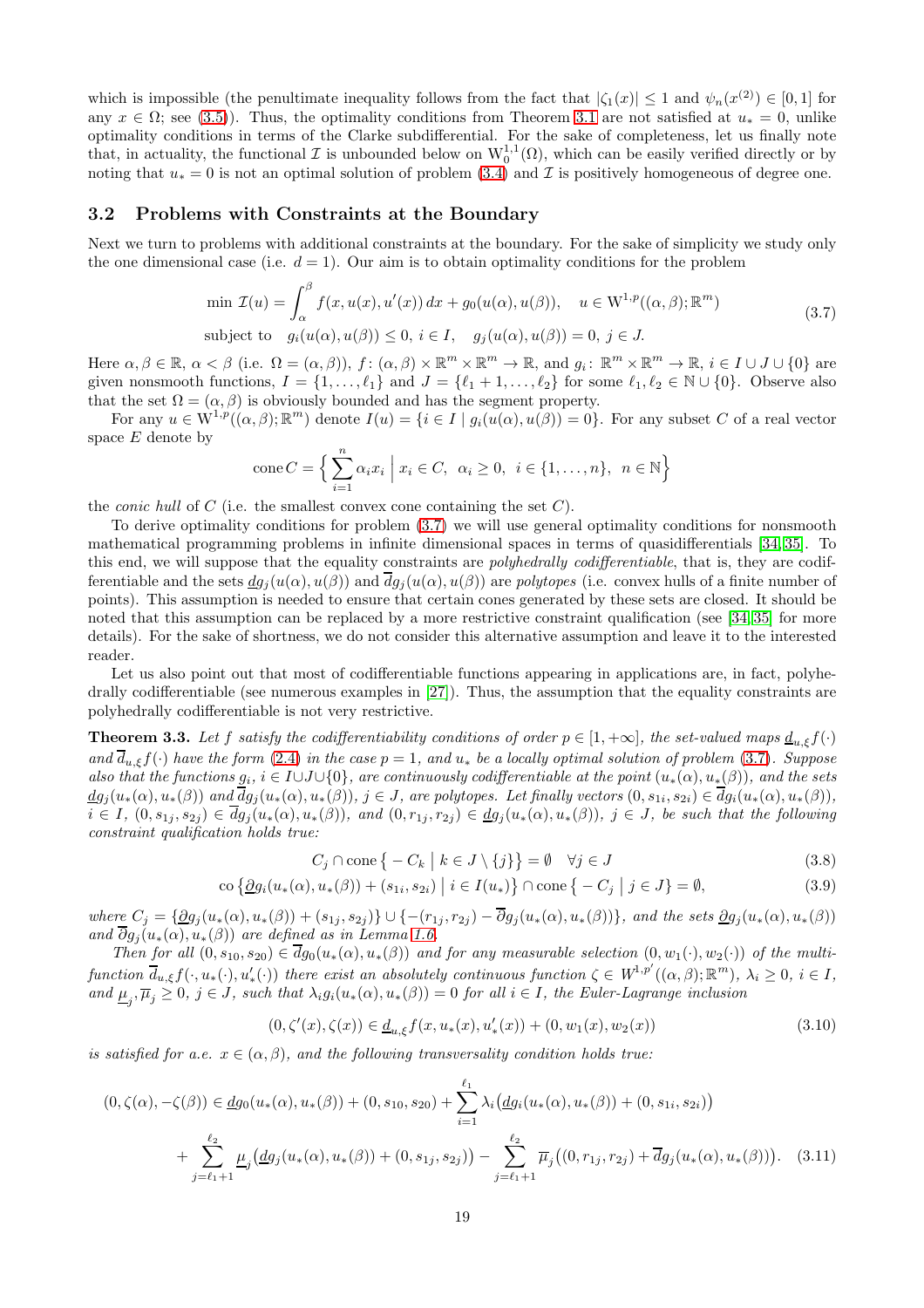*Proof.* Let us transform problem [\(3.7\)](#page-18-0). To this end, recall that  $u \in W^{1,p}((\alpha,\beta);\mathbb{R}^m)$  if and only if there exists  $h \in L^p((\alpha,\beta); \mathbb{R}^m)$  such that  $u(x) = u(\alpha) + \int_{\alpha}^x h(\tau) d\tau$  for a.e.  $x \in (\alpha,\beta)$  (see, e.g. [\[54\]](#page-28-16)). Therefore, the linear operator  $\mathcal{T} \colon \mathbb{R}^m \times L^p((\alpha, \beta); \mathbb{R}^m) \to W^{1,p}((\alpha, \beta); \mathbb{R}^m)$  defined as  $\mathcal{T}(\eta, h)(x) = \eta + \int_{\alpha}^x h(\omega) d\omega$  is a continuous one-to-one correspondence. Consequently, the pair  $(u_*(\alpha), u'_*)$  is a point of local minimum of the problem

<span id="page-19-4"></span>
$$
\min_{(\eta,h)\in\mathbb{R}^m \times L^p((\alpha,\beta);\mathbb{R}^m))} \mathcal{J}_0(\eta,h) \quad \text{s.t.} \quad \mathcal{J}_i(\eta,h) \le 0, \ i \in I, \quad \mathcal{J}_j(\eta,h) = 0, \ j \in J. \tag{3.12}
$$

where  $\mathcal{J}_0(\eta, h) = \mathcal{I}(\mathcal{T}(\eta, h))$  and  $\mathcal{J}_i(\eta, h) = g_i(\eta, \mathcal{T}(\eta, h)(\beta)), i \in I \cup J$ .

By our assumption the functions  $g_i, i \in I \cup \{0\}$  are continuously codifferentiable at  $(u_*(\alpha), u_*(\beta))$ , while the functional  $\int_{\alpha}^{\beta} f(x, u(x), u'(x)) dx$  is continuously codifferentiable by Theorem [2.3.](#page-6-1) Consequently, by [\[32,](#page-27-8) Thrm. 4.5 the functions  $\mathcal{J}_i, i \in I \cup J \cup \{0\}$  are continuously codifferentiable at the point  $(u_*(\alpha), u'_*)$ , the set

$$
\left\{ (A, x^*) \in \mathbb{R} \times \left( \mathbb{R}^m \times L^p((\alpha, \beta); \mathbb{R}^m) \right)^* \middle| A = \int_{\alpha}^{\beta} a(x) dx + a_0, \quad \forall (\eta, h) \in \mathbb{R}^m \times L^p((\alpha, \beta); \mathbb{R}^m)
$$

$$
\langle x^*, (\eta, h) \rangle = \left\langle \int_{\alpha}^{\beta} v_1(x) dx + r_1 + r_2, \eta \right\rangle + \int_{\alpha}^{\beta} \left\langle \int_{x}^{\beta} v_1(\tau) d\tau + v_2(x) + r_2, h(x) \right\rangle dx,
$$

 $(a_0, r_1, r_2) \in \underline{dg}_0(u_*(\alpha), u_*(\beta)), \ (a(\cdot), v_1(\cdot), v_2(\cdot))$  is a measurable selection of  $\underline{d}_{u,\xi}f(\cdot, u_*(\cdot), u'_*(\cdot))$  (3.13)

is a hypodifferential of  $\mathcal{J}_0$  at  $(u_*(\alpha), u_*')$ , while the set

$$
\left\{(a, x^*) \in \mathbb{R} \times (\mathbb{R}^m \times L^p((\alpha, \beta); \mathbb{R}^m))^* \middle| \langle x^*, (\eta, h) \rangle = \langle r_1 + r_2, \eta \rangle + \int_{\alpha}^{\beta} \langle r_2, h(x) \rangle dx \right\}
$$

$$
\forall (\eta, h) \in \mathbb{R}^m \times L^p((\alpha, \beta); \mathbb{R}^m), \quad (a, r_1, r_2) \in dg_i(u_*(\alpha), u_*(\beta)) \right\} \quad (3.14)
$$

is a hypodifferential of  $\mathcal{J}_i$  at  $(u_*(\alpha), u'_*)$ ,  $i \in I \cup J$ . The hyperdifferentials  $\overline{d}\mathcal{J}_i(u_*(\alpha), u'_*)$  are defined in the same way. Thus, by Lemma [1.6](#page-3-2) the functions  $\mathcal{J}_i, i \in I \cup J \cup \{0\}$ , are Hadamard quasidifferentiable at  $(u_*(\alpha), u'_*)$ .

With the use of optimality conditions for nonsmooth mathematical programming problems in terms of quasidifferentials [\[35,](#page-27-13) Crlr. 4, Prp. 1, and Lemma 2] one obtains that if for some  $x_j^* \in \underline{\partial} \mathcal{J}_j(u_*(\alpha), u_*'), j \in J$ , and  $y_i^* \in \overline{\partial} \mathcal{J}_i(u_*(\alpha), u_*'), i \in I \cup J$ , one has

<span id="page-19-1"></span>
$$
D_j \cap \text{cone}\{-D_k \mid k \in J \setminus \{j\}\} = \emptyset \ \forall j \in J, \ \text{co}\left\{\underline{\partial} \mathcal{J}_i(u_*(\alpha), u_*') + y_i^* \mid i \in I(u_*)\right\} \cap \text{cone}\{-D_j \mid j \in J\} = \emptyset \tag{3.15}
$$

 $\text{(here } D_j = \{ \underline{\partial} \mathcal{J}_j(u_*(\alpha), u'_*) + y_j^* \} \cup \{ -x_j^* - \overline{\partial} \mathcal{J}_j(u_*(\alpha), u'_*) \} \text{ for any } j \in J\text{), then for any } y_0^* \in \overline{\partial} \mathcal{J}_0(u_*(\alpha), u'_*)$ there exist  $\lambda_i \geq 0$ ,  $i \in I$ , and  $\underline{\mu}_j$ ,  $\overline{\mu}_j \geq 0$ ,  $j \in J$ , such that  $\lambda_i \mathcal{J}_i(u_*(\alpha), u'_*) = 0$  for any  $i \in I$  and

<span id="page-19-0"></span>
$$
0 \in \underline{\partial}\mathcal{J}_0(u_*(\alpha), u'_*) + y_0^* + \sum_{i \in I} \lambda_i (\underline{\partial}\mathcal{J}_j(u_*(\alpha), u'_*) + y_i^*)
$$
  
+ 
$$
\sum_{j \in J} \underline{\mu}_j (\underline{\partial}\mathcal{J}_j(u_*(\alpha), u'_*) + y_j^*) - \sum_{j \in J} \overline{\mu}_j (x_j^* + \overline{\partial}\mathcal{J}_j(u_*(\alpha), u'_*)).
$$
 (3.16)

<span id="page-19-3"></span>Let us rewrite these optimality conditions in terms of the original problem  $(3.7)$ .

For all  $(s_1, s_2) \in \mathbb{R}^m \times \mathbb{R}^m$  define linear functional  $\Theta(s_1, s_2)$  as follows:

<span id="page-19-2"></span>
$$
\langle \Theta(s_1, s_2), (\eta, h) \rangle = \langle s_{1i} + s_{2i}, \eta \rangle + \int_{\alpha}^{\beta} \langle s_{2i}, h(x) \rangle dx \quad \forall (\eta, h) \in \mathbb{R}^m \times \mathcal{L}^p((\alpha, \beta); \mathbb{R}^m). \tag{3.17}
$$

Fix any  $(0, s_{1i}, s_{2i}) \in dg_i(u_*(\alpha), u_*(\beta)), i \in I \cup J$ , and  $(0, r_{1j}, r_{2j}) \in dg_j(u_*(\alpha), u_*(\beta)), j \in J$  satisfying  $(3.8)$ and [\(3.9\)](#page-18-2), and put  $y_i^* = \Theta(s_{1i}, s_{2i})$ ,  $i \in I \cup J$ , and  $x_j^* = \Theta(r_{1j}, r_{2j})$ ,  $j \in J$ . Then  $y_i^* \in \overline{\partial} \mathcal{J}_i(u_*(\alpha), u_*')$  for all  $i \in I \cup J$  and  $x_j^* \in \partial J_j(u_*(\alpha), u_*')$  for all  $j \in J$  according to [\(3.14\)](#page-19-0) and Lemma [1.6.](#page-3-2) Let us check that these functionals  $y_i^*$  and  $x_j^*$  satisfy constraint qualification [\(3.15\)](#page-19-1).

Indeed, by virtue of [\(3.14\)](#page-19-0) and Lemma [1.6](#page-3-2) one has  $\Theta(\underline{\partial}g_j(u_*(\alpha), u_*(\beta)) = \underline{\partial}J_j(u_*(\alpha), u'_*)$  and the same equality holds true for the superdifferentials. Hence taking into account the fact that Θ is a linear operator (see [\(3.17\)](#page-19-2)) one obtains that  $\Theta(C_i) = D_i$ ,  $j \in J$ , and  $\Theta(\text{cone}\{C_k \mid k \in J \setminus \{j\}\}) = \text{cone}\{D_k \mid k \in J \setminus \{j\}\}\)$ all  $j \in J$ . One can readily verify that  $\Theta$  is an injective mapping (see [\(3.17\)](#page-19-2)). Therefore [\(3.8\)](#page-18-1) implies the first condition in [\(3.15\)](#page-19-1). Similarly, [\(3.9\)](#page-18-2) implies the second condition in [\(3.15\)](#page-19-1).

Thus, constraint qualification [\(3.15\)](#page-19-1) is satisfied. Consequently, with the use of [\(3.16\)](#page-19-3), [\(3.13\)](#page-19-4), [\(3.14\)](#page-19-0), and Lemma [1.6](#page-3-2) one gets that for all  $(0, s_{10}, s_{20}) \in dg_0(u_*(\alpha), u_*(\beta))$  and for any measurable selection  $(0, w_1(\cdot), w_2(\cdot))$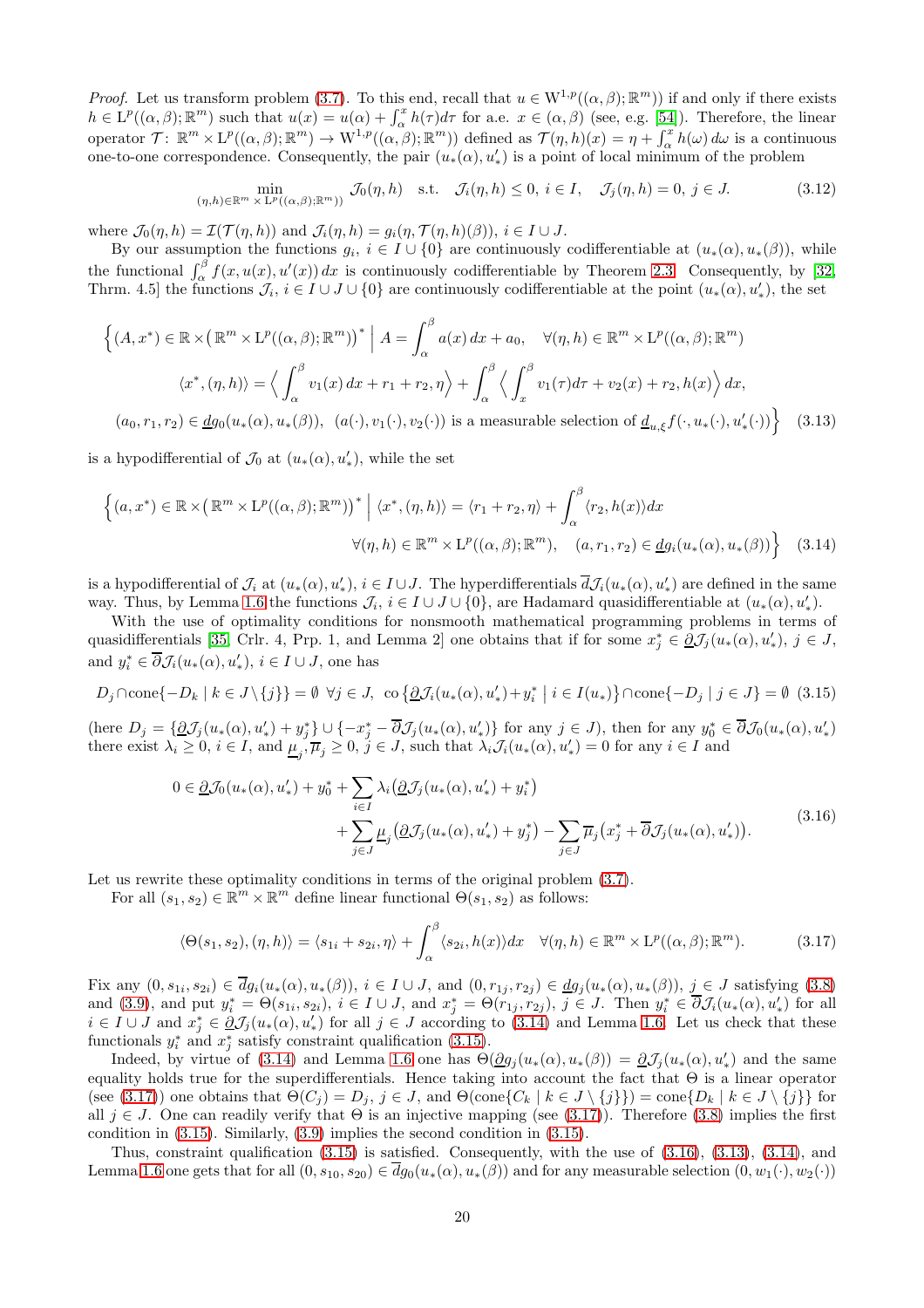of the multifunction  $\overline{d}_{u,\xi}f(\cdot,u_*(\cdot),u'_*(\cdot))$  there exist  $\lambda_i \geq 0, i \in I$ ,  $\underline{\mu}_j, \overline{\mu}_j \geq 0, j \in J$ , vectors  $(0,r_{1i},r_{2i}) \in$  $\underline{d}g_i(u_*(\alpha), u_*(\beta)), i \in I \cup \{0\}, (0, \xi_{1j}, \xi_{2j}) \in \underline{dg}_j(u_*(\alpha), u_*(\beta)), j \in J$ , and  $(0, y_{1j}, y_{2j}) \in dg_j(u_*(\alpha), u_*(\beta)),$  $j \in J$ , and a measurable selection  $(0, v_1(\cdot), v_2(\cdot))$  of the multifunction  $\underline{d}_{u,\xi} f(\cdot, u_*(\cdot), u'_*(\cdot))$  such that for all  $i \in I$ one has  $\lambda_i g_i(u_*(\alpha), u_*(\beta)) = 0$ , for any  $\eta \in \mathbb{R}^m$  one has

$$
\left\langle \int_{\alpha}^{\beta} (v_1(x) + w_1(x)) dx + r_{10} + r_{20} + s_{10} + s_{20} + \sum_{i \in I} \lambda_i (r_{1i} + r_{2i} + s_{1i} + s_{2i}) + \sum_{j \in J} \mu_j (\xi_{1j} + \xi_{2j} + s_{1j} + s_{2j}) - \sum_{j \in J} \overline{\mu}_j (r_{1j} + r_{2j} + y_{1j} + y_{2j}), \eta \right\rangle = 0, \quad (3.18)
$$

and for any  $h \in \mathrm{L}^p((\alpha, \beta); \mathbb{R}^m)$  one has

$$
\int_{\alpha}^{\beta} \left\langle \int_{x}^{\beta} (v_1(\tau) + w_1(\tau)) d\tau + v_2(x) + w_2(x) + r_{20} + s_{20} + \sum_{i \in I} \lambda_i (r_{2i} + s_{2i}) + \sum_{j \in J} \mu_j (\xi_{2j} + s_{2j}) - \sum_{j \in J} \overline{\mu}_j (r_{2j} + y_{2j}), h(x) \right\rangle dx = 0.
$$
 (3.19)

Denote

$$
\zeta(x) = -\int_x^{\beta} (v_1(\tau) + w_1(\tau)) d\tau - r_{20} - s_{20} - \sum_{i \in I} \lambda_i (r_{2i} + s_{2i}) - \sum_{j \in J} \underline{\mu}_j (\xi_{2j} + s_{2j}) + \sum_{j \in J} \overline{\mu}_j (r_{2j} + y_{2j})
$$

for any  $x \in [\alpha, \beta]$ . Then  $\zeta$  is an absolutely continuous function such that

<span id="page-20-2"></span><span id="page-20-1"></span>
$$
(0, \zeta'(x), \zeta(x)) = (0, v_1(x) + w_1(x), v_2(x) + w_2(x))
$$
 for a.e.  $x \in (\alpha, \beta)$ 

due to [\(3.19\)](#page-20-1),  $\zeta \in W^{1,p'}((\alpha,\beta);\mathbb{R}^m)$  due to the growth condition on the codifferential mapping  $D_{u,\xi}f(\cdot)$  (see Def. [2.1\)](#page-5-1), and

$$
(0, \zeta(\alpha), -\zeta(\beta)) = (0, r_{10} + s_{10}, r_{20} + s_{20}) + \sum_{i \in I} \lambda_i (0, r_{1i} + s_{1i}, r_{2i} + s_{2i}) + \sum_{j \in J} \underline{\mu}_j (0, \xi_{1j} + s_{1j}, \xi_{2j} + s_{2j}) - \sum_{j \in J} \overline{\mu}_j (0, r_{1j} + y_{1j}, r_{2j} + y_{2j})
$$

due to [\(3.18\)](#page-20-2). It remains to note that the first equality above is equivalent to [\(3.10\)](#page-18-3), while the second one is equivalent to the transversality condition [\(3.11\)](#page-18-4).  $\Box$ 

<span id="page-20-4"></span>Remark 3.4. (i) In the case when there are no equality constraints, the constraint qualification [\(3.8\)](#page-18-1), [\(3.9\)](#page-18-2) from the previous theorem takes an especially simple form. Namely, it is sufficient to suppose that for some  $(0, s_{1i}, s_{2i}) \in dg_i(u_*(\alpha), u_*(\beta)), i \in I(u_*),$  one has  $0 \notin \text{co}\{\underline{dg_i}(u_*(\alpha), u_*(\beta)) + (0, s_{1i}, s_{2i}) \mid i \in I(u_*)\}.$  In the case when there are no inequality constraints and there is only one equality constraint, the constraint qualification [\(3.8\)](#page-18-1), [\(3.9\)](#page-18-2) also takes a very simple form. One has to suppose that  $0 \notin \underline{dg_1}(u_*(\alpha), u_*(\beta)) + (0, s_1, s_2)$  and  $0 \notin (0, r_1, r_2) + dg_1(u_*(\alpha), u_*(\beta))$  for some  $(0, s_1, s_2) \in dg_1(u_*(\alpha), u_*(\beta))$  and  $(0, r_1, r_2) \in \underline{dg_1}(u_*(\alpha), u_*(\beta)).$ 

(ii) It should be noted that there are two Lagrange multipliers  $\underline{\mu}_j$  and  $\overline{\mu}_j$  corresponding to each equality constraint  $q_i(u(\alpha), u_i(\beta)) = 0$ , which is a specific feature of optimality conditions for nonsmooth optimisation problems in terms of quasidifferentials. See [\[34,](#page-27-12) [35\]](#page-27-13) for more details.

Let us also present an example illustrating optimality conditions for problem [\(3.7\)](#page-18-0).

<span id="page-20-0"></span>**Example 3.5.** Let  $d = 1$ ,  $m = 2$ ,  $p = 2$ , and  $\Omega = (0, 1)$ . Consider the following problem:

$$
\min \mathcal{I}(u_1, u_2) = \int_0^1 \left( \frac{1}{2} \left( (u_1'(x))^2 + (u_2'(x))^2 \right) + |u_1(x)| + |u_2(x)| \right) dx - u_1(1) + u_2(1)
$$
\nsubject to

\n
$$
|u_1(1)| - |u_2(1)| = 0, \quad u \in \mathbb{W}^{1,2}((0,1); \mathbb{R}^m).
$$
\n(3.20)

<span id="page-20-3"></span>In this case,  $f(x, u, \xi) = |u_1| + |u_2| + 0.5(\xi_1)^2 + 0.5(\xi_2)^2$ ,  $g_0(u(0), u(1)) = -u_1(1) + u_2(1)$ ,  $I = \emptyset$ ,  $J = \{1\}$ , and  $g_1(u(0), u(1)) = |u_1(1)| - |u_2(1)|$ . Let us check whether the function  $u_* = (0, 0)$  is an optimal solution of problem [\(3.20\)](#page-20-3).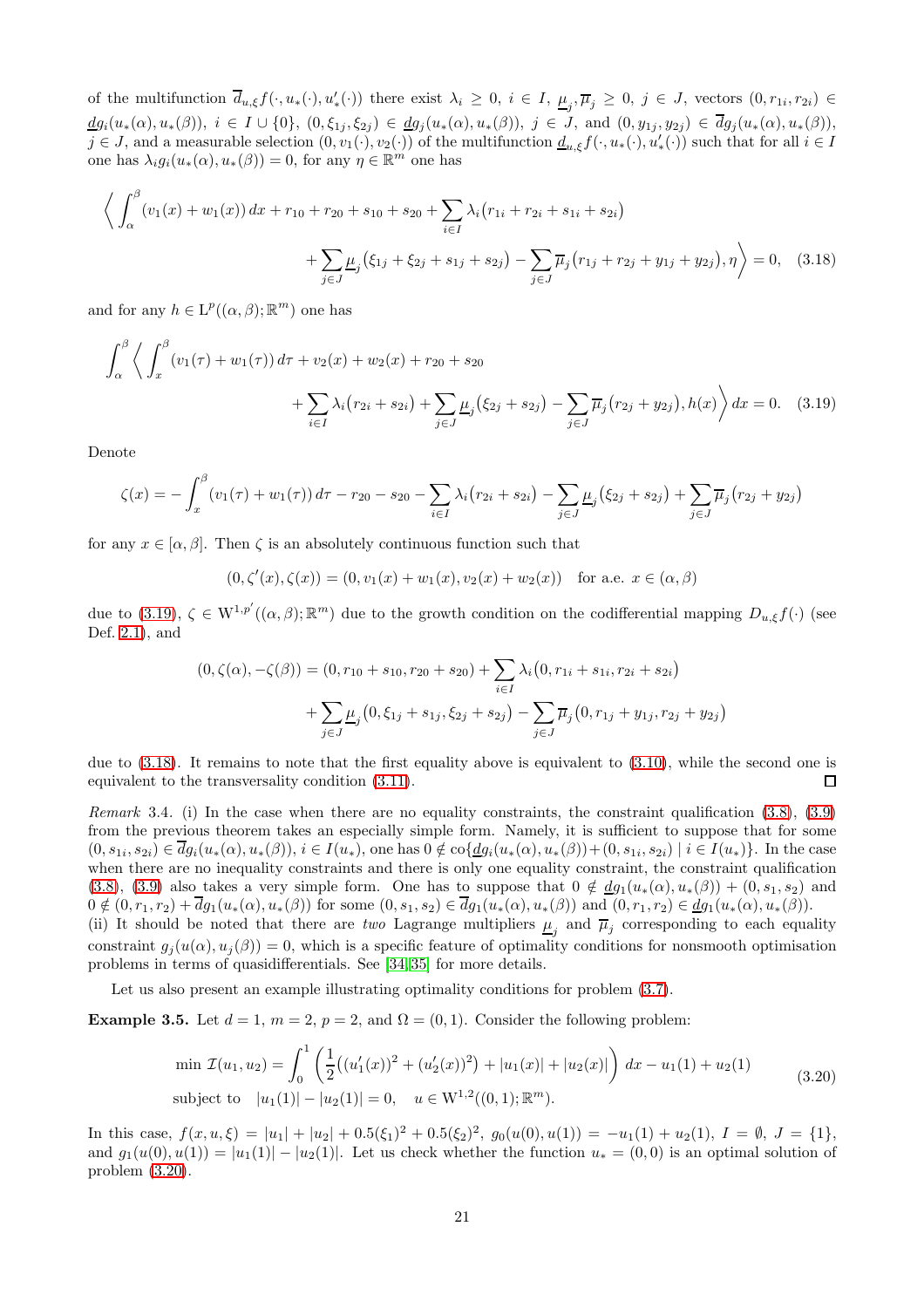First we apply optimality conditions for problem [\(3.20\)](#page-20-3) in terms of the Clarke subdifferential [\[17,](#page-26-4) Thrm. 4.4.1]. Denote  $L(u,\xi) = |u_1| + |u_2| + 0.5(\xi_1)^2 + 0.5(\xi_2)^2$ . The Hamiltonian for problem [\(3.20\)](#page-20-3) is defined as

$$
H(u,p) = \sup_{\xi \in \mathbb{R}^2} (\langle p, \xi \rangle - L(u, \xi)) = -|u_1| - |u_2| + \frac{1}{2}(p_1^2 + p_2^2).
$$

The Clarke subdifferentials of the Hamiltonian and the function  $\ell(u(1)) = -u_1(1) + u_2(1)$  at the origin have the form:

$$
\partial_{Cl} H(0,0) = \text{co}\left\{ \begin{pmatrix} 1 \\ 1 \\ 0 \\ 0 \end{pmatrix}, \begin{pmatrix} 1 \\ -1 \\ 0 \\ 0 \end{pmatrix}, \begin{pmatrix} -1 \\ 1 \\ 0 \\ 0 \end{pmatrix}, \begin{pmatrix} -1 \\ -1 \\ 0 \\ 0 \end{pmatrix} \right\}, \quad \partial_{Cl} \ell(0) = \left\{ \begin{pmatrix} -1 \\ 1 \end{pmatrix} \right\}.
$$

Furthermore, one can verify that the Clarke normal cone  $N_S(0)$  to the set  $S = \{(y, z) \in \mathbb{R}^2 \mid |y| - |z| = 0\}$  at the origin (see [\[17,](#page-26-4) Sect. 2.4]) is equal to  $\mathbb{R}^2$ . Therefore, for the function  $p_*(x) \equiv 0$  one has

$$
\begin{pmatrix} -p'_{*}(x) \\ u'_{*}(x) \end{pmatrix} \in \partial_{Cl} H(u_{*}(x), p_{*}(x)) \quad \forall x \in [0, 1], \quad p_{*}(0) = 0, \quad -p_{*}(1) \in \partial_{Cl} \ell(u_{*}(1)) + N_{S}(u_{*}(1)),
$$

i.e. optimality conditions in terms of the Clarke subdifferential [\[17,](#page-26-4) Thrm. 4.4.1] are satisfied at  $u_*$ .

Next we check optimality conditions in terms of the limiting proximal subdifferential from [\[49\]](#page-27-4). Define  $\ell(u(0), u(1)) = -u_1(1) + u_2(1)$ , if  $|u_1(1)| - |u_2(1)| = 0$ , and  $\ell(u(0), u(1)) = +\infty$ , otherwise. Then problem [\(3.20\)](#page-20-3) can be rewritten as the following generalised problem of Bolza:

$$
\min \ell(u(0), u(1)) + \int_0^1 L(u(x), u'(x)) dx, \quad u \in W^{1,1}((0,1); \mathbb{R}^2). \tag{3.21}
$$

One can readily verify that the limiting proximal subdifferentials, which we denote by  $\partial_p^{\infty}$ , of the functions L and  $\ell$  at the origin have the form:

$$
\partial_p^{\infty} L(0,0) = \text{co}\left\{ \begin{pmatrix} 1 \\ 1 \\ 0 \end{pmatrix}, \begin{pmatrix} 1 \\ -1 \\ 0 \end{pmatrix}, \begin{pmatrix} -1 \\ 1 \\ 0 \end{pmatrix}, \begin{pmatrix} -1 \\ 0 \\ 0 \end{pmatrix} \right\}, \quad \partial_p^{\infty} \ell(0,0) = \begin{pmatrix} 0 \\ 0 \\ -1 \end{pmatrix} + \left\{ \begin{pmatrix} 0 \\ 0 \\ t \end{pmatrix}, \begin{pmatrix} 0 \\ 0 \\ t \end{pmatrix} \right| t \in \mathbb{R} \right\}.
$$

Therefore, for the function  $p_*(x) \equiv 0$  one has

$$
p'_{*}(x) \in \text{co} \{ w \in \mathbb{R}^{2} \mid (w, p_{*}(x)) \in \partial_{p}^{\infty} L(u_{*}(x), u'_{*}(x)) \} = \text{co} \{ (\begin{smallmatrix} 1 \\ 1 \end{smallmatrix}, (\begin{smallmatrix} 1 \\ -1 \end{smallmatrix}, (\begin{smallmatrix} -1 \\ 1 \end{smallmatrix}), (\begin{smallmatrix} -1 \\ -1 \end{smallmatrix}) \} \quad \forall x \in [0, 1]
$$

and  $(p_*(0), -p_*(1)) \in \partial_p^{\infty} \ell(u_*(0), u_*(1)).$  Furthermore, one also has

$$
L(u_*(x), y) = \frac{1}{2}((y_1)^2 + (y_2)^2) \ge 0 = L(u_*(x), u'_*(x)) + \langle p_*(x), y - u'_*(x) \rangle \quad \forall y = (y_1, y_2) \in \mathbb{R}^2.
$$

Thus, optimality conditions in terms of the limiting proximal subdifferential [\[49,](#page-27-4) Thrm. 1] are satisfied at  $u_*$ as well. In addition, one can check that the limiting proximal subdifferentials  $\partial_p^{\infty} L(0,0)$  and  $\partial_p^{\infty} l(0,0)$  coincide with the corresponding limiting Fréchet subdifferentials (which, in turn, coincide with the Mordukhovich basic subdifferentials by [\[65,](#page-28-7) Thrm. 1.89]), which implies that the optimality conditions in terms of the limiting Fréchet subdifferential [\[51,](#page-27-5) Thrm. 3.4] are satisfied at  $u_*$  as well.

Let us finally check optimality conditions in terms of codifferentials from Theorem [3.3.](#page-18-5) Applying the codifferential calculus [\[27\]](#page-26-13) one obtains that

$$
\underline{d}_{u,\xi} f(x, u, \xi) = \text{co}\left\{ \left( (-1)^i u_1 - |u_1| + (-1)^j u_2 - |u_2|, (-1)^i, (-1)^j, \xi_1, \xi_2 \right) \in \mathbb{R} \times \mathbb{R}^2 \times \mathbb{R}^2 \; \middle| \; i, j \in \{1, 2\} \right\}
$$

and  $\overline{d}_{u,\xi}f(x, u, \xi) = \{0\}$ . One also gets that

$$
\underline{d}g_0(y,z) = \left\{ \begin{pmatrix} 0 \\ 0 \\ -1 \\ 1 \end{pmatrix} \right\}, \quad \overline{d}g_0(y,z) = \{0\}, \quad \underline{d}g_1(y,z) = \cos\left\{ \begin{pmatrix} \pm z_1 - |z_1| \\ 0 \\ \pm 1 \\ 0 \end{pmatrix} \right\}, \quad \overline{d}g_1(y,z) = \cos\left\{ \begin{pmatrix} \pm z_2 + |z_2| \\ 0 \\ 0 \\ \pm 1 \end{pmatrix} \right\},
$$

for all  $y = (y_1, y_2) \in \mathbb{R}^2$  and  $z = (z_1, z_2) \in \mathbb{R}^2$ . Thus, the integrand f satisfies the codifferentiability conditions of order  $p = 2$ , the functions  $g_0$  and  $g_1$  are continuously codifferentiable, and the sets  $dg_1(u_*(0), u_*(1))$  and  $\overline{d}g_1(u_*(0), u_*(1))$  are polytopes. Furthermore, observe that for vectors  $\eta_1 = (0, 0, 0, 1, 0) \in \underline{d}g_1(u_*(0), u_*(1))$  and  $\eta_2 = (0, 0, 0, 0, 1) \in \overline{d}g_1(u_*(0), u_*(1))$  one has  $0 \notin \underline{dg}_1(u_*(0), u_*(1)) + \eta_2$  and  $0 \notin \eta_1 + \overline{dg}_1(u_*(0), u_*(1))$ , i.e. the constraint qualification from Theorem [3.3](#page-18-5) is satisfied at  $u_*$  (see Remark [3.4\)](#page-20-4).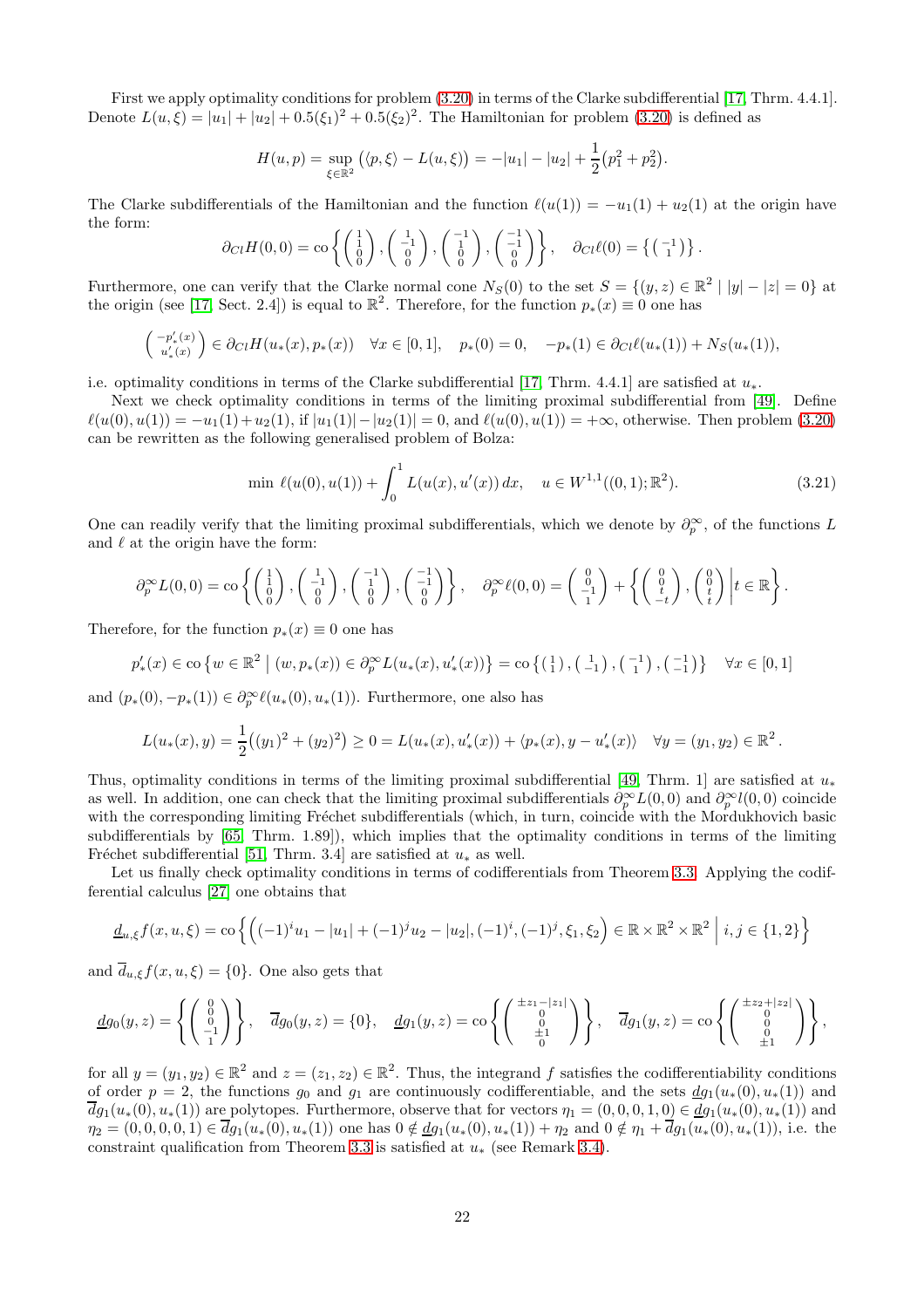Suppose that optimality conditions from Theorem [3.3](#page-18-5) are satisfied at  $u_*$ . Then there exist an absolutely continuous function  $\zeta \in W^{1,2}((0,1);\mathbb{R}^2)$  and  $\underline{\mu}_1, \overline{\mu}_1 \geq 0$  such that

$$
(0, \zeta'(x), \zeta(x)) \in \underline{d}_{u,\xi} f(x, u_*(x), u'_*(x)) = \text{co}\left\{ \left(0, (-1)^i, (-1)^j, 0, 0\right) \in \mathbb{R} \times \mathbb{R}^2 \times \mathbb{R}^2 \; \middle| \; i, j \in \{1, 2\} \right\}
$$

for a.e.  $x \in (0, 1)$ , and the transversality condition

$$
(0,\zeta(0),-\zeta(1)) \in \nabla g_0(u_*(0),u_*(1)) + \underline{\mu}_1(\underline{d} g_1(u_*(0),u_*(1)) + \eta_2) - \overline{\mu}_1\big(\eta_1 + \overline{d} g_1(u_*(0),u_*(1))\big).
$$

holds true. Therefore  $\zeta(x) \equiv 0$  and the transversality condition takes the form

$$
0 \in {\binom{-1}{1}} + \underline{\mu}_1 \operatorname{co} \left\{ {\binom{1}{1}}, {\binom{-1}{1}} \right\} - \overline{\mu}_1 \operatorname{co} \left\{ {\binom{1}{1}}, {\binom{1}{-1}} \right\}
$$

or, equivalently,

$$
-1-\underline{\mu}_1-\overline{\mu}_1\leq 0\leq -1+\underline{\mu}_1-\overline{\mu}_1,\quad 1+\underline{\mu}_1-\overline{\mu}_1\leq 0\leq 1+\underline{\mu}_1+\overline{\mu}_1.
$$

The third inequality implies that  $1 + \underline{\mu}_1 \leq \overline{\mu}_1$ , while the second one yields  $1 + \overline{\mu}_1 \leq \underline{\mu}_1$ . Consequently,  $2 + \underline{\mu}_1 \leq 1 + \overline{\mu}_1 \leq \underline{\mu}_1$ , which is impossible. Hence optimality conditions from Theorem [3.3](#page-18-5) are not satisfied at  $u_*$ , and one can conclude that this point is not an optimal solution of problem [\(3.20\)](#page-20-3). Thus, optimality conditions in terms of codifferentials detect the non-optimality of  $u_*$ , while optimality conditions in terms of Clarke, limiting proximal, and limiting Fréchet subdifferentials fail to do so.

### 3.3 Problems with Isoperimetric Constraints

Let us now consider problems with isoperimetic inequality constraints. With the use of optimality conditions for general quasidifferentiable programming problems in Banach spaces [\[34,](#page-27-12)[35\]](#page-27-13) one can derive optimality conditions for nonsmooth problems with both isoperimetric equality and inequality constraints. However, this approach requires the use of constraint qualifications (similar to the ones used in Theorem [3.3\)](#page-18-5), whose reformulation in the case of isoperimetric constraints leads to very cumbersome assumptions, which we do not present here for the sake of shortness.

Consider isoperimetric problem of the form:

$$
\min \mathcal{I}_0(u) = \int_{\Omega} f_0(x, u(x), \nabla u(x)) dx
$$
  
subject to 
$$
\mathcal{I}_i(u) = \int_{\Omega} f_i(x, u(x), \nabla u(x)) dx \le 0, \quad u \in u_0 + \mathcal{W}_0^{1, p}(\Omega; \mathbb{R}^m).
$$
 (3.22)

<span id="page-22-0"></span>Here  $\Omega \subset \mathbb{R}^d$  is an open set,  $f_i \colon \Omega \times \mathbb{R}^m \times \mathbb{R}^{m \times d} \to \mathbb{R}$ ,  $f_i = f_i(x, u, \xi)$ , are nonsmooth functions,  $i \in I \cup \{0\}$ ,  $I = \{1, \ldots, \ell\}$ , and  $u_0 \in W^{1,p}(\Omega; \mathbb{R}^m)$  is a fixed function. Denote  $I(u) = \{i \in I \mid \mathcal{I}_i(u) = 0\}$ .

Our aim is to derive optimality conditions for problem [\(3.22\)](#page-22-0) with the use of general optimality conditions in terms of quasidifferentials for inequality constrained nonsmooth optimisation problem [\[35,](#page-27-13) Crlr. 5]. It should be noted that these optimality conditions were largely inspired by B.N. Pschenichny work [\[73\]](#page-28-17) and are derived with the use of the standard trick, which goes back to Pschenichny, of reducing an inequality constrained optimisation problem to the problem of minimising the nonsmooth max-envelope of the objective function and constraints.

<span id="page-22-3"></span>**Theorem 3.6.** Let  $f_i$ ,  $i \in I \cup \{0\}$ , satisfy the codifferentiability conditions of order  $p \in [1, +\infty]$ , and let either  $1 < p \leq +\infty$  or the set  $\Omega$  be bounded and have the segment property. Suppose also that  $u_*$  is a locally optimal solution of problem [\(3.22\)](#page-22-0). Let finally  $(0, w_{1i}(\cdot), w_{2i}(\cdot))$  be measurable selections of the multifunctions  $\overline{d}_{u,\xi}f_i(\cdot,u_*(\cdot),\nabla u_*(\cdot)),\ i\in I$ , such that there does not exist  $\zeta\in L^{p'}(\Omega;\mathbb{R}^{m\times d};\mathrm{div})$  satisfying the following inclusion for a.e.  $x \in \Omega$ :

<span id="page-22-1"></span>
$$
(0, \operatorname{div}(\zeta)(x), \zeta(x)) \in \operatorname{co} \{ \underline{d}_{u,\xi} f_i(x, u_*(x), \nabla u_*(x)) + (0, w_{1i}(x), w_{2i}(x)) \mid i \in I(u_*) \}. \tag{3.23}
$$

<span id="page-22-2"></span>Then for any measurable selection  $(0, w_{10}(\cdot), w_{20}(\cdot))$  of the set-valued map  $\overline{d}_{u,\xi}f_0(\cdot, u_*(\cdot), \nabla u_*(\cdot))$  one can find  $\lambda_i \geq 0, i \in I$ , and  $\zeta \in L^{p'}(\Omega; \mathbb{R}^{m \times d}; \text{div})$  such that  $\lambda_i \mathcal{I}_i(u_*) = 0$  for any  $i \in I$ , and for a.e.  $x \in \Omega$  one has

$$
(0, \operatorname{div}(\zeta)(x), \zeta(x)) \in \underline{d}_{u,\xi} f_0(x, u_*(x), \nabla u_*(x)) + (0, w_{10}(x), w_{20}(x)) + \sum_{i=1}^{\ell} \lambda_i \Big( \underline{d}_{u,\xi} f_i(x, u_*(x), \nabla u_*(x)) + (0, w_{1i}(x), w_{2i}(x)) \Big).
$$
\n(3.24)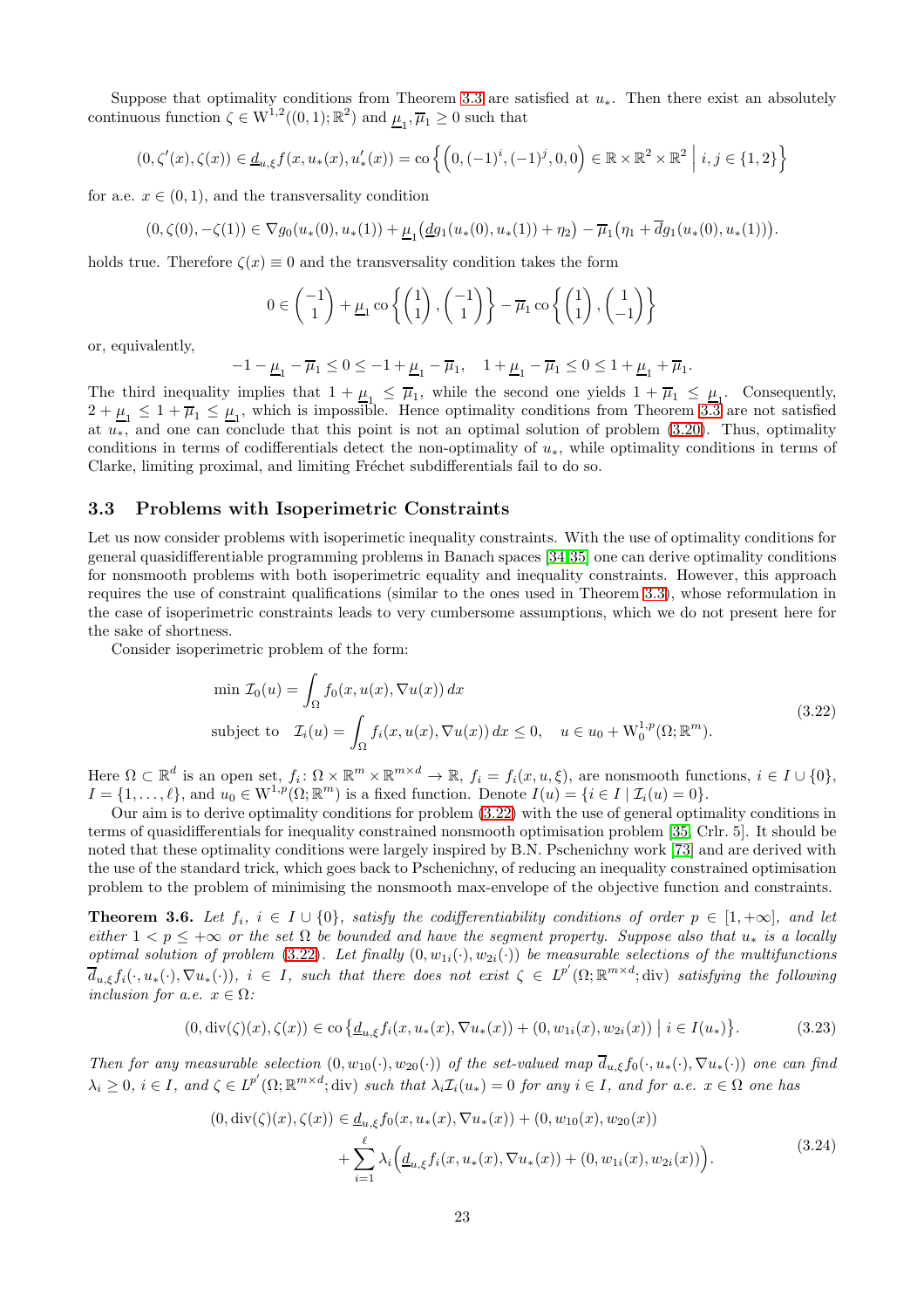*Proof.* For any  $h \in W_0^{1,p}(\Omega; \mathbb{R}^m)$  define  $\mathcal{J}_0(h) = \mathcal{I}_0(u_* + h)$ , and  $\mathcal{J}_i(h) = \mathcal{I}_i(u_* + h)$ ,  $i \in I$ . By Corollary [2.11](#page-15-3) and Remark [2.12](#page-15-4) the functions  $\mathcal{J}_i$  are correctly defined and quasidifferentiable at  $h = 0$ . Moreover, the point  $h = 0$  is a locally optimal solution of the problem

$$
\min_{h \in \mathcal{W}_0^{1,p}(\Omega;\mathbb{R}^m)} \mathcal{J}_0(h) \quad \text{subject to} \quad \mathcal{J}_i(h) \le 0, \quad i \in I,
$$

since  $u_*$  is a locally optimal solution of problem [\(3.22\)](#page-22-0). Hence by applying optimality conditions for quasidiffer-entiable programming problems with inequality constraints [\[35,](#page-27-13) Crlr. 5] one obtains that if  $y_i^* \in \overline{\partial} \mathcal{J}_i(0), i \in I$ , are such that

<span id="page-23-1"></span>
$$
0 \notin \text{co}\{\underline{\partial}\mathcal{J}_i(0) + y_i^* \mid i \in I(u_*)\},\tag{3.25}
$$

then for any  $y_0^* \in \overline{\partial} \mathcal{J}_0(0)$  one can find  $\lambda_i \geq 0$ ,  $i \in I$ , such that  $\lambda_i \mathcal{J}_i(0) = 0$  for any  $i \in I$  and

<span id="page-23-4"></span>
$$
0 \in \underline{\partial} \mathcal{J}_0(0) + y_0^* + \sum_{i \in I} \lambda_i \big(\underline{\partial} \mathcal{J}_i(0) + y_i^*\big). \tag{3.26}
$$

Let us reformulate these optimality conditions in term of problem  $(3.22)$ .

Fix any  $(0, w_{1i}(\cdot), w_{2i}(\cdot)), i \in I$ , satisfying the assumptions of the theorem. Define

<span id="page-23-3"></span>
$$
\langle y_i^*, h \rangle = \int_{\Omega} \left( \langle w_{1i}(x), h(x) \rangle + \langle w_{2i}(x), \nabla h(x) \rangle \right) dx \quad \forall h \in W_0^{1,p}(\Omega; \mathbb{R}^m). \tag{3.27}
$$

Then by Corollary [2.11](#page-15-3) one has  $y_i^* \in \overline{\partial} \mathcal{J}_i(0), i \in I$ . Let us check that constraint qualification [\(3.25\)](#page-23-1) holds true. Indeed, arguing by reductio ad absurdum suppose that condition [\(3.25\)](#page-23-1) is not satisfied. Then for any  $i \in I$ there exist  $x_i^* \in \underline{\partial} \mathcal{J}_i(0)$  and  $\alpha_i \geq 0$  such that

$$
\sum_{i=1}^{\ell} \alpha_i (x_i^* + y_i^*) = 0, \quad \sum_{i=1}^{\ell} \alpha_i = 1.
$$

Hence with the use of Corollary [2.11](#page-15-3) one obtains that for any  $i \in I$  there exists a measurable selection  $(0, v_{1i}(\cdot), v_{2i}(\cdot))$  of the multifunction  $\underline{d}_{u,\xi} f_i(\cdot, u_*(\cdot), \nabla u_*(\cdot))$  such that

<span id="page-23-2"></span>
$$
\int_{\Omega} \left( \langle \omega_1(x), h(x) \rangle + \langle \omega_2(x), \nabla h(x) \rangle \right) dx = 0 \quad \forall h \in W_0^{1,p}(\Omega; \mathbb{R}^m),
$$
\n(3.28)

where

$$
\omega_1(x) = \sum_{i=1}^m \alpha_i (v_{1i}(x) + w_{1i}(x)), \quad \omega_2(x) = \sum_{i=1}^m \alpha_i (v_{12}(x) + w_{12}(x)).
$$

Equality [\(3.28\)](#page-23-2) implies that there exists the weak divergence of the function  $\zeta = \omega_2$ , and div  $\zeta = \omega_1$ . By the growth condition on the codifferential mappings  $D_{u,\xi} f_i(\cdot)$  (see Def. [2.1\)](#page-5-1) one has  $\omega_2 \in L^{p'}(\Omega;\mathbb{R}^{m\times d})$  and  $\omega_1 \in L^{p'}(\Omega;\mathbb{R}^m)$ . Thus, there exists  $\zeta \in L^{p'}(\Omega;\mathbb{R}^{m \times d};\text{div})$  such that

$$
(0, \operatorname{div}(\zeta)(x), \zeta(x)) = \sum_{i=1}^{\ell} \alpha_i \big( (a_i(x), v_{1i}(x), v_{2i}(x)) + (0, w_{1i}(x), w_{2i}(x)) \big)
$$

for a.e.  $x \in \Omega$ , which contradicts [\(3.23\)](#page-22-1). Therefore constraint qualification [\(3.25\)](#page-23-1) holds true.

Choose any measurable selection  $(0, w_{10}(\cdot), w_{20}(\cdot))$  of the set-valued mapping  $\overline{d}_{u,\xi}f_0(\cdot, u_*(\cdot), \nabla u_*(\cdot))$ . Define linear functional  $y_0^*$  in the same way as in [\(3.27\)](#page-23-3). Then by Corollary [2.11](#page-15-3) one has  $y_0 \in \overline{\partial} \mathcal{J}_0(0)$ . Consequently, there exist  $\lambda_i \geq 0$ ,  $i \in I$ , such that  $\lambda_i \mathcal{J}_i(0) = \lambda_i \mathcal{I}_i(u_*) = 0$  for any  $i \in I$  and [\(3.26\)](#page-23-4) holds true. Now, arguing in the same way as in the proof of Theorem [3.1](#page-16-4) one can readily verify that optimality condition [\(3.26\)](#page-23-4) is equivalent to [\(3.24\)](#page-22-2).  $\Box$ 

<span id="page-23-5"></span><span id="page-23-0"></span>Let us give an example illustrating optimality conditions for isoperimetric problems from the theorem above. **Example 3.7.** Let  $d = m = p = 1$  and  $\Omega = (0, 1)$ . Consider the following problem:

$$
\min \mathcal{I}_0(u) = \int_0^1 \max \left\{ -|u(x)|, -|u'(x)| \right\} dx
$$
\nsubject to

\n
$$
\mathcal{I}_1(u) = \int_0^1 u(x) \, dx \le 0, \quad u(0) = u(1) = 0, \quad u \in \mathbb{W}^{1,1}(0,1).
$$
\n(3.29)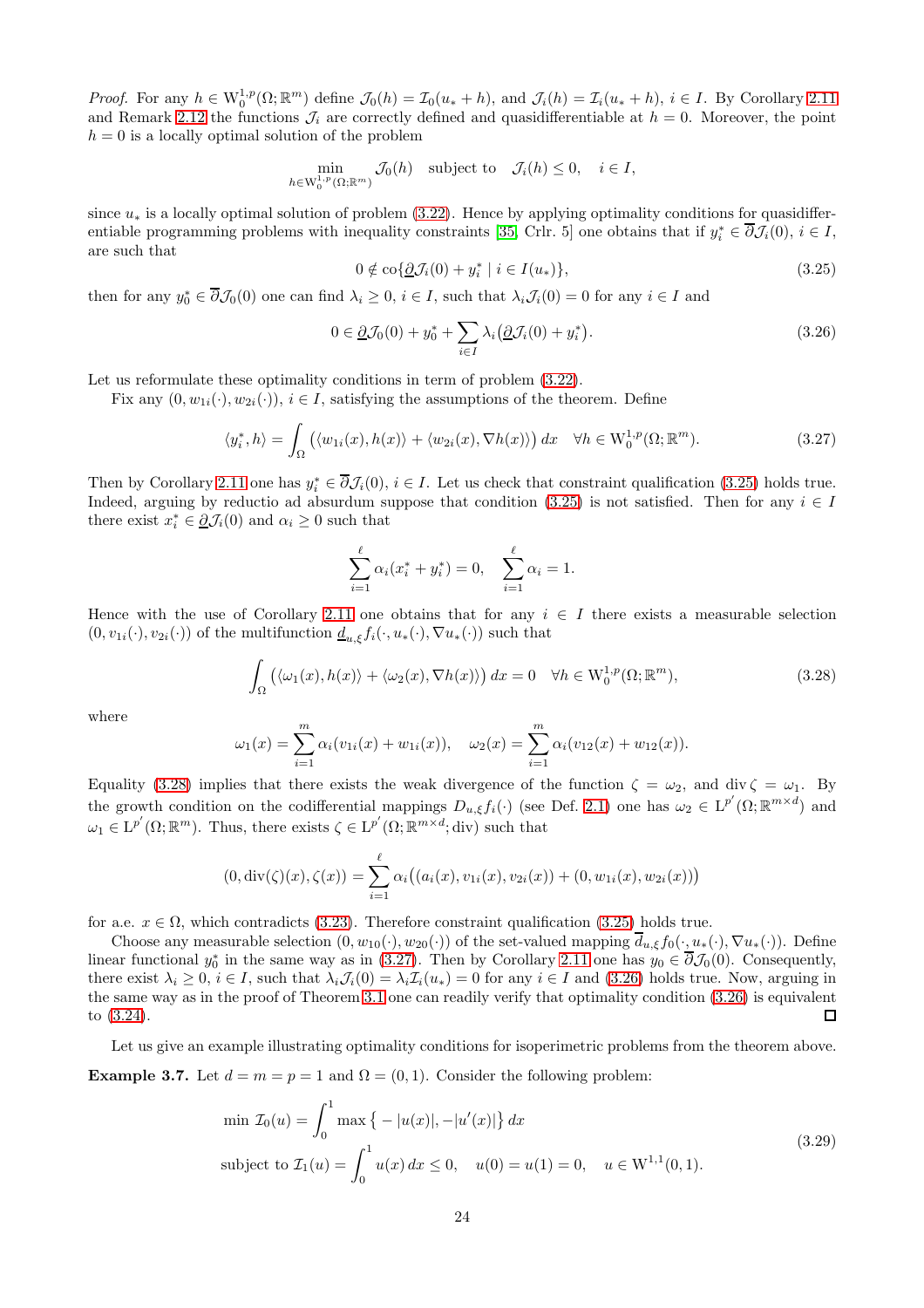In this case  $f_0(x, u, \xi) = \max\{-|u|, -|\xi|\}, I = \{1\}$  and  $f_1(x, u, \xi) = u$ . Let us check whether optimality conditions are satisfied at  $u_* \equiv 0$ . It is easily seen that this function is not a locally optimal solution of problem [\(3.29\)](#page-23-5), since for the function  $u_{\alpha}(x) = \alpha x(x-1)$  one obviously has  $\mathcal{I}_0(u_{\alpha}) < 0$  and  $\mathcal{I}_1(u_{\alpha}) = -\alpha/6 < 0$  for any  $\alpha > 0$ . In actuality,  $u_*$  is a point of unconstrained global maximum of  $\mathcal{I}_0(u)$ .

To the best of the author's knowledge, optimality conditions for nonsmooth variational problems with isoperimetric constraints have been obtained earlier only in [\[6,](#page-26-8) Thrm. 3.5.1]. Let us verify whether these optimality conditions hold true at  $u_*$ . The limiting Fréchet subdifferential of the function  $u \mapsto f_0(x, u, \xi)$  with respect to  $\xi$  (see [\[52\]](#page-27-20)) at the point  $(x, 0, 0)$ , which we denote by  $\partial_{F,u}^{\infty} f_0(x, \cdot)(0,0)$ , is equal to [-1, 1]. Therefore, for the function  $p(\cdot) \equiv 0$  and for all  $x \in [0, 1]$  one has

$$
p'(x) \in \partial_{F,u}^{\infty} f_0(x,\cdot) (u_*(x),u'_*(x)), \quad p(x)u'_*(x)-f_0(x,u_*(x),u'_*(x))=0=\max_{v\in \mathbb{R}} \big(p(x)v-f_0(x,u_*(x),v)\big),
$$

that is, the optimality conditions from [\[6,](#page-26-8) Thrm. 3.5.1] are satisfied for  $p(\cdot) \equiv 0$ ,  $\lambda = 1$ , and  $\gamma = 0$ .

To apply other optimality condition to problem [\(3.29\)](#page-23-5), one needs to transform this problem to an equivalent one without isoperimetric constraints. Such transformation can be done in many different ways. Following [\[17,](#page-26-4) Example 4.5.4] we can reformulate problem [\(3.29\)](#page-23-5) as the following Mayer problem with nonholonomic inequality constraints:

<span id="page-24-0"></span>
$$
\min f(x(1)) = x_3(1) \text{ subject to } x(0) = 0, \quad x_1(1) = 0, \quad x_2(1) \le 0,
$$
  

$$
\varphi_1(x(t), \dot{x}(t)) = x_1(t) - \dot{x}_2(t) \le 0, \quad \varphi_2(x(t), \dot{x}(t)) = \max\{-|x_1(t)|, -|\dot{x}_1(t)|\} - \dot{x}_3(t) \le 0, \quad t \in [0, 1].
$$
 (3.30)

Let us verify optimality conditions for this problem [\[17,](#page-26-4) Corollary 4.5.1] at the point  $x_* \equiv 0$ , which corresponds to the point  $u_* \equiv 0$  in problem [\(3.29\)](#page-23-5). Indeed, the Clarke subdifferentials of the functions  $\varphi_i$  at the origin have the form:

$$
\partial_{Cl}\varphi_1(0) = \{(1,0,0,0,-1,0)\}, \quad \partial_{Cl}\varphi_2(0) = \text{co}\left\{(\pm 1,0,0,0,0,-1), (0,0,0,\pm 1,0,-1)\right\}.
$$

As is readily seen, the constraint qualifications from [\[17,](#page-26-4) Corollary 4.5.1] is satisfied at  $x_*$ . Note also that the Clarke normal cone to the set  $S = \{(x_1, x_2, x_3) \in \mathbb{R}^3 \mid x_1 = 0, x_2 \le 0\}$  at the origin has the form  $N_S(0) = \{(t, s, 0) \in \mathbb{R}^3 \mid t \in \mathbb{R}, s \ge 0\}$ . Therefore, for  $p(t) \equiv (0, 0, -1), \lambda_1(t) \equiv 0, \lambda_2(t) \equiv 1$ , and  $\lambda_0 = 1$  one has

$$
(\dot{p}(t), p(t)) \in \lambda_1(t)\varphi_1(x_*(t), \dot{x}_*(t)) + \lambda_2(t)\varphi_2(x_*(t), \dot{x}_*(t)) \quad \forall t \in [0, 1]
$$

and  $-p(1) \in \lambda_0 \partial_{Cl} f(x_*(1)) + N_S(x_*(1))$ . Thus, optimality conditions for problem [\(3.30\)](#page-24-0) in terms of the Clarke subdifferential [\[17,](#page-26-4) Corollary 4.5.1] are satisfied at the point  $x_*(\cdot) = 0$ .

Problem [\(3.29\)](#page-23-5) can also be rewritten as the following nonsmooth optimal control problem:

$$
\min \mathcal{J}(x, u) = \int_0^1 \max \{-|x_1(t)|, -|u(t)|\} dt \quad \text{subject to}
$$
  

$$
\dot{x}_1(t) = u(t), \quad \dot{x}_2(t) = x_1(t), \quad u(t) \in \mathbb{R}, \quad t \in [0, 1], \quad x_1(0) = x_1(1) = 0, \quad x_2(0) = 0, \quad x_2(1) \le 0.
$$

One can verify that the pair  $(x_*, u_*) \equiv (0,0)$  satisfies various existing optimality conditions for this problem in terms of subdifferentials and normal cones [\[11,](#page-26-21) [12,](#page-26-15) [17,](#page-26-4) [19,](#page-26-22) [47,](#page-27-10) [51,](#page-27-5) [55,](#page-28-9) [66,](#page-28-8) [70–](#page-28-18)[72,](#page-28-19) [81\]](#page-29-3). We leave the laborious task of verifying these conditions to the interested reader. Instead, let us check here whether optimality conditions from Theorem [3.6](#page-22-3) are satisfied at  $u_*$ .

The function  $f_0$  can be rewritten as

$$
f_0(x, u, \xi) = \max\{|u|, |\xi|\} - |u| - |\xi| = \max\{u, -u, \xi, -\xi\} + \min\{u, -u\} + \min\{\xi, -\xi\}.
$$

Hence with the use of the codifferential calculus [\[27\]](#page-26-13) one gets that

$$
\underline{d}_{u,\xi}f_0(x,u,\xi)=\text{co}\left\{\begin{pmatrix} \pm u-g(u,x)\\ \pm 1\\ 0 \end{pmatrix},\begin{pmatrix} \pm \xi-g(u,x)\\ 0\\ \pm 1 \end{pmatrix}\right\},\overline{d}_{u,\xi}f_0(x,u,\xi)=\text{co}\left\{\begin{pmatrix} (-1)^i u+(-1)^j\xi+|u|+|\xi|\\ (-1)^i\\ (-1)^j\\ (-1)^j \end{pmatrix} \middle| i,j\in\{1,2\}\right\},\
$$

where  $g(u,\xi) = \max\{|u|, |\xi|\}$ , while  $\underline{d}_{u,\xi}f_1(x,u,\xi) = \{(0,1,0)\}$  and  $\overline{d}_{u,\xi}f_1(x,u,\xi) = \{0\}$ . Therefore, as one can readily see, both functions  $f_0$  and  $f_1$  satisfy the codifferentiability conditions of order  $p = 1$ . The set  $\Omega = (0, 1)$ is obviously bounded and has the segment-property. Moreover, if for some  $\zeta \in L^{\infty}((0,1); \mathbb{R}, \text{div}) = W^{1,\infty}(0,1)$ one has  $(0, \zeta'(x), \zeta(x)) \in \underline{d}_{u,\xi} f_1(x, u_*(x), u_*(x)) = \{(0,1,0)\}\)$  for a.e.  $x \in (0,1)$ , then  $\zeta(x) = 0$ , while  $\zeta'(x) = 1$ for a.e.  $x \in (0, 1)$ , which is impossible. Thus, constraint qualification [\(3.23\)](#page-22-1) holds true at  $u_*$ .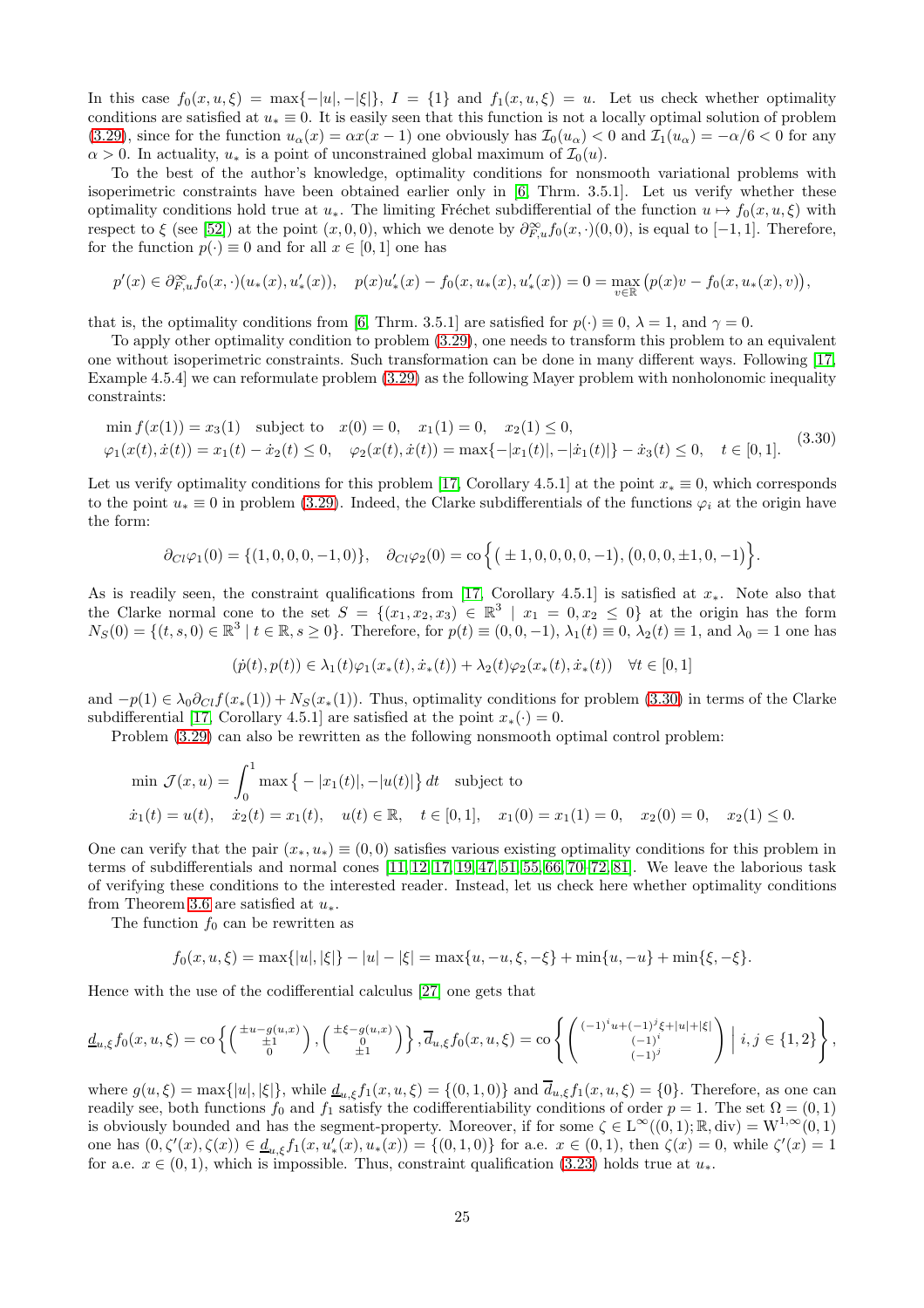Suppose that optimality conditions from Theorem [3.6](#page-22-3) are satisfied at  $u_*$ . Then for any measurable selection  $(0, w_{10}(\cdot), w_{20}(\cdot))$  of the set-valued map  $\overline{d}_{u,\xi} f_0(\cdot, u_*(\cdot), u'_*(\cdot))$  there exist  $\lambda_1 \geq 0$  and  $\zeta \in W^{1,\infty}(0,1)$  such that for a.e.  $x \in (0,1)$  one has

$$
(0,\zeta'(x),\zeta(x))\in \underline{d}_{u,\xi}f_0(x,u_*(x),u_*'(x))+(0,w_{10}(x),w_{20}(x))+\lambda_1\underline{d}_{u,\xi}f_1(x,u_*(x),u_*'(x)).
$$

Define  $z_0(x) = (0, w_{10}(x), w_{20}(x)) = (0, 1, 1) \in df_0(x, 0, 0)$ , if  $x \in [0, 0.5]$  and  $z_0(x) = (0, 1, -1) \in df_0(x, 0, 0)$ , if  $x \in (0.5, 1]$ . Then there exist  $\lambda_1 \geq 0$  and  $\zeta \in W^{1, \infty}(0, 1)$  such that

<span id="page-25-3"></span>
$$
\begin{pmatrix} 0 \\ \zeta'(x) \\ \zeta(x) \end{pmatrix} \in \text{co}\left\{ \begin{pmatrix} 0 \\ 2+\lambda_1 \\ 1 \end{pmatrix}, \begin{pmatrix} 0 \\ \lambda_1 \\ 1 \end{pmatrix}, \begin{pmatrix} 0 \\ 1+\lambda_1 \\ 0 \end{pmatrix}, \begin{pmatrix} 0 \\ 1+\lambda_1 \\ 2 \end{pmatrix} \right\} \quad \text{for a.e. } x \in [0, 0.5],
$$
 (3.31)

<span id="page-25-4"></span>
$$
\begin{pmatrix} 0 \\ \zeta'(x) \\ \zeta(x) \end{pmatrix} \in \text{co}\left\{ \begin{pmatrix} 0 \\ 2+\lambda_1 \\ -1 \end{pmatrix}, \begin{pmatrix} 0 \\ \lambda_1 \\ -1 \end{pmatrix}, \begin{pmatrix} 0 \\ 1+\lambda_1 \\ 0 \end{pmatrix}, \begin{pmatrix} 0 \\ 1+\lambda_1 \\ -2 \end{pmatrix} \right\} \quad \text{for a.e. } x \in (0.5, 1].
$$
 (3.32)

Consequently,  $\zeta'(x) \ge 0$  for a.e.  $x \in (0,1)$ ,  $\zeta(x) \ge 0$  for a.e.  $x \in (0,0.5)$ , and  $\zeta(x) \le 0$  for a.e.  $x \in (0.5,1)$ . Redefining, if necessary, the function  $\zeta$  on a set of measure zero one can suppose that  $\zeta$  is Lipschitz continuous (see, e.g. [\[54,](#page-28-16) Thrm. 7.17]). Therefore, from the inequality  $\zeta'(\cdot) \geq 0$  it follows that the function  $\zeta$  is nondecreasing. Hence with the use of the inequalities  $\zeta(x) \geq 0$  for a.e.  $x \in (0, 0.5)$  and  $\zeta(x) \leq 0$  for a.e.  $x \in (0.5, 1)$ one obtains that  $\zeta(x) \equiv 0$  and  $\zeta'(x) \equiv 0$ , which contradicts the fact that the zero vector does not belong to the right-hand sides of [\(3.31\)](#page-25-3) and [\(3.32\)](#page-25-4). Thus, optimality conditions from Theorem [3.6](#page-22-3) are not satisfied at  $u_*$ , and once again optimality conditions in terms of codifferentials were able to detect the non-optimality of the point  $u<sub>*</sub>$ , when subdifferential-based optimality conditions failed to do so.

# 4 Conclusions

In this paper we presented a general theory of first order necessary optimality conditions for nonsmooth multidimensional problems of the calculus of variations on arbitrary (not necessarily bounded) domains. This theory is based on the concepts of codifferentiability and quasidifferentiability of nonsmooth functions developed in the finite dimensional case by Demyanov, Rubinov, and Polyakova (see [\[26](#page-26-11)[–28\]](#page-26-12)). We proved that a nonsmooth integral functional defined on the Sobolev space is continuously codifferentiable and computed its codifferential and quasidifferential under the assumption that the integrand satisfies the codifferentiability conditions introduced in this paper. These conditions, in essence, mean that the integrand is continuously codifferentiable and satisfies, along with its codifferential, some natural growth conditions. In comparison with our previous paper [\[31\]](#page-27-6), in this work we proved the codifferentiability of the integral functional without the assumption that the domain of integration is bounded and has the segment property (provided  $p > 1$ ), demonstrated that the obscure and hard to verify assumption on uniform codifferentiability with respect to the Sobolev space is completely redundant (thus, giving a positive answer to the second question raised in [\[31,](#page-27-6) Remark 4.22]), and proved the *continuous* codifferentiability of the integral functional for all  $1 \leq p \leq +\infty$  (in [\[31\]](#page-27-6) the continuity of the codifferential mapping was proved only in the case  $p = +\infty$ ).

The explicit expressions for a codifferential and a quasidifferential of the integral functional obtained in this article allowed us to apply general necessary optimality conditions for constrained nonsmooth optimisation problems in Banach spaces in terms of quasidifferentials [\[34,](#page-27-12)[35\]](#page-27-13) to easily obtain necessary optimality conditions for constrained nonsmooth problems of the calculus of variations, including problems with additional constraints at the boundary and problems with isoperimetric constraints. As is demonstrated by a series of simple examples, our optimality conditions are sometimes better than the existing ones in terms of various subdifferentials, since they are able to detect the non-optimality of a given point, when subdifferential-based optimality conditions fail to disqualify this point as non-optimal.

# <span id="page-25-2"></span>References

- <span id="page-25-1"></span>[1] R. A. Adams. Sobolev Spaces. Academic Press, New York, 1975.
- <span id="page-25-0"></span>[2] J.-P. Aubin and H. Frankowska. Set-Valued Analysis. Birkhäuser, Boston, 1990.
- [3] L. Bayón, J. M. Grau, M. M. Ruiz, and P. M. Suárez. Nonsmooth optimization of hydrothermal problems. J. Comput. Appl. Math., 192:11–19, 2006.
- [4] L. Bayón, J. M. Grau, M. M. Ruiz, and P. M. Suárez. A constrained and non-smooth hydrothermal problem. Appl. Math. Comput., 209:10–18, 2009.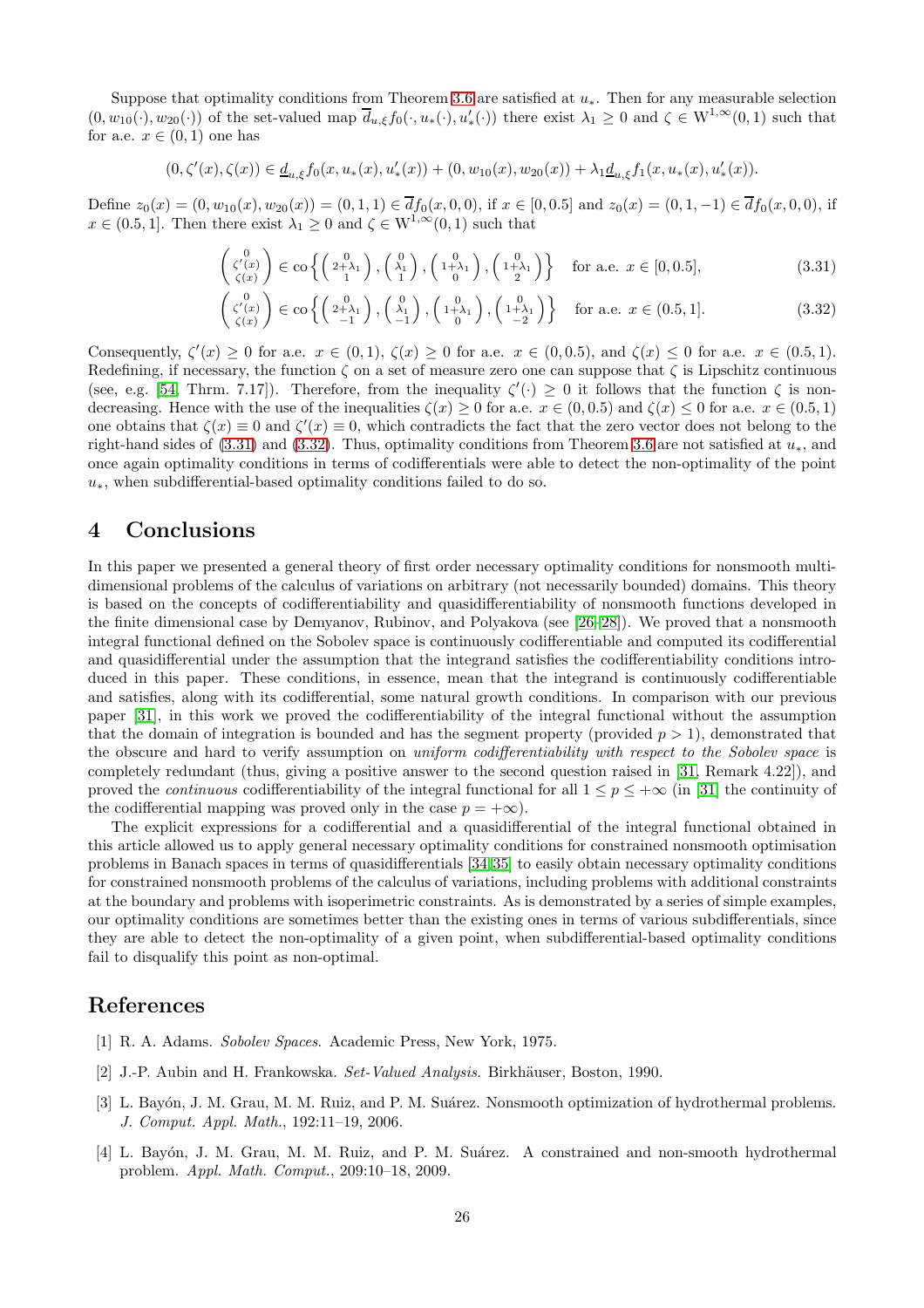- <span id="page-26-8"></span><span id="page-26-0"></span>[5] L. Bayón, J. M. Grau, M. M. Ruiz, and P. M. Suárez. A hydrothermal problem with non-smooth Lagrangian. J. Ind. Manag. Optim., 10:761–776, 2014.
- [6] S. Bellaassali. Contributions à l'optimisation multicretère. PhD thesis, Université de Bourgogne, Laboratoire Analyse Appliqu´ee et Optimisation, Dijon, France, 2003. Available at: https://tel.archivesouvertes.fr/file/index/docid/46039/filename/tel-00004421.pdf.
- <span id="page-26-20"></span><span id="page-26-5"></span>[7] D. N. Bessis, Yu. S. Ledyaev, and R. B. Vinter. Dualization of the Euler and Hamiltonian inclusions. Nonlinear Anal., 43:861–882, 2001.
- <span id="page-26-17"></span>[8] V. I. Bogachev. Measure Theory. Volume I. Springer-Verlag, Berlin, Heidelberg, 2007.
- [9] G. Bonfanti and A. Cellina. The validity of the Euler-Lagrange equation. Discret. Contin. Dyn. Syst., 28:511–517, 2010.
- <span id="page-26-21"></span><span id="page-26-16"></span>[10] P. Bousquet. The Euler equation in the multiple integrals calculus of variations. SIAM J. Control Optim., 51:1047–1062, 2013.
- <span id="page-26-15"></span>[11] F. Clarke. Necessary Conditions in Dynamic Optimization. American Mathematical Society, Providence, Rhode Island, 2005.
- <span id="page-26-1"></span>[12] F. Clarke. Functional Analysis, Calculus of Variations and Optimal Control. Springer-Verlag, London, 2013.
- <span id="page-26-2"></span>[13] F. H. Clarke. The Euler-Lagrange differential inclusion. J. Differ. Equ., 19:80–90, 1975.
- <span id="page-26-14"></span>[14] F. H. Clarke. The generalized problem of Bolza. SIAM J. Control Optim., 14:682–699, 1976.
- [15] F. H. Clarke. Multiple integrals of Lipschitz functions in the calculus of variations. Proc. Amer. Math. Soc., 64:260–264, 1977.
- <span id="page-26-3"></span>[16] F. H. Clarke. The Erdmann condition and Hamiltonian inclusions in optimal control and the calculus of variations. Can. J. Math., 32:494–509, 1980.
- <span id="page-26-6"></span><span id="page-26-4"></span>[17] F. H. Clarke. Optimization and Nonsmooth Analysis. Wiley–Interscience, New York, 1983.
- <span id="page-26-22"></span>[18] F. H. Clarke. A decoupling principle in the calculus of variations. J. Math. Anal. Appl., 172:92–105, 1993.
- <span id="page-26-18"></span>[19] F. H. Clarke and M. R. de Pinho. The nonsmooth maximum principle. Control Cybern., 38:1151–1167, 2009.
- [20] F. H. Clarke, Yu. S. Ledyaev, R. J. Stern, and P. R. Wolenski. Nonsmooth Analysis and Control Theory. Springer-Verlag, New York, 1998.
- <span id="page-26-7"></span>[21] G. Cupini, M. Guidorzi, and C. Marcelli. Necessary conditions and non-existence results for autonomous nonconvex variational problems. J. Differ. Equ., 243:329–348, 2007.
- <span id="page-26-19"></span><span id="page-26-9"></span>[22] B. Dacorogna. Direct Methods in the Calculus of Variations. Springer-Verlag, New York, 2008.
- [23] V. F. Demyanov. Continuous generalized gradients for nonsmooth functions. In A. Kurzhanski, K. Neumann, and D. Pallaschke, editors, Optimization, Parallel Processing and Applications, pages 24–27. Springer, Berlin, Heidelberg, 1988.
- <span id="page-26-10"></span>[24] V. F. Demyanov. On codifferentiable functions. Vestn. Leningr. Univ., Math., 2:22–26, 1988.
- [25] V. F. Demyanov. Smoothness of nonsmooth functions. In F. Clarke, V. Demyanov, and F. Giannesssi, editors, Nonsmooth Optimization and Related Topics, pages 79–88. Springer, Boston, 1989.
- <span id="page-26-13"></span><span id="page-26-11"></span>[26] V. F. Demyanov and L. C. W. Dixon, editors. Quasidifferential Calculus. Springer, Berlin, Heidelberg, 1986.
- <span id="page-26-12"></span>[27] V. F. Demyanov and A. M. Rubinov. Constructive Nonsmooth Analysis. Peter Lang, Frankfurt am Main, 1995.
- [28] V. F. Demyanov and A. M. Rubinov, editors. Quasidifferentiability and Related Topics. Kluwer Academic Publishers, Dordrecht, 2000.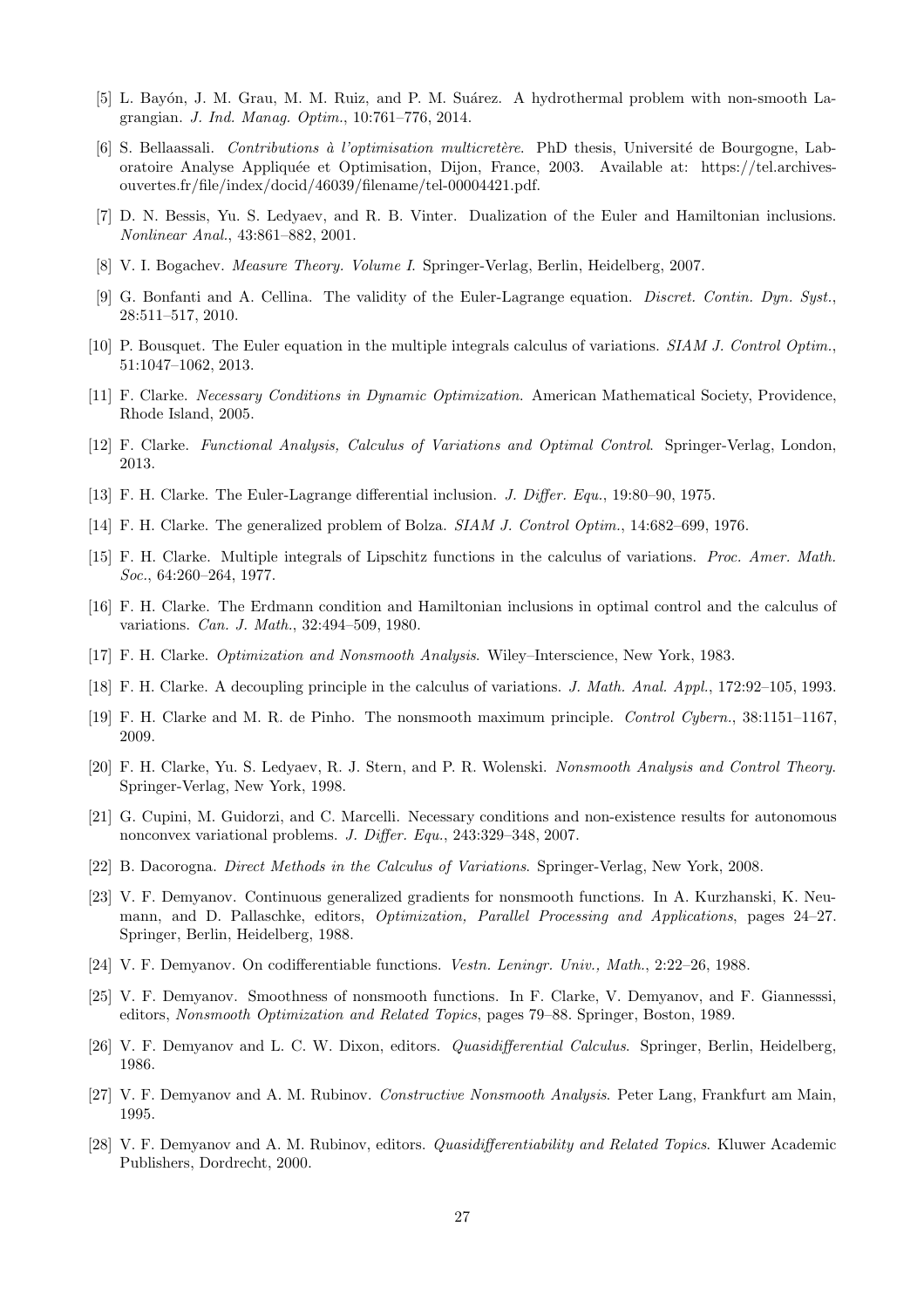- <span id="page-27-0"></span>[29] V. F. Demyanov, G. E. Stavroulakis, L. N. Polyakova, and P. D. Panagiotopoulos. Quasidifferentiability and Nonsmooth Modelling in Mechanics, Engineering and Economics. Kluwer Academic Publishers, Dordrecht, 1996.
- <span id="page-27-7"></span><span id="page-27-6"></span>[30] M. V. Dolgopolik. Codifferential calculus in normed spaces. J. Math. Sci., 173:441–462, 2011.
- [31] M. V. Dolgopolik. Nonsmooth problems of calculus of variations via codifferentiation. ESAIM: Control Optim. Calc. Var., 20:1153–1180, 2014.
- <span id="page-27-9"></span><span id="page-27-8"></span>[32] M. V. Dolgopolik. Abstract convex approximations of nonsmooth functions. Optim., 64:1439–1469, 2015.
- <span id="page-27-12"></span>[33] M. V. Dolgopolik. A convergence analysis of the method of codifferential descent. Comput. Optim. Appl., 71:879–913, 2018.
- <span id="page-27-13"></span>[34] M. V. Dolgopolik. Metric regularity of quasidifferentiable mappings and optimality conditions for nonsmooth mathematical programming problems. Set-Valued Var. Anal., 28:427–449, 2019.
- <span id="page-27-19"></span>[35] M. V. Dolgopolik. A new constraint qualification and sharp optimality conditions for nonsmooth mathematical programming problems in terms of quasidifferentials. SIAM J. Optim., 30:2603–2627, 2020.
- <span id="page-27-1"></span>[36] N. Dunford and J. T. Schwartz. Linear Operators, Part 1: General Theory. John Wiley & Sons, New Jersey, 1958.
- <span id="page-27-18"></span>[37] I. Ekeland and R. Temam. Convex Analysis and Variational Problems. SIAM, Philadelphia, 1999.
- <span id="page-27-14"></span>[38] G. B. Folland. Real Analysis. Modern Techniques and Their Applications. Interscience Publishers, New York, 1984.
- <span id="page-27-17"></span>[39] Y. Gao. On the minimal quasidifferential in the one-dimensional case. Soochow J. Math., 24:211–218, 1998.
- [40] F. Giannessi. A common understanding or a common misunderstanding? Numer. Funct. Anal. Optim., 16:1359–1363, 1995.
- <span id="page-27-15"></span>[41] J. Grzybowski, D. Pallaschke, and R. Urbański. On the reduction of pairs of bounded closed convex sets. Studia Math., 189:1–12, 2008.
- [42] J. Grzybowski, D. Pallaschke, and R. Urbański. On the amount of minimal pairs of convex sets. Optim. Methods Softw., 25:89–96, 2010.
- [43] J. Grzybowski and R. Urbański. Minimal pairs of bounded closed convex sets. *Studia Math.*, 126:95–99, 1997.
- [44] J. Grzybowski and R. Urbański. Three criteria of minimality for pairs of compact convex sets. *Optim.*, 55:569–576, 2006.
- <span id="page-27-16"></span><span id="page-27-3"></span>[45] M. Handschug. On equivalent quasidifferentials in the two-dimensional case. Optim., 20:37–43, 1989.
- [46] A. Ioffe. Euler-Lagrange and Hamiltonian formalisms in dynamic optimization. Trans. Amer. Math. Soc., 349:2871–2900, 1997.
- <span id="page-27-11"></span><span id="page-27-10"></span>[47] A. D. Ioffe. On necessary conditions for a minimum. J. Math. Sci., 217:751–772, 2016.
- [48] A. D. Ioffe. On generalized Bolza problems and its application to dynamic optimization. J. Optim. Theory Appl., 182:285–309, 2019.
- <span id="page-27-4"></span>[49] A. D. Ioffe and R. T. Rockafellar. The Euler and Weierstrass conditions for nonsmooth variational problems. Calc. Var. Partial Differ. Equ., 4:59–87, 1996.
- <span id="page-27-2"></span>[50] A. D. Ioffe and V. M. Tihomirov. Theory of Extremal Problems. North-Holland Publishing Company, Amsterdam etc., 1979.
- <span id="page-27-5"></span>[51] A. Jourani. Lagrangian and Hamiltonian necessary conditions for the generalized Bolza problem and applications. J. Nonlinear Convex Anal., 10:437–454, 2009.
- <span id="page-27-20"></span>[52] A. Jourani and L. Thibault. Approximate subdifferential and metric regularity: the finite-dimensional case. Math. Program., 47:203–218, 1990.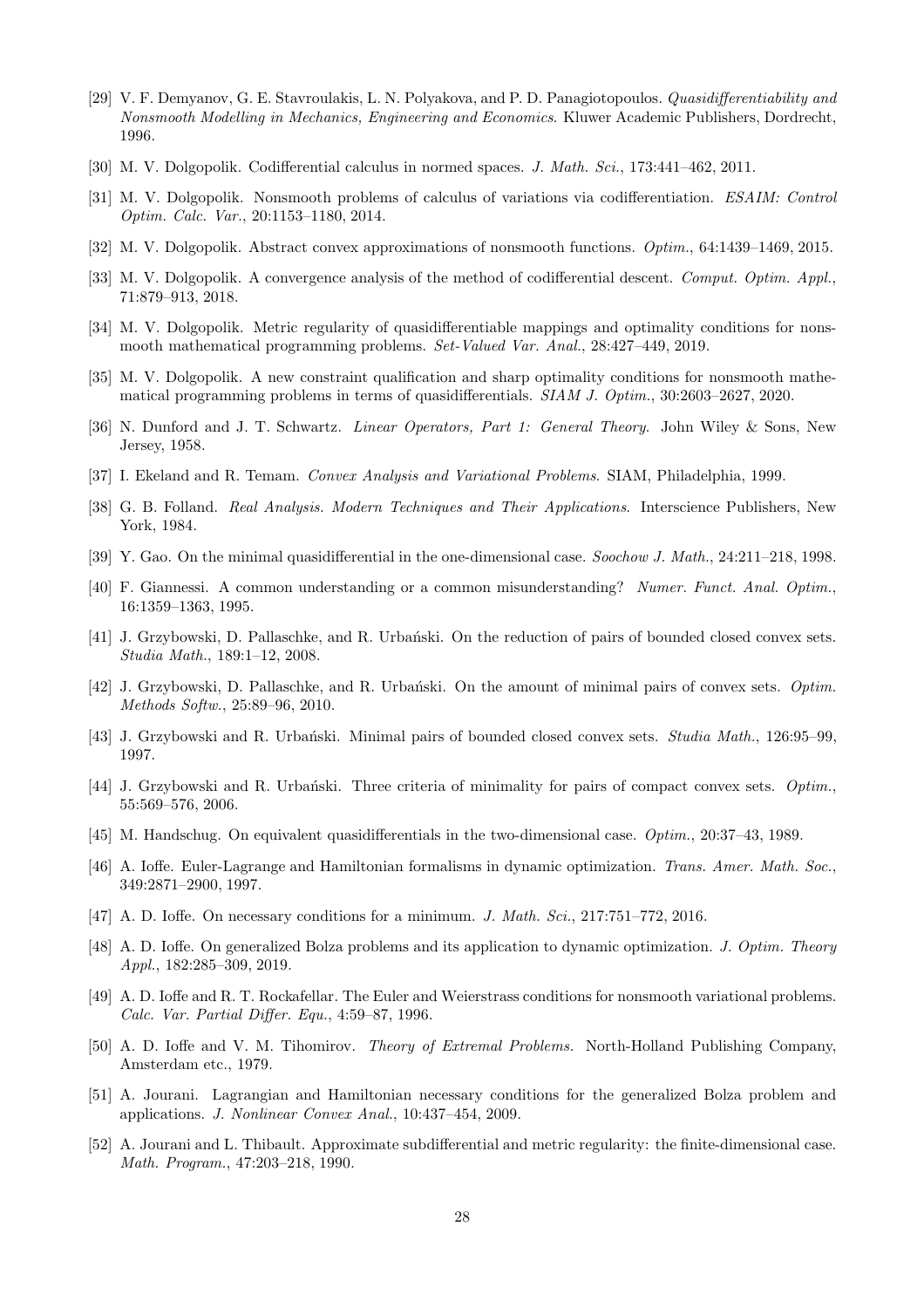- <span id="page-28-16"></span><span id="page-28-15"></span>[53] L. Kuntz. A characterization of continuously codifferentiable functions and some consequences. Optim., 22:539–547, 1991.
- <span id="page-28-9"></span>[54] G. Leoni. A First Course in Sobolev spaces. American Mathematical Society, Providence, RI, 2009.
- <span id="page-28-1"></span>[55] P. D. Loewen. Optimal Control via Nonsmooth Analysis. American Mathematical Society, Providence, Rhode Island, 1993.
- <span id="page-28-2"></span>[56] P. D. Loewen and R. T. Rockafellar. The adjoint arc in nonsmooth optimization. Trans. Amer. Math. Soc., 325:39–72, 1991.
- <span id="page-28-10"></span>[57] P. D. Loewen and R. T. Rockafellar. Optimal control of unbounded differential inclusions. SIAM J. Control Optim., 32:442–470, 1994.
- <span id="page-28-11"></span>[58] P. D. Loewen and R. T. Rockafellar. New necessary conditions for the generalized problem of Bolza. SIAM J. Control Optim., 34:1496–1511, 1996.
- <span id="page-28-3"></span>[59] P. D. Loewen and R. T. Rockafellar. Bolza problem with general time constraints. SIAM J. Control Optim., 35:2050–2069, 1997.
- [60] C. Marcelli. Variational problems with nonconvex, noncoercive, highly discontinuous integrands: characterization and existence of minimizers. SIAM J. Control Optim., 40:1473–1490, 2002.
- <span id="page-28-4"></span>[61] C. Marcelli. Necessary and sufficient conditions for optimality of nonconvex, noncoercive autonomous variational problems with constraints. Trans. Amer. Math. Soc., 360:5201–5227, 2008.
- [62] C. Marcelli, E. Outkine, and M. Sytchev. Remarks on necessary conditions for minimizers of onedimensional variational problems. Math. Prepr. Arch., 2001:1145–1163, 2001.
- <span id="page-28-5"></span>[63] B. S. Mordukhovich. Approximation Methods in Problems of Optimization and Control. Nauka, Moscow, 1988. [in Russian].
- <span id="page-28-6"></span>[64] B. S. Mordukhovich. Discrete approximation and refined Euler-Lagrange conditions for nonconvex differential inclusions. SIAM J. Control Optim., 33:882–915, 1995.
- <span id="page-28-7"></span>[65] B. S. Mordukhovich. Variational Analysis and Generalized Differentiation I: Basic Theory. Springer-Verlag, Berling, Heidelberg, 2006.
- <span id="page-28-8"></span>[66] B. S. Mordukhovich. Variational Analysis and Generalized Differentiation II: Applications. Springer-Verlag, Berling, Heidelberg, 2006.
- <span id="page-28-12"></span>[67] I. V. Orlov and A. V. Tsygankova. Multidimensional variational functionals with subsmooth integrands. Eurasian Math. J., 6:54–75, 2015.
- <span id="page-28-13"></span>[68] D. Pallaschke and R. Urbański. Some criteria for the minimality of pairs of compact convex sets.  $ZOR$  — Methods and Models of Operations Research, 37:129–150, 1993.
- <span id="page-28-14"></span>[69] D. Pallaschke and R. Urbański. Quasidifferentiable calculus and minimal pairs of compact convex sets. Schedae Informaticae, 21:107–125, 2012.
- <span id="page-28-18"></span>[70] E. S. Polovinkin. Differential inclusions with unbounded right-hand side and necessary optimality conditions. Proc. Stekov Inst. Math., 291:237–252, 2015.
- [71] E. S. Polovinkin. Necessary optimality conditions for the Mayer problem with unbounded differential inclusion. IFAC-PapersOnline, 51:521–524, 2018.
- <span id="page-28-19"></span>[72] E. S. Polovinkin. Pontryagin's direct method for optimization problems with differential inclusions. Proc. Stekov Inst. Math., 304:241–256, 2019.
- <span id="page-28-17"></span><span id="page-28-0"></span>[73] B. N. Pshenichnyi. Necessary Conditions for an Extremum. Marcel Dekker, New York, 1971.
- [74] R. T. Rockafellar. Conjugate convex functions in optimal control and the calculus of variations. J. Math. Anal. Appl., 32:174–222, 1970.
- [75] R. T. Rockafellar. Generalized Hamiltonian equations for convex problems of Lagrange. Pac. J. Math., 33:411–427, 1970.